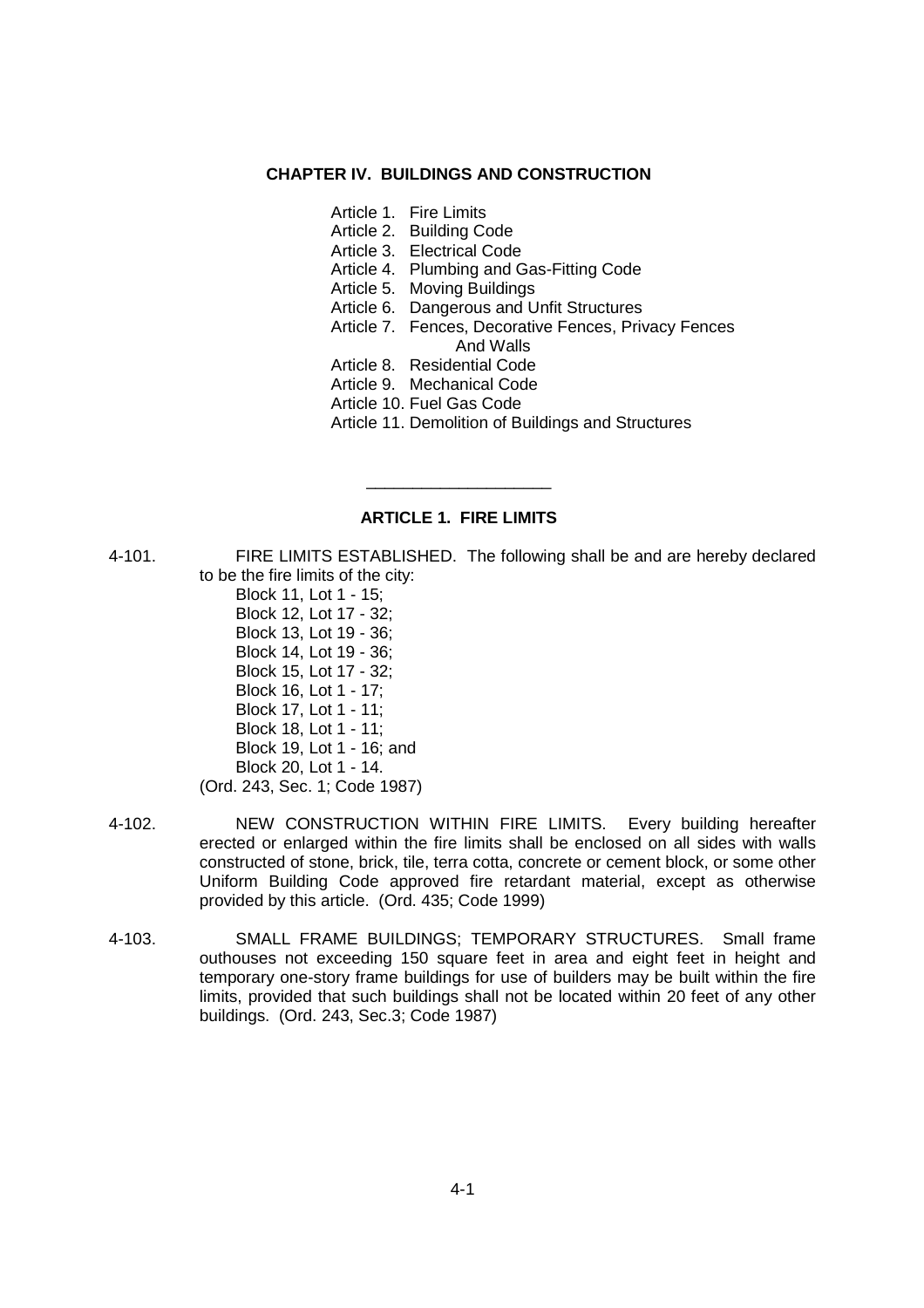- 4-104. MOVING FRAME BUILDINGS WITHIN FIRE LIMITS PROHIBITED. No frame building shall be moved from without to within the fire limits. For the purpose of this article a building shall be classed as frame when the exterior walls or portions thereof are wood. Also a building with wooden framework veneered with brick, stone, terra cotta, tile or concrete, or wood covered with plaster, stucco or sheet metal shall be classed as a frame building. (Ord. 372; Code 1999)
- 4-105. DAMAGED FRAME BUILDINGS; REPAIR; REMOVAL. Any frame building within the fire limits, which may hereafter be damaged by fire, decay or otherwise to an amount greater than 50%, exclusive of its foundation, shall not be repaired or rebuilt, but shall be removed. (Ord. 243, Sec.5; Code 1987)
- 4-106. FIRE RESISTANT ROOFING REQUIRED. All buildings hereafter erected within the fire limits shall have the roof, top and sides of all roof structures including dormer windows and mansard roofs, covered with incombustible material. No existing wooden shingle roof within the fire limits shall be renewed or repaired with other than incombustible roof covering. (Ord. 243, Sec.6; Code 1987)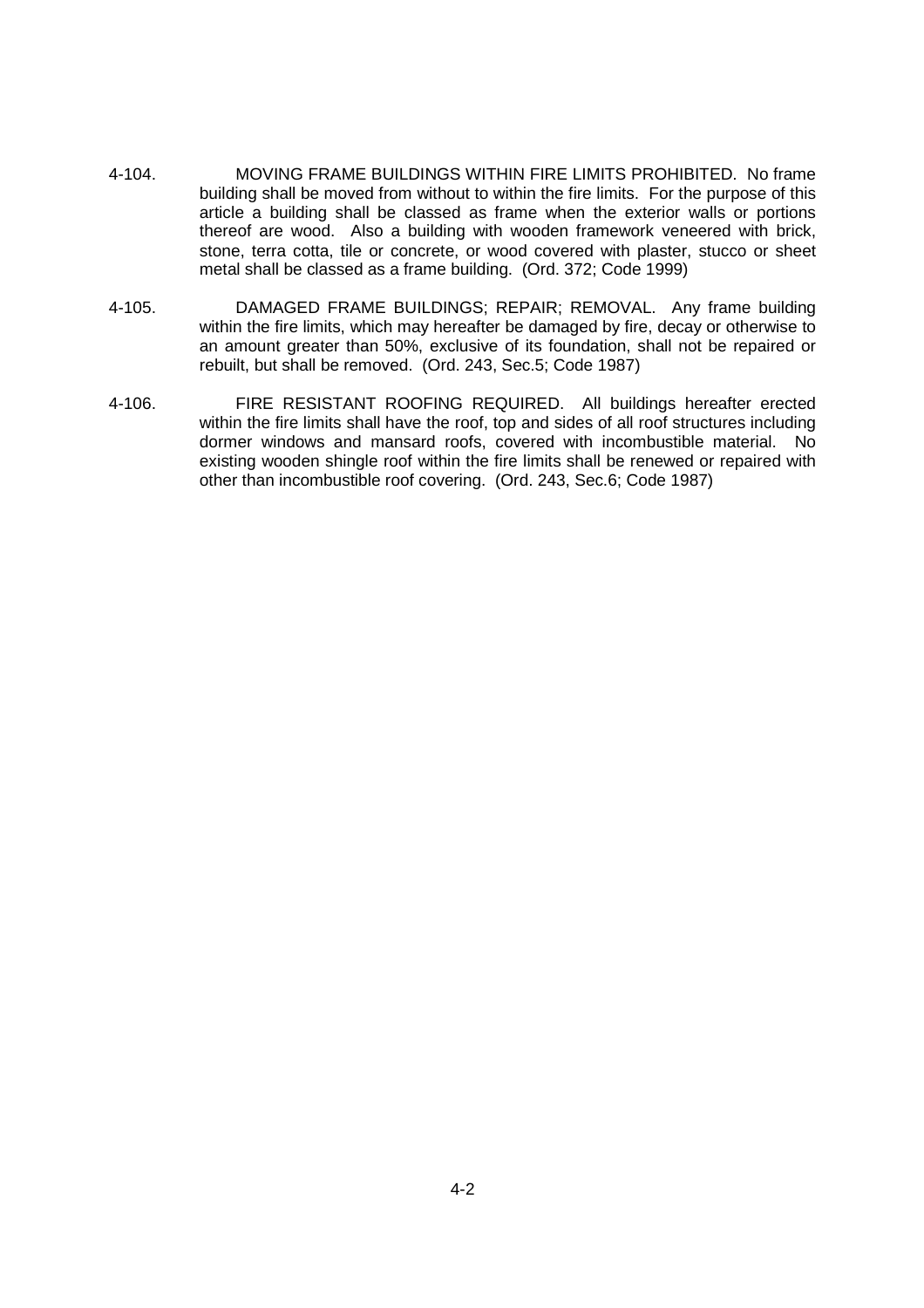## **ARTICLE 2. BUILDING CODE**

4-201. DEFINITIONS. As used in this article, the words and phrases herein defined shall have the following meanings unless the context otherwise requires:

(a) Whenever the word municipality is used in the building code, it shall be held to mean the City of Ogden, Kansas:

(b) Whenever the term corporation counsel is used in the building code, it shall be held to mean the city attorney of the City of Ogden;

(c) Whenever the term building official is used in the building code, it shall be held to mean the building inspector or his or her authorized designee. (Code 1987)

4-202. INTERNATIONAL BUILDING CODE INCORPORATED. There is hereby incorporated by reference, for the purpose of establishing rules and regulations for construction, alteration, addition, demolition, equipment, use and occupancy, location and maintenance of buildings and structures within the corporate city limits of the city of Ogden, Kansas, that certain standard building code known as the International Building Code, 2006 Edition, including Appendices C, E, F, G, I and J as being recommended by the International Code Council, 5360 south Workman Mill Road, Whittier, California, 90601, save and except such articles, sections, parts or portions thereof as hereinafter omitted, deleted, modified or changed. One copy of such publication shall be marked or stamped "Official Copy as adopted by Ordinance No. 625", and shall be attached to a copy of this ordinance and filed with the city clerk and open for inspection and available to the public at all reasonable hours. All administrative departments of the city charged with enforcement of this code shall be supplied, at the cost of the city, such number of official copies, similarly marked, as may be deemed expedient. (Ord. 625; Code 2017)

4-203. SAME; AMENDMENTS. The International Building Code, adopted by Section 4-202, is hereby changed, altered, modified or otherwise amended as follows:

> (1) Section 101.1 of the International Building Code is hereby changed to read as follows:

**Section 101.1 Title.** These regulations shall be known as the Building Code of the City of Ogden, Kansas, herein after known as "this code".

(2) Section 101.4.1 of the International Building Code is hereby changed to read as follows:

**Section 101.4.1 Electrical.** The provisions of the National Electrical Code as adopted in Section 4-302 of the city code of ordinances, shall apply to the installation of electrical systems.

(3) Section 105.2 of the International Building Code is hereby changed to read as follows:

**Section 105.2 Work exempt from permit**. Exemptions from permit requirements of this code shall not be deemed to grant authority for any work to be done in any manner in violation of the provisions of this code or any other laws or ordinances of this jurisdiction. Permits shall not be required for the following:

1. One story detached accessory structures provided the floor area does not exceed 200 square feet.

2. Oil derricks.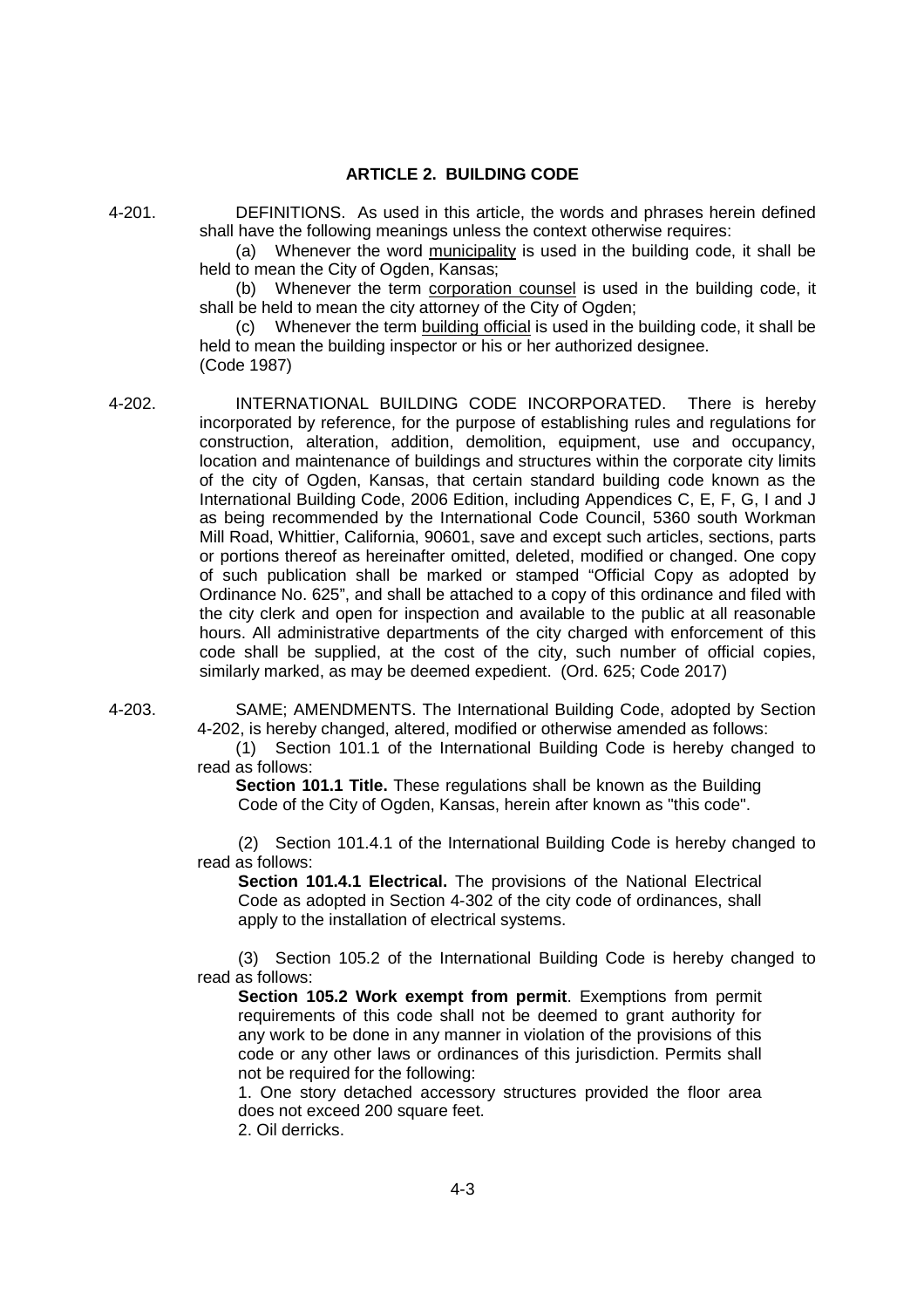3. Retaining walls that are not over 4 feet in height measured from the bottom of the footings to the top of the wall, unless supporting a surcharge or impounding class I, II or IlIA liquids.

4. Water tanks supported directly on grade if the capacity does not exceed 5,000 gallons and the ratio of height to diameter or width does not exceed 2:1.

5. Sidewalks, driveways and non-enclosed or covered decks not more than 30 inches above adjacent grade at any point, and not over any story or basement below and are not part of an accessory route.

6. Painting, papering, tiling, carpeting, cabinets, countertops and similar finish work.

7. Temporary motion picture, television and theater stage sets and scenery.

8. Prefabricated swimming pools accessory to a group R-3 occupancy that are less than 24 inches deep, do not exceed 5,000 gallons and are installed entirely above ground.

9. Shade cloth structures constructed for nursery or agricultural purposes, not including service systems.

10. Swings and other playground equipment.

11. Window awnings supported by an exterior wall that do not project more than 54 inches from the exterior wall and do not require additional support of group R-3 and U occupancies.

12. Non-fixed and movable fixtures, cases, racks, counters and partitions not over 5 feet 9 inches in height.

(4) Section 108.3 of the International Building Code is hereby changed to read as follows:

**Section 108.3 Building Permit Valuations**. The determination of value or valuation under any of the provisions of this code shall be made by the building official. The valuation shall be calculated by using the most recent version of Valuation Data Table as published in the International Code Council Building Safety Journal Magazine. The amount to be used for determining the building permit fee shall be the total value of all construction work for which the permit is issued including all finish work, painting, roofing, electrical, plumbing, heating, air conditioning, elevators, fire-extinguishing systems and any other permanent equipment. No fee, other than that set forth above, shall be charged for new construction; although this does not preclude the building official from charging separate fees for sewer and water connections and sign installations.

The governing body shall have the right to waive fees as they deem necessary.

(5) Section 108.4 of the International Building Code is hereby changed to read as follows:

**Section 108.4 Work commencing before permit issuance**. Any person who commences any work on a building, structure, electrical, gas, mechanical or plumbing system before obtaining the necessary permits shall be subject to a fee equal to one half of the permit fee in addition to the required permit fees.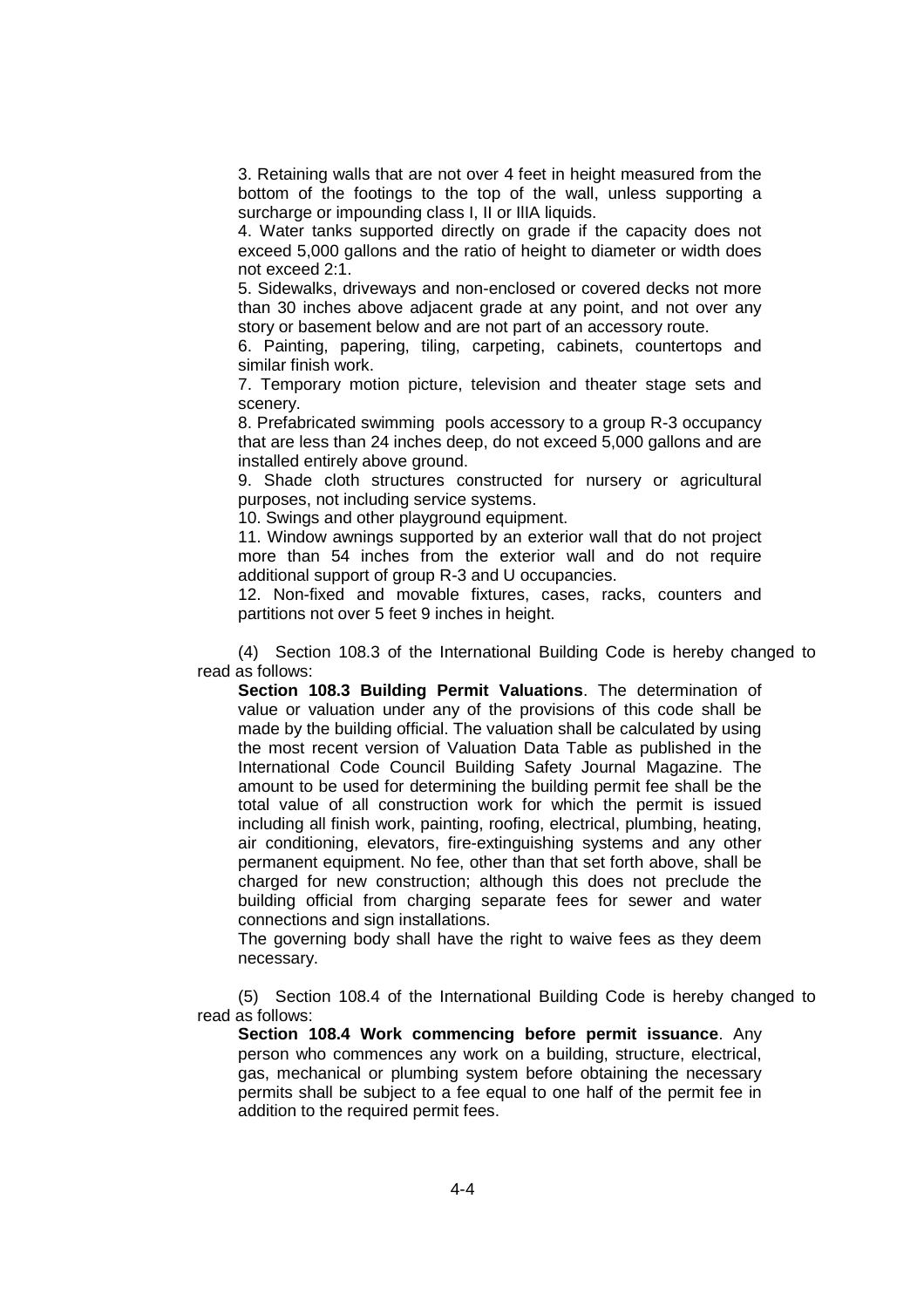(6) Section 1013.3 of the International Building Code is hereby changed to read as follows:

**Section 1013.3. Opening limitations.** Open guards shall have intermediate rails or an ornamental pattern such that a sphere 4 1/2" (102 mm) in diameter cannot pass through.

#### **Exceptions:**

1.The open space between the intermediate rails or ornamental pattern of guardrails in areas of commercial and industrial-type occupancies which are not accessible to the public may be such that a sphere 12" (305 mm) in diameter cannot pass through.

2. The triangular openings formed by the riser, tread and bottom element of a guardrail at the open side of a stairway may be of such size that a sphere 6" (152 mm) in diameter cannot pass through.

3. At elevated walking surfaces for access to and use of electrical, mechanical and plumbing systems or equipment, guards shall have balusters or be of solid materials such that a sphere with a diameter of 21 inches cannot pass through any opening

(7) Section I026.1 of the International Building Code is hereby changed to read as follows:

**Section 1026.1 General.** In addition to the means of egress required by this chapter, provisions shall be made for emergency escape and rescue in group R as applicable in Section 101.2 and Group I-1 occupancies. Basements and sleeping rooms below the fourth story shall have at least one exterior emergency escape and rescue opening in accordance with this section. Such openings shall open directly into a public street, public alley, yard or court.

(8) Section 1026.2 of the International Building Code is hereby changed to read as follows:

**Section 1026.2 Minimum size**. Emergency escape and rescue openings shall have a minimum net clear opening of 5.7 square feet

(9) Section 2701.1 of the International Building Code is hereby changed to read as follows:

**Section 2701.1 Scope.** This chapter governs the electrical components, equipment and systems used in buildings and structures covered by this code. Electrical components, equipment and systems shall be designed and constructed in accordance with the provisions of the National Electrical Code as adopted in Section 4-302 of the city code of ordinances.

(10) Section 2702.1 of the International Building Code is hereby changed to read as follows:

**Section 2702.1 Installation**. Emergency and standby power systems shall be installed in accordance with the National Electrical Code, NFPA 110 and NFPA 111.

(Ord. 625; Code 2017)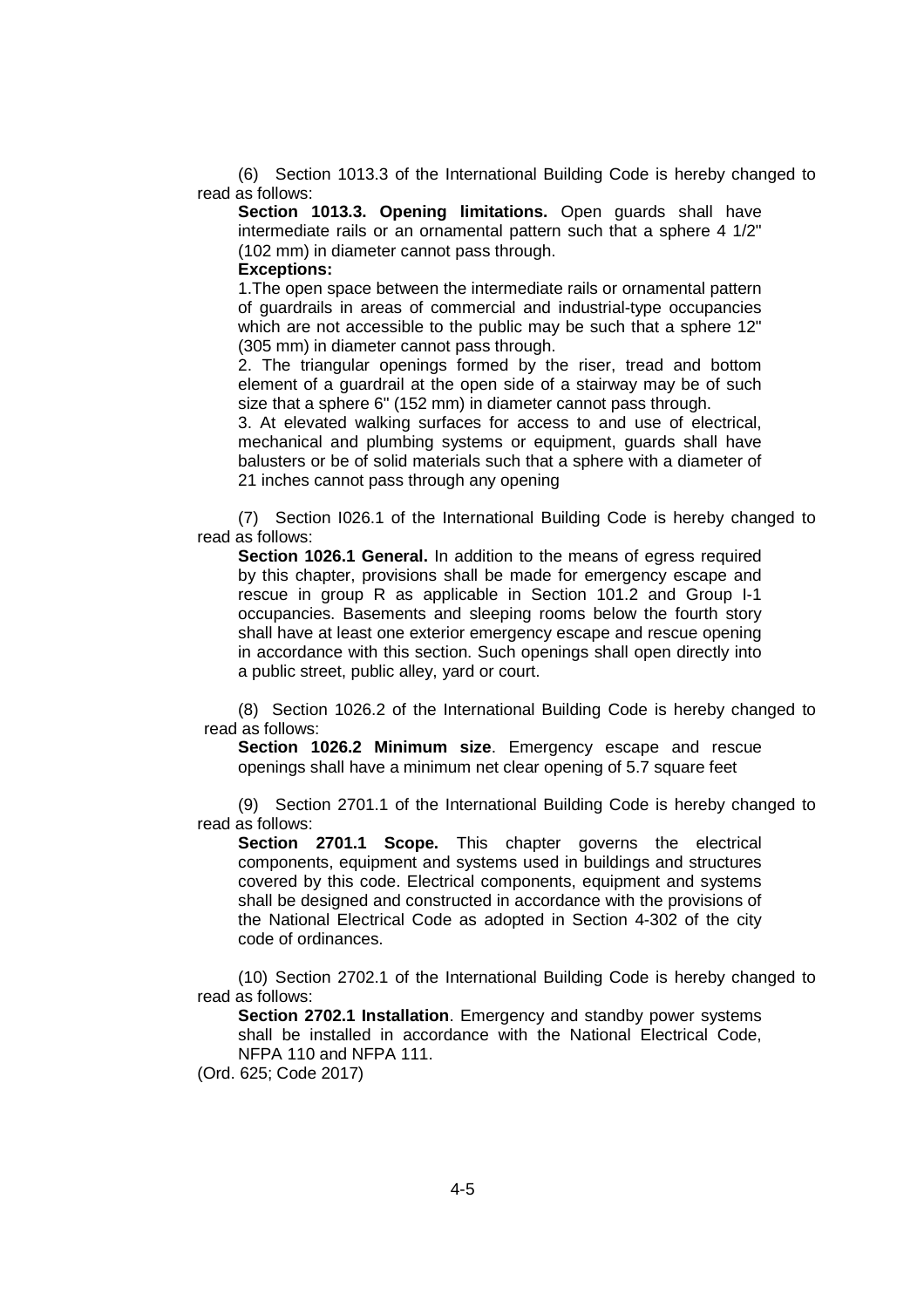- 4-204. ADDITIONAL PROVISIONS. The following sections of this article are in addition to the provisions of the standard code incorporated by reference in section 4-202. (Code 1987)
- 4-205. BUILDING OFFICIAL; POWERS; DUTIES. (a) This and other articles of the city relating generally to building and structures shall be administered and enforced by the building inspector. The building inspector shall act as chief building official and may assume the responsibilities of or with the consent and approval of the governing body appoint a building inspector and such other assistants as may be advisable for the issuance of building permits and the inspection of building work.

(b) The city clerk shall prepare such application, permit, inspection and record forms as may be required for the purposes of the article. The governing body may make and promulgate the necessary rules and regulations to obtain conformity with this article pertaining to the making of applications for building permits, issuing of building permits and inspecting of buildings and building works. (Code 1987)

4-206. BUILDING INSPECTOR; APPOINTMENT. The mayor may assume the responsibilities of or appoint some qualified officer or employee of the city to be and perform the duties of building inspector as may be required, subject to the consent and approval of the governing body. (Code 1987)

4-207. SAME; DUTIES. The building inspector shall have the following duties:

(a) To enforce all regulations relating to construction, alteration, repair, removal and demolition of building and structures;

(b) May permit, with the approval of the governing body, on the basis of duly authenticated reports from recognized sources, the use of new materials or modes of construction, not provided for in this article, and may, for the purpose of carrying out the intent of this article adopt an accepted standard of material or workmanlike practices of federal or state bureaus, national, technical organizations or fire underwriters;

(c) To examine all buildings in the process of erection, construction, alteration or relocation in the city for the purpose of determining whether the work is in compliance with the permit given and in compliance with the regulations of the city pertaining to such work, including zoning regulations; and;

(d) To keep comprehensive records of applications, of permits or certificates issued, of inspections made, of reports rendered, and of notices or orders issued. All such records shall be open to public inspection during stated office hours, but shall not be removed from the office of the building official without his or her written consent. (Code 1987)

4-208. SAME; POWERS. The building inspector shall have the following powers:

(a) To enter any building or structure or premises at any reasonable hour, whether complete or in the process of erection, to perform the duties contained in this chapter;

(b) To adopt and enforce all such prudent emergency measures as he or she may deem necessary and expedient for the public safety under the laws of the city;

(c) May cause any work done in violation of this chapter to be discontinued until he or she shall have satisfactory evidence that the work will be done in accordance with the building regulations of the city, subject to the right of any builder or owner to appeal to the governing body. (Code 1987)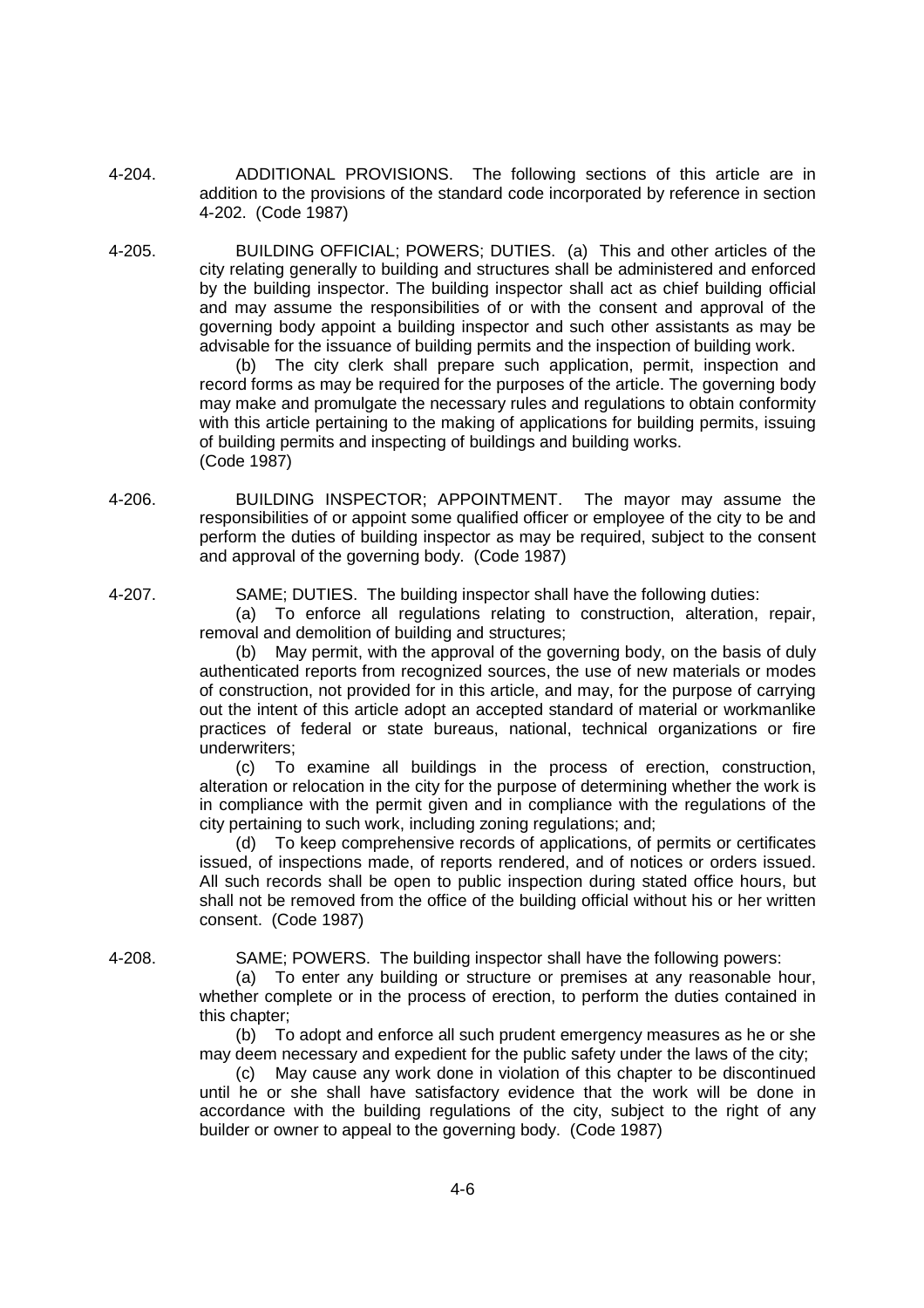4-209. SAME; RIGHT OF ENTRY. The building inspector, or his or her agent, upon proper identification, shall have authority to enter any building, structure or premises at any reasonable hour to perform his or her duties as set out in this chapter. (Code 1987)

4-210. CLARIFICATION; MODIFICATION. (a) The governing body shall be the final determiner of the scope and meaning of all provisions of the building code which may be unclear, ambiguous, or requiring interpretation.

> (b) The building inspector shall have power to modify any of the provisions of the building code upon application in writing by the owner or lessee or his or her authorized agent, when there are practical difficulties in the way of carrying out the strict letter of the code. In approving modifications, the building inspector shall see that the spirit of the code is observed, public safety secured and substantial justice done. The particulars of a modification when granted or allowed and the decision of the inspector thereon shall be entered upon the records of the building inspector and a signed copy shall be furnished to the applicant. (Code 1987)

4-211. BUILDING PERMIT REQUIRED; APPLICATION; APPROVAL. (a) It shall be unlawful for any person to hereafter erect or cause to be erected within the city any building or structure of any kind or enlarge or add to the outside dimension thereof, or relocate any building or structure already erected or which may hereafter be erected or remodel any building or structure within the city without a building permit being first obtained therefor from the city clerk, after approval by the chief building official or his or her duly authorized assistant. The application for such permit shall be made and the permit obtained before work is commenced upon any building or structure or the foundation thereof, or before the removal of any building begins.

(b) In addition to the requirements of subsection (a), the following additional regulations shall apply to any construction or placement of a Residential-Design Manufactured Home;

(1) No Residential-Design Manufactured Home shall be moved into the city before it has been inspected by the building official of the city, or their designee. No Residential-Design Manufactured Home shall be moved into the city unless it meets all applicable city regulations;

(2) No building permit shall be issued for a Residential-Design Manufactured Home until the structure has been inspected by the building official or their designee, and it is determined that the structure is in compliance with all applicable city regulations. Whenever a Residential-Design Manufactured Home is moved into the city without first obtaining a building permit, an additional \$500 shall be added to the permit fee for each day the home is within the city without a permit. (Ord. 682; Code 2017)

- 4-212. SAME; APPLICATION INFORMATION REQUIRED. (a) A building permit shall be issued upon an application in writing to the office of city clerk on a form or forms provided for the purpose. This application shall, among other things, disclose the following:
	- (1) The name of the owner of the lot or tract of ground;
	- (2) The location of the building or structure;
	- (3) The building work proposed;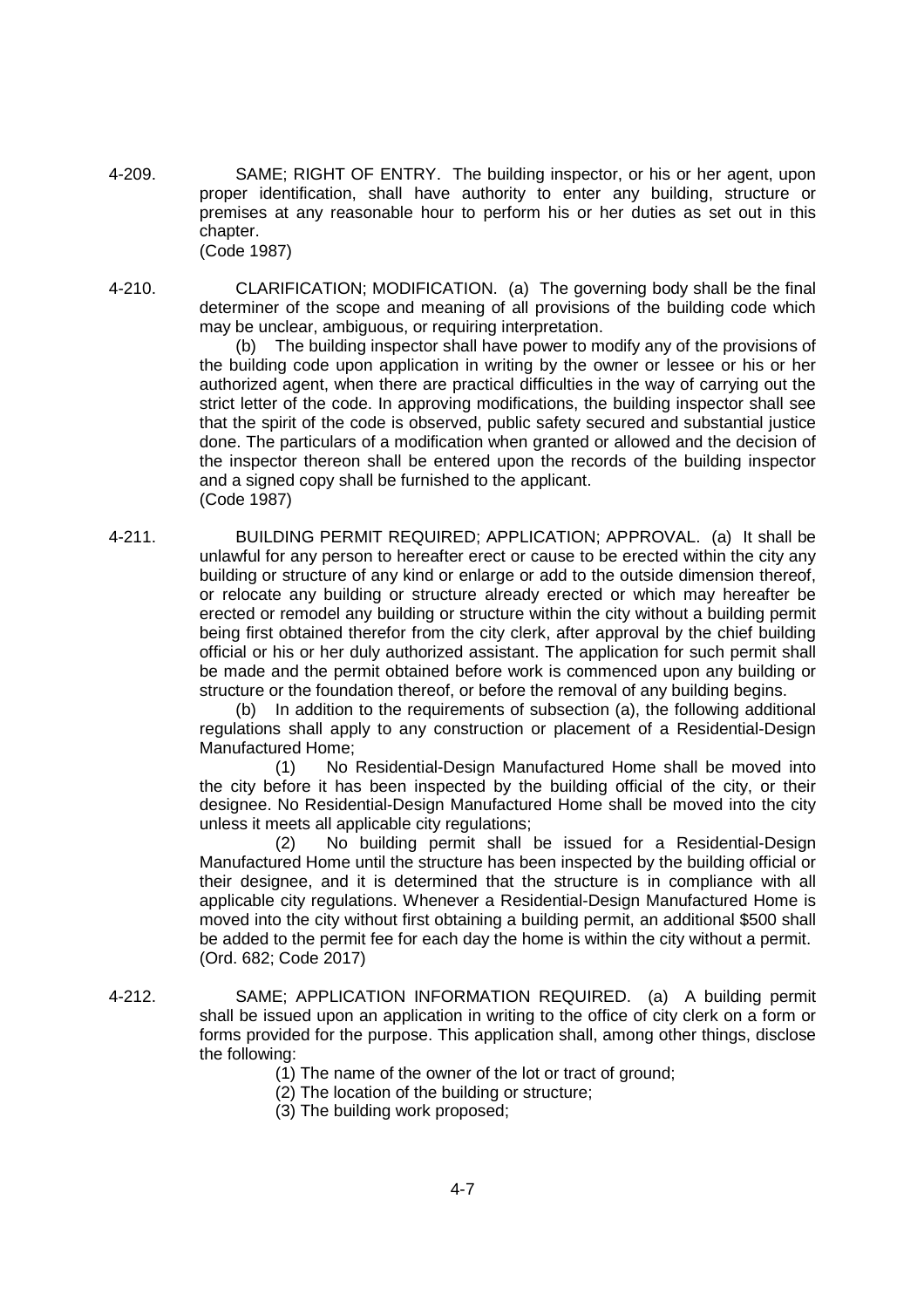(4) The outside dimensions of the building by floors and dimensions of the basement (if any);

(5) The class of occupancy;

(6) The class of construction;

(7) The kind of materials to be used for walls, floors, ceilings, roofs, and foundations;

(8) The estimated cost of the work;

(9) The date work will commence;

(10) Expected date of completion;

(11) Name and address of contractor or contractors doing the work;

(12) Such other information as may be pertinent to the issuance of the required permit.

(b) An application for a building permit shall be signed by the owner or his or her duly authorized agent, or a building contractor licensed by the city. If the application is made by the owner or his or her agent, it shall contain the name or names of the licensed contractor or contractors doing the work described, or a building permit may be issued to the owner upon his or her application disclosing satisfactory evidence that the proposed work will be performed by the owner, himself or herself and not by a licensed contractor, and likewise subject to the final approval of the building inspector for work performed.

(c) Upon approval of the completed application and a determination that a permit should be issued, the chief building official or his or her assistant shall issue a permit to the owner or contractor authorizing the building work covered by the application.

(Ord. 635; Code 2017)

- 4-213. SAME; PLANS AND SPECIFICATIONS. Whenever an application for a building permit is made, the chief building official may, if he or she finds it necessary to determine whether building work described in the application will comply with the laws pertaining to such work, require that the applicant file a written description or drawing of the proposed building as may be prepared for the purpose. If such drawing or description is insufficient for the purposes of determining whether a permit should be issued, the building official may require the applicant to file complete architectural and engineering plans and specifications for such building, or any part thereof, as may be necessary for the inspector to determine compliance with this article. The filing of such plans and specifications and the approval thereof in connection with an application for a permit shall not in any way affect the authority of the city to deny or issue a permit, or to inspect any building work for conformity with this article. (Code 1987)
- 4-214. SAME; FEES. The fee for a building permit required by and issued pursuant to Section 4-211 shall be established by resolution of the Ogden City Council. All building permit fees shall be paid to the city clerk upon obtaining a building permit and the same shall be credited to the general operating fund of the city. (Ord. 609; Code 2017)
- 4-215. SAME; POSTING. A copy of the building permit shall be kept on the premises for public inspection during the performance of the work and until the completion of the same. The building inspector may require a certified copy of the approved plans to be kept on the premises at all times from the commencement of the work to the completion thereof. (Code 1987)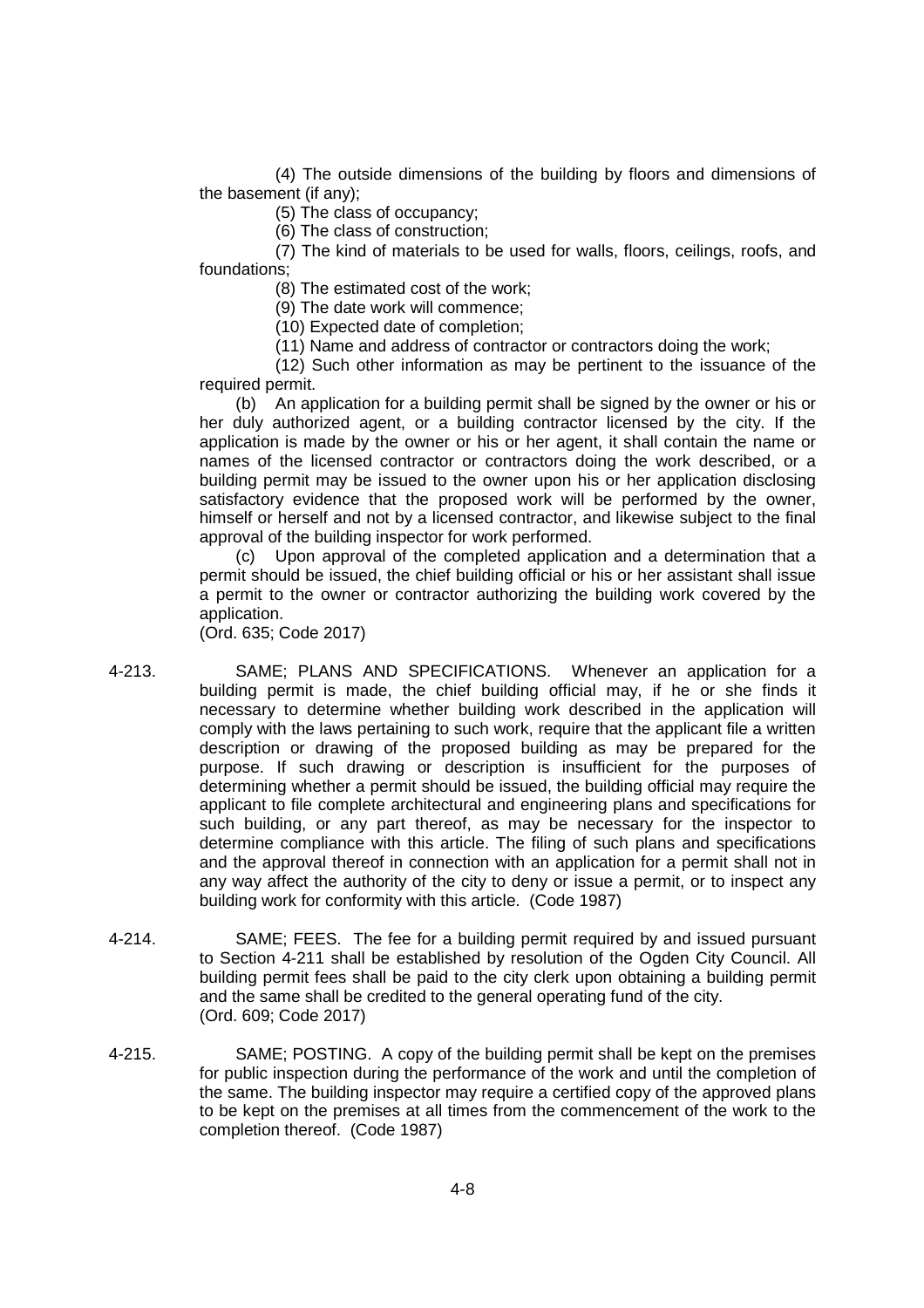- 4-216. CERTIFICATE OF APPROVAL. Upon the completion of any work under a building permit, the chief building official, the building inspector or his or her designee is authorized to issue a certificate of approval for the occupancy and use of the building or structure. The certificate shall show the number of inspections made and the orders and corrections required during the course of the work. A copy of such certificate shall be given the owner. (Code 1987)
- 4-217. INSPECTIONS OF BUILDING; LAYOUT OF BUILDING; FOUNDATIONS AND FOOTINGS; NOTICE TO INSPECTOR. (a) The contractor or builder having a permit for new construction, or additions to existing buildings, shall notify the chief building official or building inspector immediately upon the marking or laying out of the site and foundation for such work. The official or inspector shall inspect the layout for conformity with this article and with respect to lot lines, setbacks and location of the proposed buildings to determine conformity with the city zoning regulations. In case of doubt respecting the required location, the chief building official may require an official survey of the lot lines to determine conformity, at the expense of the permit holder.

(b) Upon completion of the excavation for the building foundation and footings and the construction of the necessary forms thereof and before the foundation and footings are poured or laid, the official or inspector shall be notified as in the first case, and it shall be his or her duty to inspect all such work for conformity with laws respecting location of the building foundations and footings.

(c) The building inspector shall during the course of all building make such other inspections as may be directed by the chief building official to be made during any successive stage of the construction or other work covered by a permit in order to secure compliance with laws pertaining thereto. (Code 1987)

- 4-218. REQUEST FOR INSPECTION. Upon the completion of any building construction work covered by this article, it shall be the duty of the person doing such work to notify the building inspector and request that it be inspected; after which such work shall be inspected promptly as hereinafter provided. (Code 1987)
- 4-219. INSPECTION FEE. An initial inspection fee of \$10, and an inspection fee of \$10 for subsequent inspections required shall be paid before any building or construction work will be approved or a certificate of approval issued. (Code 1987)
- 4-220. BUILDER OR BUILDING CONTRACTOR DEFINED. (a) A builder or building contractor for purposes of this article shall be any person, firm, co-partnership, corporation, association, or any combination thereof, whether a resident or not of the city:

(1) Who or which undertakes with or for another, for a fixed sum, price, fee or any compensation other than wages, to build, construct, alter, repair, add to, wreck or move any building or structure (or any portion thereof), or any sidewalk, driveway entrance or structure in any street, or any advertising sign, panel poster or billboard, or any other structure, in the city, for which a building or construction permit may now or hereafter be required by the laws of the city; or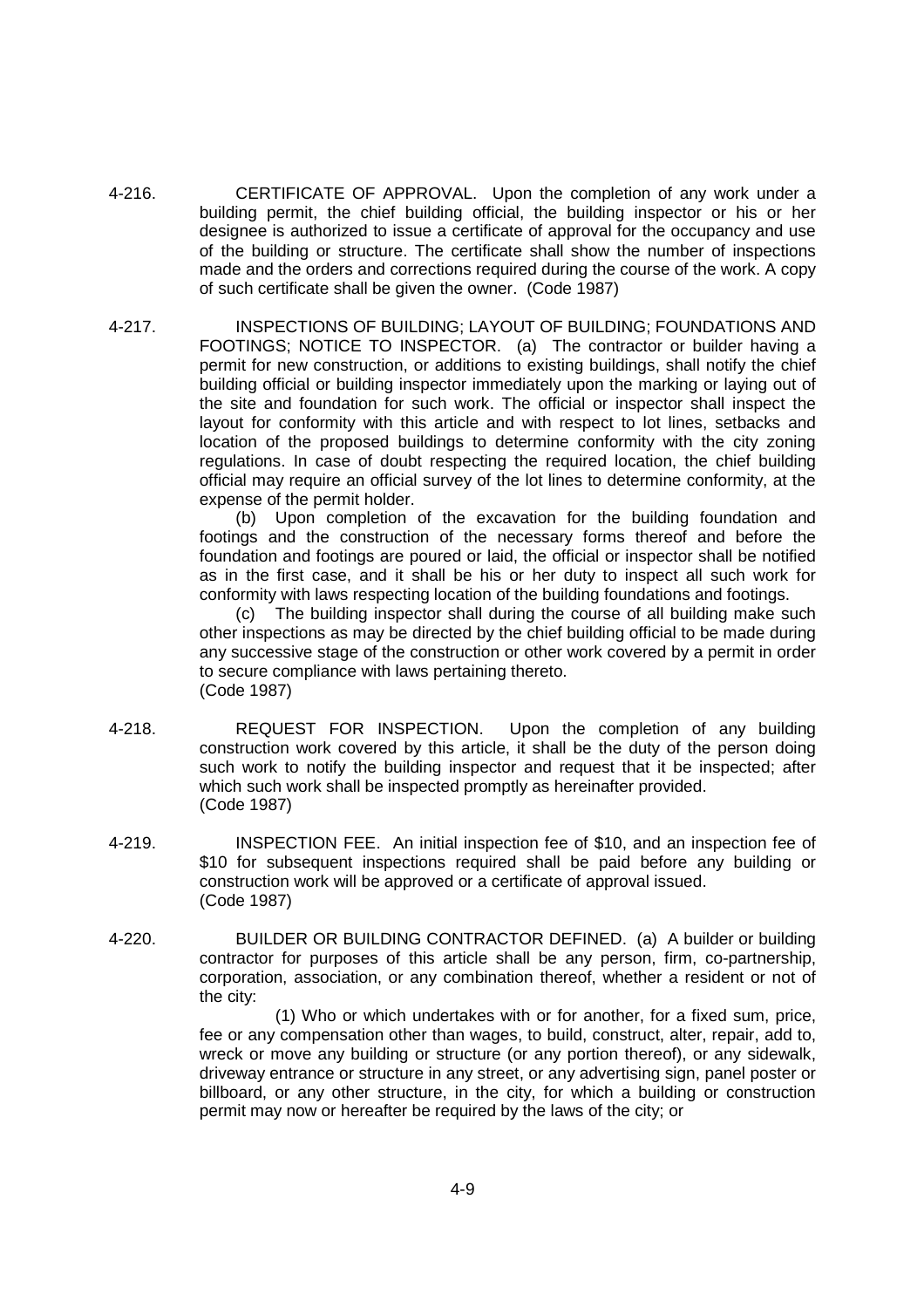(2) Who or which advertises or represents himself, herself, or itself to the public to have the capacity or ability to undertake, or submit a bid or offer to build, construct, alter, repair, add to or wreck, remove, restore or replace any building, structure or construction work or any portion thereof; or

(3) Who or which builds, constructs, alters, adds to or wrecks any buildings or structures either on his or her own or other property for purposes of sale or speculation.

(b) A builder or building contractor as defined shall not mean or include:

(1) Any subcontractor, except for a roofing contractor, working under the supervision of a general contractor; or

(2) Any plumbers, gas fitters, electricians, or other specialized occupation for which special licenses or bonds are required by other city laws; or

(3) Any owner or his or her authorized agents or employees making ordinary repairs to his, her or its own building or structure not involving the structural parts of the building for which a permit is not required or on which a contractor, as defined, is not required, employed or engaged to perform; or

(4) Any property owner personally performing any improvements, alterations or building construction within or upon his or her own residence and intended for his or her own personal use and permanent occupancy; provided, the owner shall satisfy the building official as to his or her ability to perform such work secure a permit, pay required fees, do work in accordance with this article, and apply for an inspection and receive approval. Personal building construction by an owner under this section shall be by himself, herself, for himself or herself on his or her own residence, without compensation and no person shall be employed to assist him or her in any way on such work except a builder or building contractor licensed by the city;

(Code 2017)

4-221. BUILDER'S OR BUILDING CONTRACTOR'S LICENSE REQUIRED; BUILDING PERMITS; UNLAWFUL ACTS. (a) Each builder or building contractor shall before entering upon any building or construction work subject to regulation by city laws, apply to the city clerk for a builder's or building contractor's license and receive the same as hereinafter provided and have in his or her possession a valid license authorizing him, her or it to engage in the trade or occupation of a builder or building contractor in the city.

> (b) No permit for any building or construction work shall be issued for any such work to be performed by a builder or building contractor, as defined, who has not first obtained a license upon making a proper application and payment of the license fee as required.

> (c) It shall be unlawful for any person, firm, company, association or corporation to enter into a contract or agreement with another so as to bring himself, herself, or itself under the definition of builder or building contractor herein, or to perform any work as a builder or building contractor or any work under a contract for any work involving the construction, wrecking or moving of any building, without first having obtained a builder's or building contractor's license issued by the city. (Code 1987)

4-222. SAME; APPLICATION; GRANTING. (a) Application for a builder's or building contractor's license shall be made upon a form to be supplied by the city which shall disclose the name of the applicant, his or her place of business in the city (and home office if a nonresident), the kind of contracting work engaged in (as general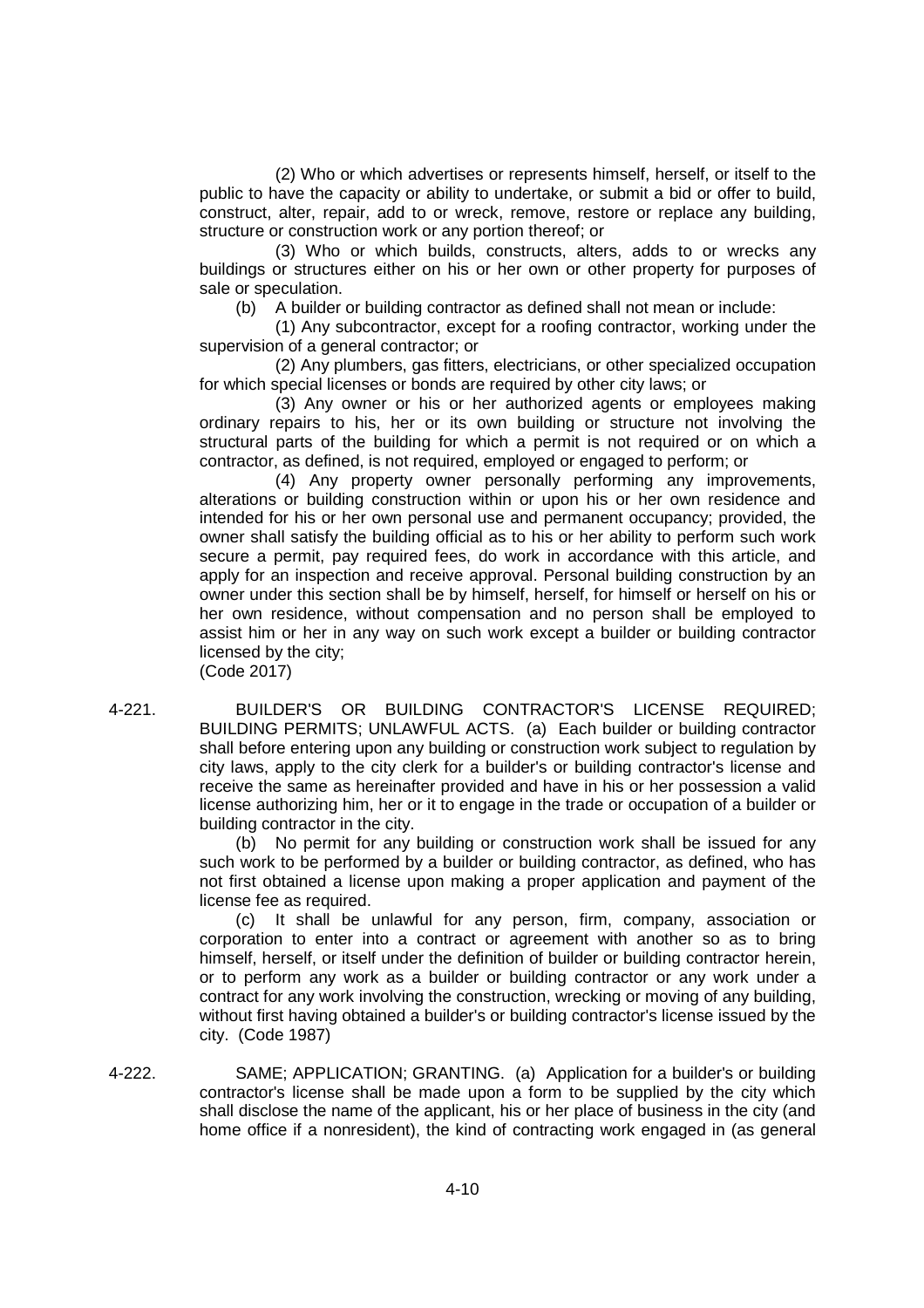contracting, roofing, siding, masonry, plastering, lathing, excavating, waterproofing, metal work, foundation work, sign hanging, cement work and painting and paper hanging, house wrecking or moving and the like), the length of time engaged in such work and places where work has been performed within the past two years. The application shall be signed by the builder or building contractor or his or her authorized agent. The applications shall be, by the chief building official, referred to the governing body at its next meeting for action thereon. Such license shall be issued by the city clerk, upon payment of the fees hereinafter provided after approval of the governing body.

(b) If the applicant is in the business of a roofing contractor, as defined by the "Kansas Roofing Registration Act" (KRRA), K.S.A. 50-6,121 et seq., and amendments thereto, the applicant shall be required to have a valid state registration as required under the KRRA and shall present such certificate to the city clerk when applying for a builder's or building contractor's license. No such license shall be issued until it is verified that the roofing contractor is in good standing pursuant to the KRRA. Provided, however, that this subsection does not apply to an "exempt general contractor" as defined in K.S.A. 50-6,122, and amendments thereto. (Code 2017)

4-223. SAME; LICENSE FEES; CONDITIONS; RENEWAL; UNLAWFUL ACTS.

(a) The following license fees shall be paid for the calendar year or major fraction thereof:

(1) General Builder or Building Contractor, who shall qualify to engage in more than one kind of contract work, except house moving, the sum of \$10;

(2) Limited Builder or Building Contractor, who shall qualify to engage in not more than one kind of contract work, the sum of \$10;

(3) House Wreckers or Movers, the sum of \$10;

(4) Sign Hangers and Panel Posters, the sum of \$10.

(5) Roofing Contractor, the sum of \$10.

Any license issued on or after July 1 of each year shall be issued upon payment of one-half the annual license fee.

(b) Each such license shall set forth the kind of contract work in which the licensee may engage. The licensee shall display his or her license at any place where he or she may be engaged in contract work or produce the same on demand of any city officer. All licenses shall be renewable annually as in the case of an original license on or before the first day of January of the year for which issued.

(c) It shall be unlawful for any person, firm or corporation to contract for any kind of work covered by this article without having a valid license issued by the city to perform such contracts.

(Code 2017)

# 4-224. RESERVED.

4-225. INSURANCE. In addition to obtaining a corporate surety bond as required by section 4-224 of this article, a builder or building contractor must procure and maintain a liability insurance policy in the amount of \$100,000 for the death or injury of any one person and \$300,000 for the death or injury of any number of persons in any one accident and \$50,000 for property damage in any one accident. Such policies of insurance shall be issued by some insurance company authorized to do business in the State of Kansas. A builder or building contractor may qualify as to the insurance requirements by filing a certificate with the city clerk executed by the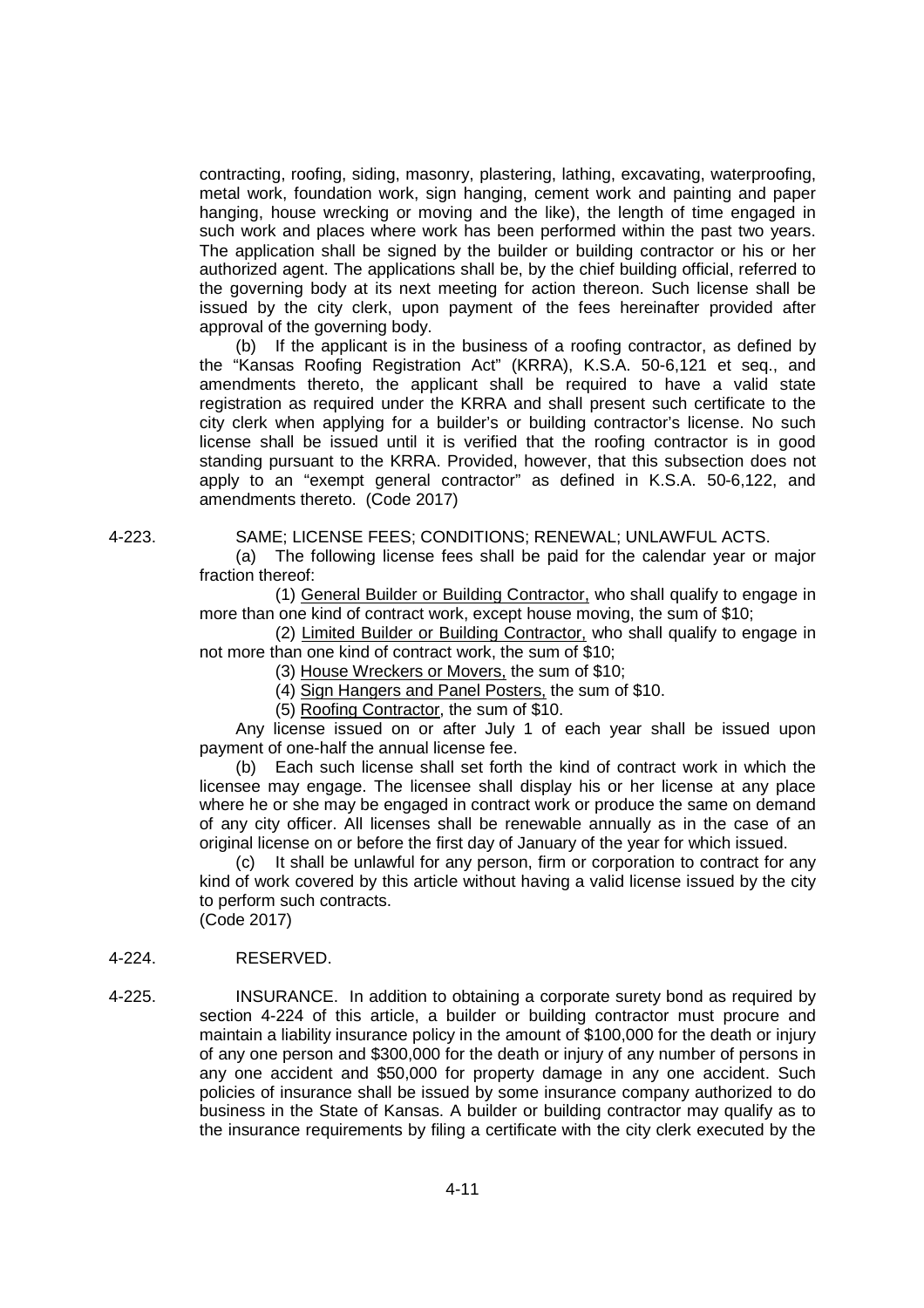resident agent of such company stating that the required policy of insurance has been issued by such company for the purpose required by this article and that such insurer will not cancel the policy except upon giving 30 days notice in writing to the city; and that the certificate shall be filed for an annual period beginning January 1 and ending December 31 of such year. (Code 1987)

#### 4-226. LICENSE SUSPENSION; REVOCATION; APPEAL; UNLAWFUL ACTS.

(a) The license of any builder or building contractor may be suspended temporarily, for a period of not to exceed 30 days at any one time, by the chief building official upon his or her own motion or upon a complaint of the city building inspector. Notice shall be given in writing to such builder or building contractor giving reasonable notice of a time of hearing of the complaint or the matter alleged against such builder or building contractor involving any one or more of the following:

(1) Misrepresentation of a material fact by applicant in obtaining a license;

(2) Use of license to obtain a building permit for another;

(3) Failure or neglect to observe conditions of permit authorizing encumbering of streets or sidewalks for safety of public;

(4) Performance of any building or construction work without a permit where one is required by law; or

(5) Willful disregard of any violation of the building and construction laws, or failure to comply with any lawful order of the city building inspector.

(b) Any licensee may within 15 days appeal in writing to the governing body from any order of the chief building official suspending his or her license for its final decision thereon. The governing body may upon such hearing terminate such suspension within not more than 30 days thereafter, or may revoke such license. If any license shall be revoked, the builder or building contractor shall not be eligible for a new license during a period of six months thereafter. No fee shall be refunded in event of the suspension or revocation of any contractor's license.

(c) It shall be unlawful to engage in the occupation or trade of builder or building contractor during the time any license of such builder or building contractor has been suspended or revoked. (Code 1987)

- 4-227. WORK BY PROPERTY OWNERS. Nothing herein contained shall prohibit any property owner from personally performing any building or construction work within and upon his or her own residence and intended for his or her personal use and permanent occupancy; provided, the owner shall satisfy the building inspector as to his or her ability to perform such work, secure a permit, pay required fees, do work in accordance with this article, and apply for an inspection and receive a certificate of approval. Personal building or construction performed by an owner under this section shall be by himself, herself, for himself or herself on his or her own residence, without compensation and no person shall be employed to assist him or her in any way on such work except a builder or building contractor licensed by the city. (Code 1987)
- 4-228. LIABILITY. This article shall not be construed to relieve from any liability or lessen the liability of any person performing any activity connected herewith, nor shall the city be held as assuming any liability by reason of any inspection authorized herein, by reason of any certificate of inspection issued by it or by reason of any permit or license granted herein. (Code 1987)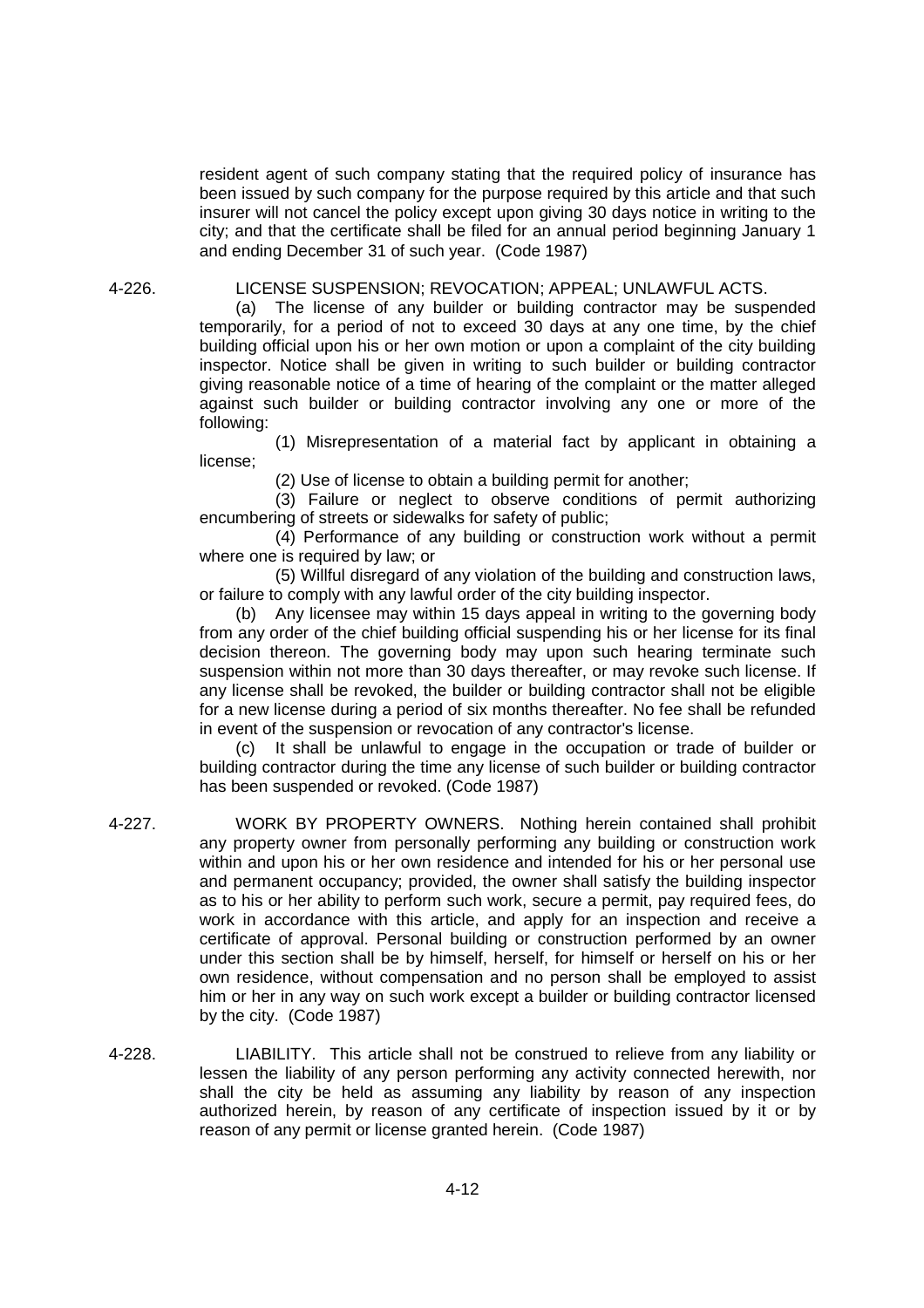4-229. SEVERABILITY. If any section of the International Building Code or of this article shall be held unconstitutional or otherwise invalid by any court of competent jurisdiction, then such section shall be considered separate and apart from the remaining sections, the section to be completely severable from the remaining provisions which shall continue in full force and effect. (Code 2017)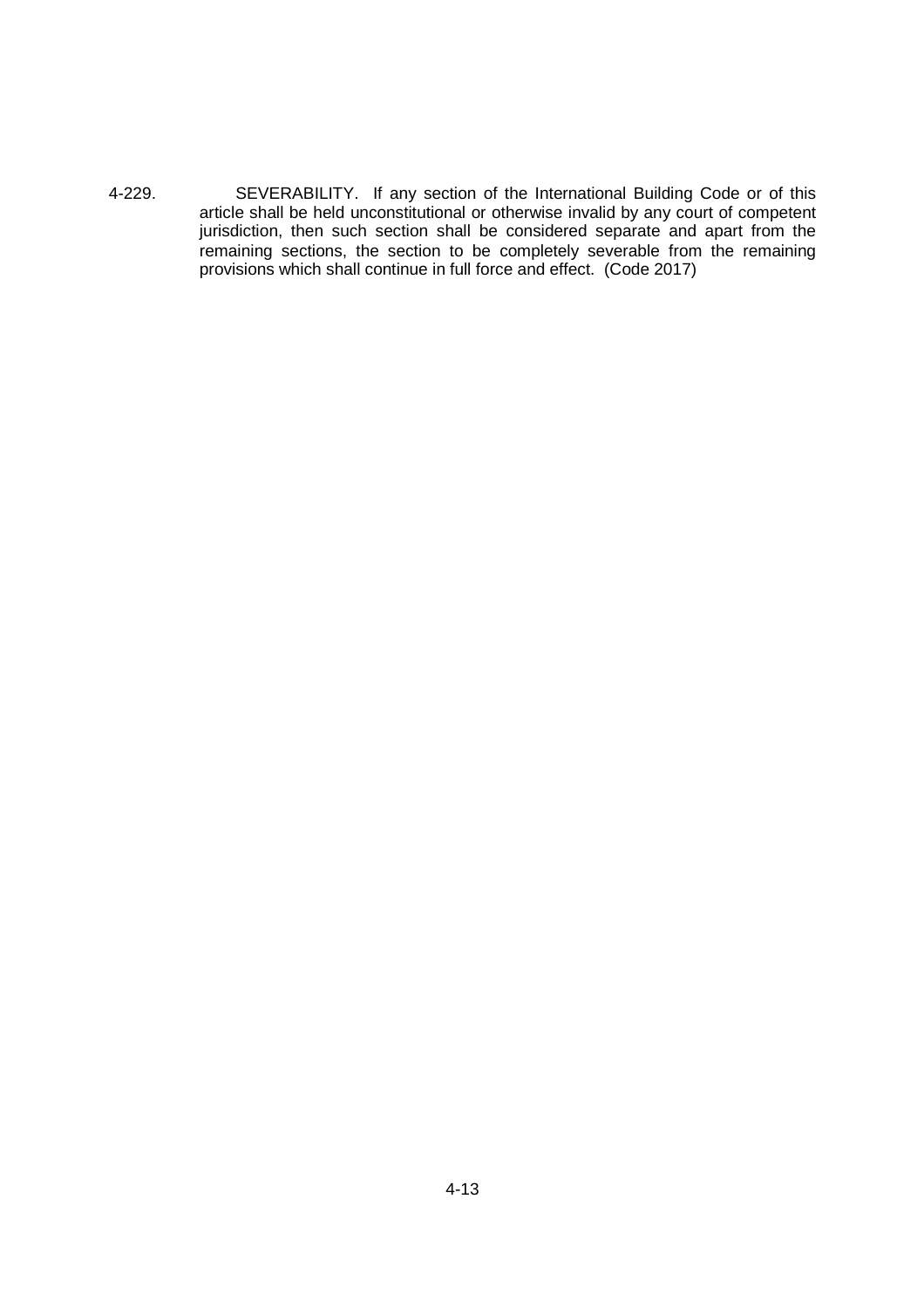# **ARTICLE 3. ELECTRICAL CODE**

4-301. DEFINITIONS. For the purpose of this article, the words and phrases used herein shall have the meanings ascribed to them in this section, unless the context clearly indicates to the contrary.

(a) Approved - shall mean approved by the chief building official, the electrical inspector or his or her designee.

(b) Authorized person - shall mean any individual, firm or corporation who or which is licensed under the provisions of this article to do the work as permitted under the specified provisions of this article.

(c) City - shall mean the territory within the corporate limits of this city.

(d) Conductor - shall mean a wire or cable or other form of metal suitable for carrying the electric current or potential.

(e) Electrical construction or installation - shall mean and include all work and materials used in installing, maintaining or extending a system of electrical wiring and all appurtenances, apparatus or equipment used in connection therewith, inside or attached to any building, structure, lot or premises, except industrial plants where fulltime maintenance is provided and other agencies providing inspections of installations and facilities. Electrical construction shall not be held to mean or include any of the following:

(1) The replacement of lamps, fuses, bulbs or the connection of portable electrical equipment to suitable permanently installed receptacles and replacement of receptacles and switches, lighting fixtures and apparatus where no changes or alterations are made to the wiring;

(2) Any work involved in the manufacturing, repair or testing of any electrical equipment or apparatus, but not including any permanent wiring; or

(3) Any work in industrial establishments where inspections come under the scope of other inspection agencies.

(f) Equipment - shall mean conductors, materials, fittings, devices, appliances, fixtures, apparatus, motors and the like, used as a part of or in connection with an electrical installation.

(g) Inspector - shall mean the chief building official or any individual who has been appointed by the city as electrical inspector.

(h) Person - shall mean a natural person, his or her heirs, executors, administrators or assigns, and also includes a firm, partnership or corporation, its or their successors, assigns, or the agent of any of the aforesaid.

(i) Special permission - shall mean the written consent of the chief building official or the electrical inspector.

(j) Special ruling - shall mean a written ruling filed in the office of the chief building official or the electrical inspector.

(Code 1987)

4-302. ADOPTION OF ELECTRICAL CODE BY REFERENCE. The National Electrical Code (NFPA 70), 2005 Edition, a standard of the National Fire Protection Association, Batterymarch Park, Quincy, Massachusetts, 02269, the same being a standard code for the installation of electrical wiring and apparatus, shall be and is hereby incorporated by reference as the electrical code of City of Ogden, Kansas. The said code shall constitute the minimum standards for all electrical work done or performed under the provisions of this article except as hereinafter provided. One copy of such publication shall be marked or stamped "Official Copy as adopted by Ordinance No. 622", and shall be attached to a copy of this ordinance and filed with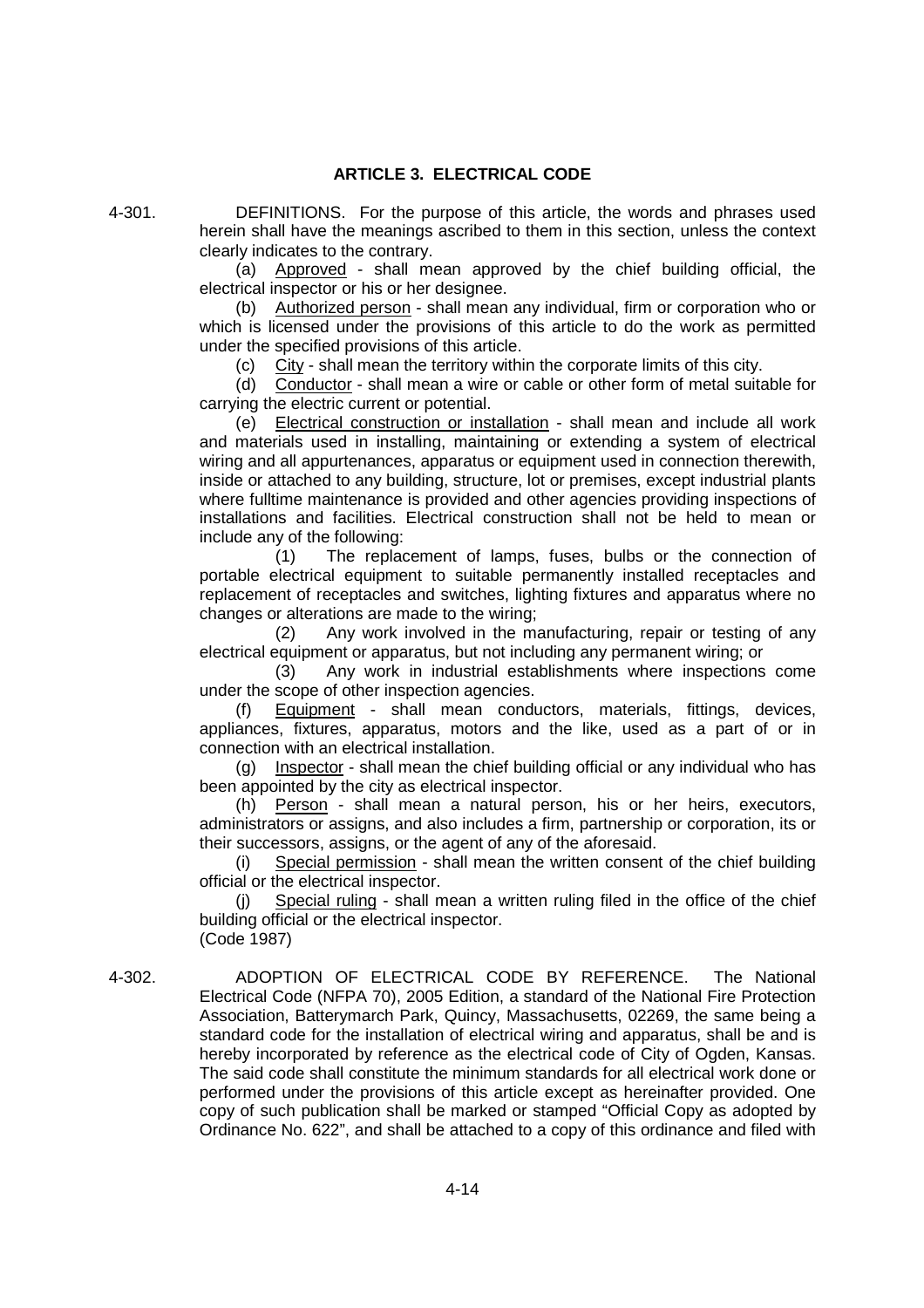the city clerk and open for inspection and available to the public at all reasonable hours. All administrative departments of the city charged with enforcement of this code shall be supplied, at the cost of the city, such number of official copies, similarly marked, as may be deemed expedient.

Any person violating any provision of such code shall be punished as provided in section 1-116 of this code. (Ord. 622; Code 2017)

4-303. SAME; AMENDMENTS. The National Electrical Code, adopted by Section 4- 302 is hereby changed, altered, modified and otherwise amended as follows:

# (1) Article 210.12 is hereby amended to read as follows:

# **Article 210.12 Arc Fault Circuit Interrupter Protection.**

(a) Definition. An arc-fault circuit interrupter is a device intended to provide protection from the effects of arc faults by recognizing characteristics unique to arcing and by functioning to de-energize the circuit when an arc fault is detected.

(b) Dwelling Unit Bedrooms. All branch circuits that supply 125 volt, single phase, 15 and 20 ampere receptacle outlets installed in dwelling unit bedrooms shall be protected by an arc-fault circuit interrupter(s).

(2) Article 230.70 (A) is hereby amended to read as follows:

**Article 230-70 (A) Location**. The service disconnecting means shall be installed either inside or outside of a building or structure at a readily accessible location nearest the point of entrance of the service conductors.

Service disconnecting means shall not be installed in bathrooms. Additionally, an outside service disconnect shall be required when either of the following conditions exist:

(a) The distance from the Electrical Power Company meter base to the service panel exceeds eight (8) lineal feet.

(b) The distance from the entrance point of the service conductors to the service panel exceeds three (3) lineal feet.

(3) Article 334.10 is hereby amended to read as follows:

**Article 334.10 Uses permitted**. Type NM, Type NMC, and Type NMS cables shall be permitted to be used in the following:

(1) One and two family dwellings

(2) Multiple family dwellings permitted to be of Type III, IV and V construction

> (A) **Type NM**. Type NM cable shall be permitted as follows: 1. For both exposed and concealed work in normally dry locations except as prohibited in section 334.10(3)

2. To be installed or fished in air voids in masonry block or tile walls.

(A) **Type NMC**. Type NMC cable shall be permitted as follows:

1. For both exposed or concealed work in dry, moist, damp or corrosive locations, except as prohibited by 334.10(3).

2. In outside and inside walls of masonry block or tile.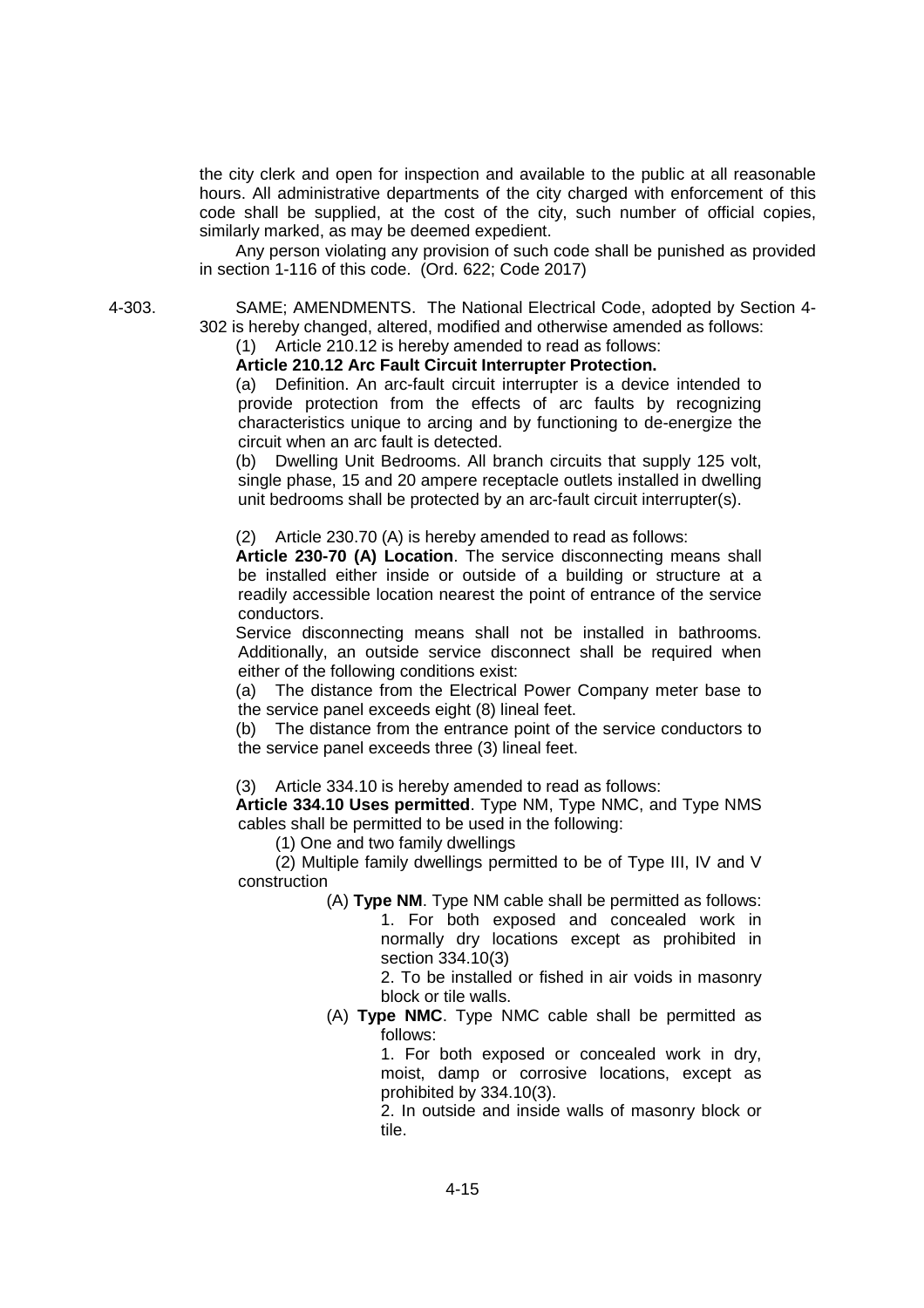3. In a shallow chase in masonry, concrete or adobe protected against nails or screws by a steel plate at least 1/16 inch thick and covered with plaster, adobe or similar finish.

(A) **Type NMS**. Type NMS cable shall be permitted as follows:

1. For both exposed and concealed work in normally dry locations except as prohibited by 334.10(3)

2. To be installed or fished in air voids in masonry block or tile walls.

(4) Article 334.12 is hereby amended to read as follows:

#### **Article 334.12 Uses Not Permitted**.

(A) **Types NM, NMC and NMS.** Types NM, NMC and NMS cables shall not be permitted as follows:

(1) In any structure not specifically permitted in 334.10 (1)

and (2).

4-302. (Code 1987)

(2) As service entrance cable

(3) In hoistways or on elevators or escalators.

(4) Embedded in poured concrete or aggregate.

(A) **Types NM and NMS.** Type NM and NMS cables shall not be used under the following conditions or in the following locations:

(1) Where exposed to corrosive fumes or vapors.

(2) Where embedded in masonry, concrete, adobe, fill or plaster.

(3) In a shallow chase in masonry, concrete, or adobe and covered with plaster, adobe or similar finish.

(4) Where exposed or subject to excessive moisture or dampness. (Ord. 622; Code 2017)

- 4-304. ADDITIONAL PROVISIONS. The following sections of this article are in addition to the provisions of the standard code incorporated by reference in section
	- 4-305. BUILDING OFFICIAL; AUTHORITY. The building inspector or his or her authorized designee shall be responsible for the administration and enforcement of this article and appointment of an electrical inspector in accordance with section 4- 205 of this chapter, which shall apply in a like manner to this article. (Code 1987)
	- 4-306. ELECTRICAL INSPECTOR; APPOINTMENT. The mayor may assume the responsibilities of or appoint some qualified officer or employee of the city to be and perform the duties of electrical inspector as may be required, subject to the consent and approval of the governing body. (Code 1987)
	- 4-307. SAME; DUTIES. The electrical inspector shall have the following duties:

(a) To enforce all regulations relating to electrical construction, alteration, repair or removal;

(b) May permit, with the approval of the governing body, on the basis of duly authenticated reports from recognized sources, the use of new materials or modes of electrical construction, not provided for in this article, and may, for the purpose of carrying out the intent of this article adopt an accepted standard of material or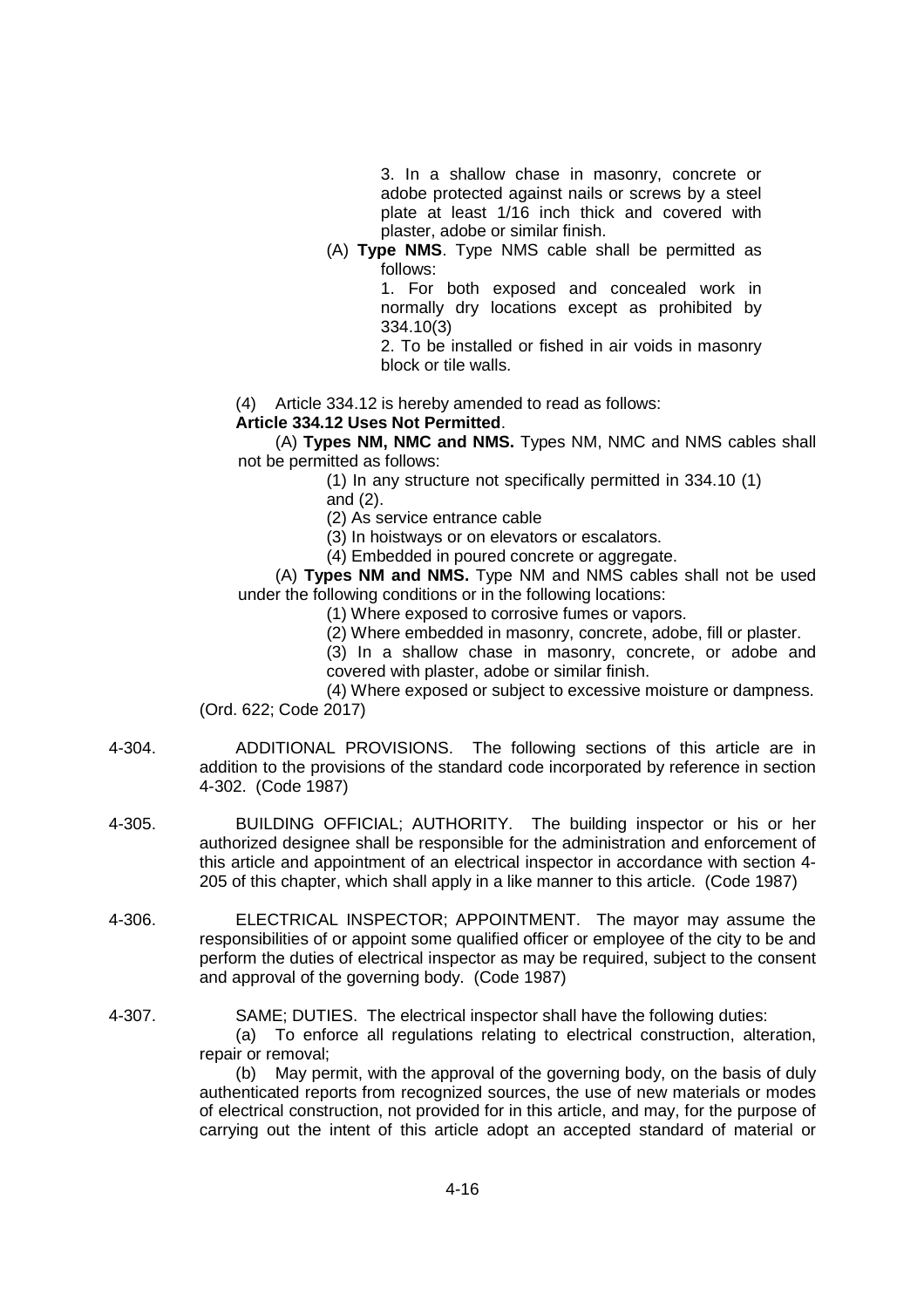workmanlike practices of federal or state bureaus, national, technical organizations or fire underwriters;

(c) To examine all buildings requiring electrical construction in the process of erection, construction, alteration or relocation in the city for the purpose of determining whether the work is in compliance with the permit given and in compliance with the regulations of the city pertaining to such work, including zoning regulations; and

(d) To keep comprehensive records of applications, of permits or certificates issued, of inspections made, of reports rendered, and of notices or orders issued. All such records shall be open to public inspection during stated office hours, but shall not be removed from the office of the building official or electrical inspector without his or her written consent. (Code 1987)

4-308. SAME; POWERS. The electrical inspector shall have the following powers:

(a) To enter any building or structure or premises at any reasonable hour, whether complete or in the process of erection, to perform the duties contained in this chapter;

(b) To adopt and enforce all such prudent emergency measures as he or she may deem necessary and expedient for the public safety under the laws of the city;

(c) May cause any work done in violation of this chapter to be discontinued until he or she shall have satisfactory evidence that the work will be done in accordance with the electrical regulations of the city, subject to the right of any installer or owner to appeal to the governing body. (Code 1987)

4-309. SAME; RIGHT OF ENTRY. The electrical inspector, or his or her agent, upon proper identification, shall have authority to enter any building, structure or premises at any reasonable hour to perform his or her duties as set out in this chapter. (Code 1987)

4-310. CLARIFICATION; MODIFICATION. (a) The governing body shall be the final determiner of the scope and meaning of all provisions of the electrical code which may be unclear, ambiguous, or requiring interpretation.

> (b) The electrical inspector shall have power to modify any of the provisions of the electrical code upon application in writing by the owner or lessee or his or her authorized agent, when there are practical difficulties in the way of carrying out the strict letter of the code. In approving modifications, the electrical inspector shall see that the spirit of the code is observed, public safety secured and substantial justice done. The particulars of a modification when granted or allowed and the decision of the inspector thereon shall be entered upon the records of the electrical inspector and a signed copy shall be furnished to the applicant. (Code 1987)

4-311. ELECTRICAL PERMIT REQUIRED; APPLICATION; APPROVAL. (a) Except as provided in subsection (b), it shall be unlawful for any person to engage in any electrical construction as defined in section 4-301 within the city without an electrical permit being first obtained therefor from the city clerk, after approval by the chief building official or his or her duly authorized assistant. The application for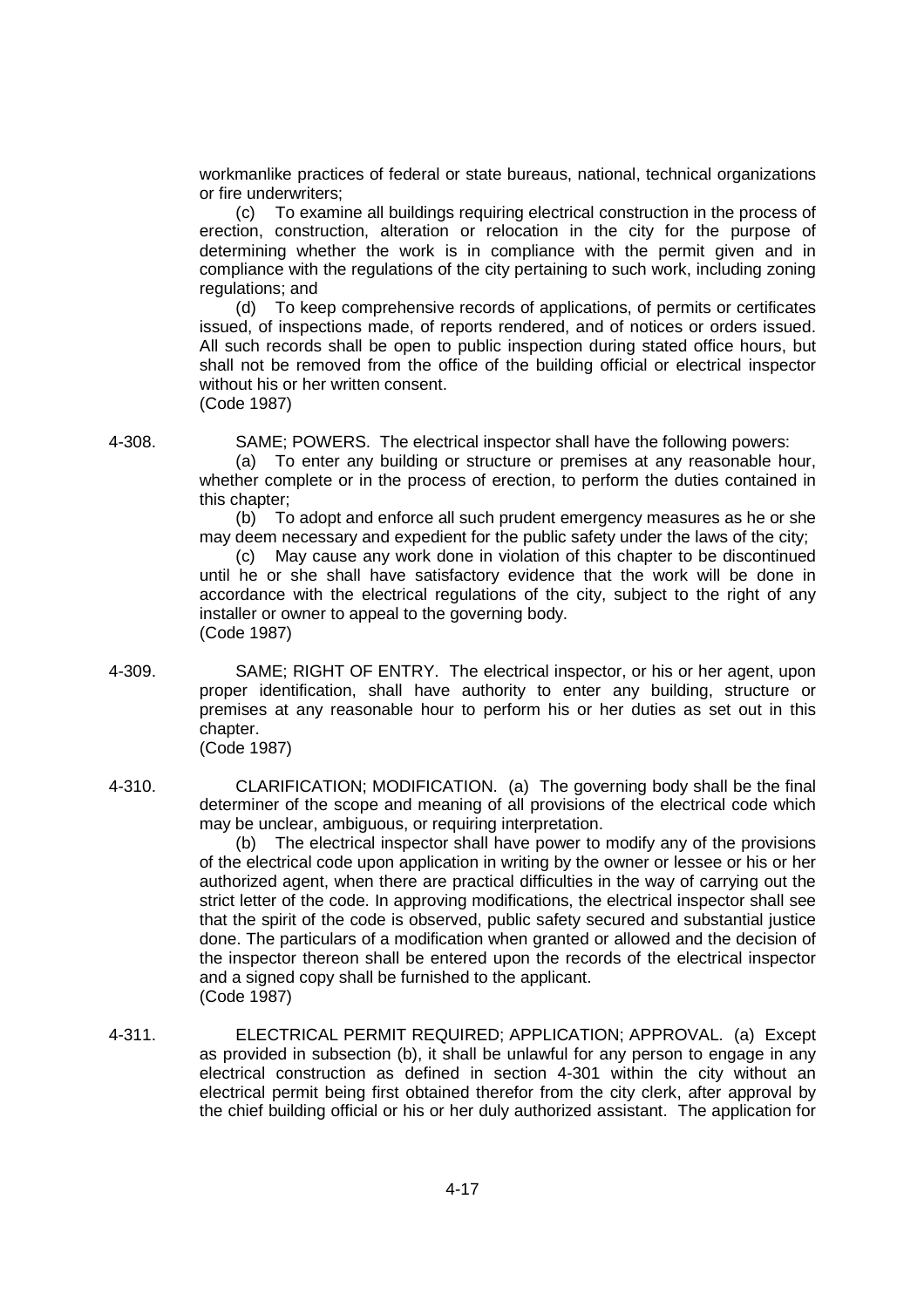such permit shall be made and the permit obtained before any electrical construction work is commenced.

(b) No electrical permit shall be required for any of the following:

(1) The replacement of lamps, fuses, bulbs or the connection of portable electrical equipment to suitable permanently installed receptacles and replacement of receptacles and switches, lighting fixtures and apparatus where no changes or alterations are made to the wiring;

(2) Any work involved in the manufacturing, repair or testing of any electrical equipment or apparatus, but not including any permanent wiring; or

(3) Any work in industrial establishments where the issuance of electrical permits comes under the scope of other agencies. (Code 1987)

4-312. SAME; APPLICATION INFORMATION REQUIRED. (a) An electrical permit shall be issued upon an application in writing to the office of city clerk on a form or forms provided for the purpose. This application shall, among other things, disclose the following:

(1) The name of the owner of the lot or tract of ground;

(2) The location of the building or structure;

(3) The electrical construction work proposed;

(4) The class of occupancy;

(5) The class of electrical construction;

(6) The kind of materials to be used;

(7) The estimated cost of the work;

(8) The date work will commence;

(9) Expected date of completion;

(10) Name and address of electrical contractor or contractors doing the work;

(11) Such other information as may be pertinent to the issuance of the required permit.

(b) An application for an electrical permit shall be signed by the owner or his or her duly authorized agent, or an electrician or electrical contractor licensed by the city. If the application is made by the owner or his or her agent, it shall contain the name or names of the licensed electrician or electrical contractor or contractors doing the work described, or an electrical permit may be issued to the owner upon his or her application disclosing satisfactory evidence that the proposed work will be performed by the owner, himself or herself and not by a licensed electrical contractor, and likewise subject to the final approval of the electrical inspector for work performed.

(c) Upon approval of the completed application and a determination that a permit should be issued, the chief building official or his or her assistant shall issue a permit to the owner, electrician or electrical contractor authorizing the electrical construction work covered by the application.

(d) Any permit issued under this section shall be valid and subsisting for a period of not more than six months from the date of issuance unless the permittee shall have commenced, within the period so limited, the electrical construction work authorized by such permit. Electrical construction work commenced, for the purpose of this section, shall mean the beginning of electrical construction work other than the preparation of plans or the letting of an electrical contract. (Code 1987)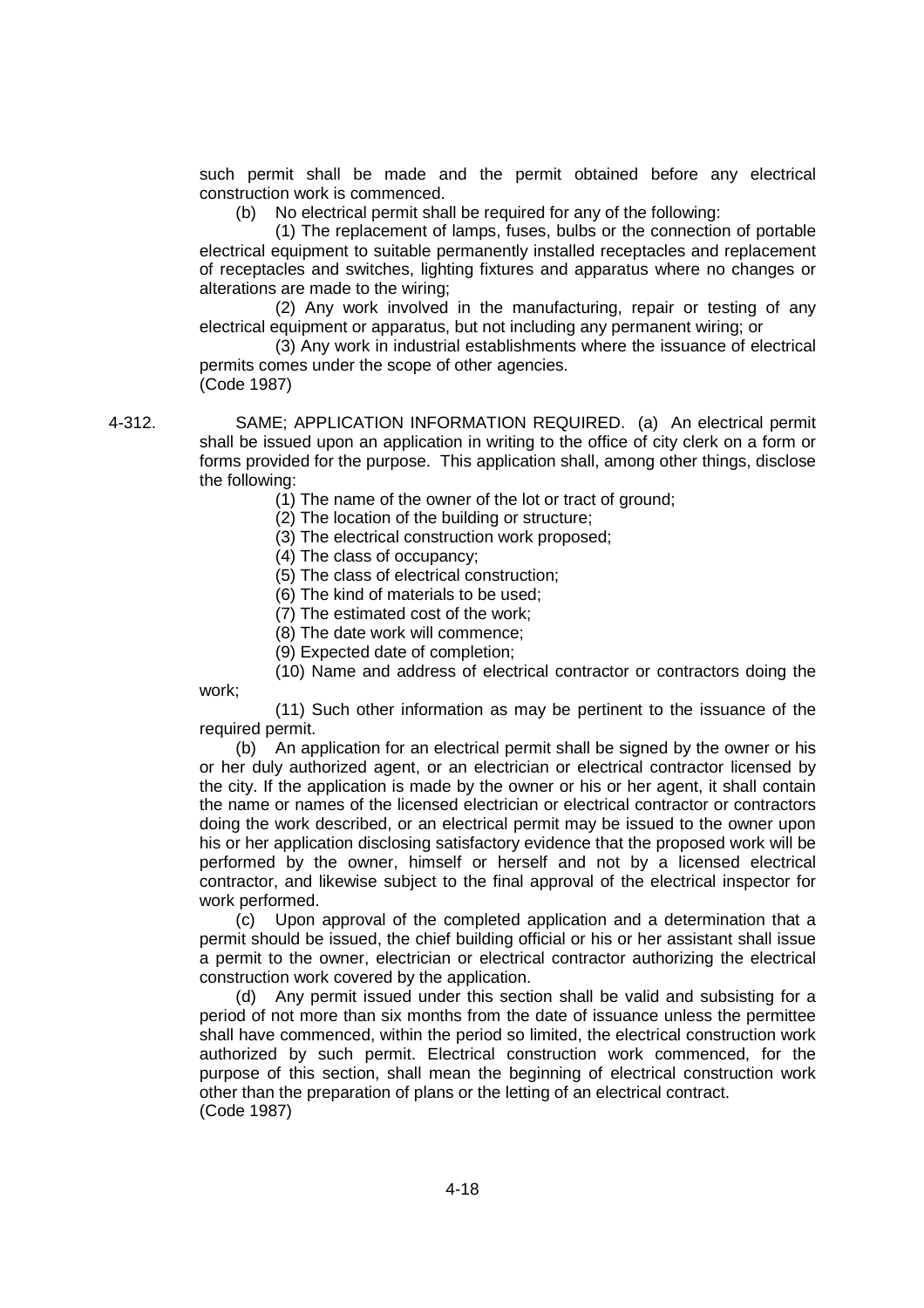- 4-313. SAME; PLANS AND SPECIFICATIONS. Whenever an application for a electrical permit is made, the chief building official or the electrical inspector may, if he or she finds it necessary to determine whether electrical construction work described in the application will comply with the laws pertaining to such work, require that the applicant file a written description or drawing of the proposed electrical construction as may be prepared for the purpose. If such drawing or description is insufficient for the purposes of determining whether a permit should be issued, the building official may require the applicant to file complete electrical and engineering plans and specifications for such electrical construction, or any part thereof, as may be necessary for the inspector to determine compliance with this article. The filing of such plans and specifications and the approval thereof in connection with an application for a permit shall not in any way affect the authority of the city to deny or issue a permit, or to inspect any electrical construction work for conformity with this article. (Code 1987)
- 4-314. SAME; FEES. The fee for an electrical permit shall be \$10, however no fee shall be required to obtain a permit where the total estimated cost, the reasonable value of all services, labor and materials required, is under \$100. The fee herein shall be paid to the city clerk upon obtaining an electrical permit and the same shall be credited to the general operating fund of the city. (Code 1987)
- 4-315. SAME; POSTING. A copy of the electrical permit shall be kept on the premises for public inspection during the performance of the work and until the completion of the same. The electrical inspector may require a certified copy of the approved plans to be kept on the premises at all times from the commencement of the work to the completion thereof. (Code 1987)
- 4-316. REQUEST FOR INSPECTION. Upon the completion of any electrical work covered by this article, it shall be the duty of the person doing such work to notify the electrical inspector and request that it be inspected; after which such work shall be inspected promptly as hereinafter provided. (Code 1987)
- 4-317. INSPECTION; CONCEALMENT OF PRIOR WORK. (a) When any electric equipment is to be hidden from view by the permanent placement of parts of the building, the person, firm or corporation installing the equipment shall notify the building inspector and such equipment shall not be concealed until it has been inspected, approved or authorized by the electrical inspector or until 24 hours, exclusive of Saturdays, Sundays and holidays, shall have elapsed from the time of such notification. On large installations, where the concealment of equipment proceeds continuously, the person, firm or corporation installing the electrical equipment shall give the electrical inspector due notice and inspections shall be made periodically during the progress of the work.

(b) The electrical inspector shall have the authority to require building contractors to open such work which, in any manner, conceals electrical wiring that has been closed without his or her knowledge or permission, and in no case shall the inspector issue a certificate of approval until satisfied that the work is in accordance with the provisions of this article. The inspector shall also have the right to refuse to issue a certificate of approval on any wiring, that is concealed in such manner that it cannot be fully determined that it has been done in accordance with this article. (Code 1987)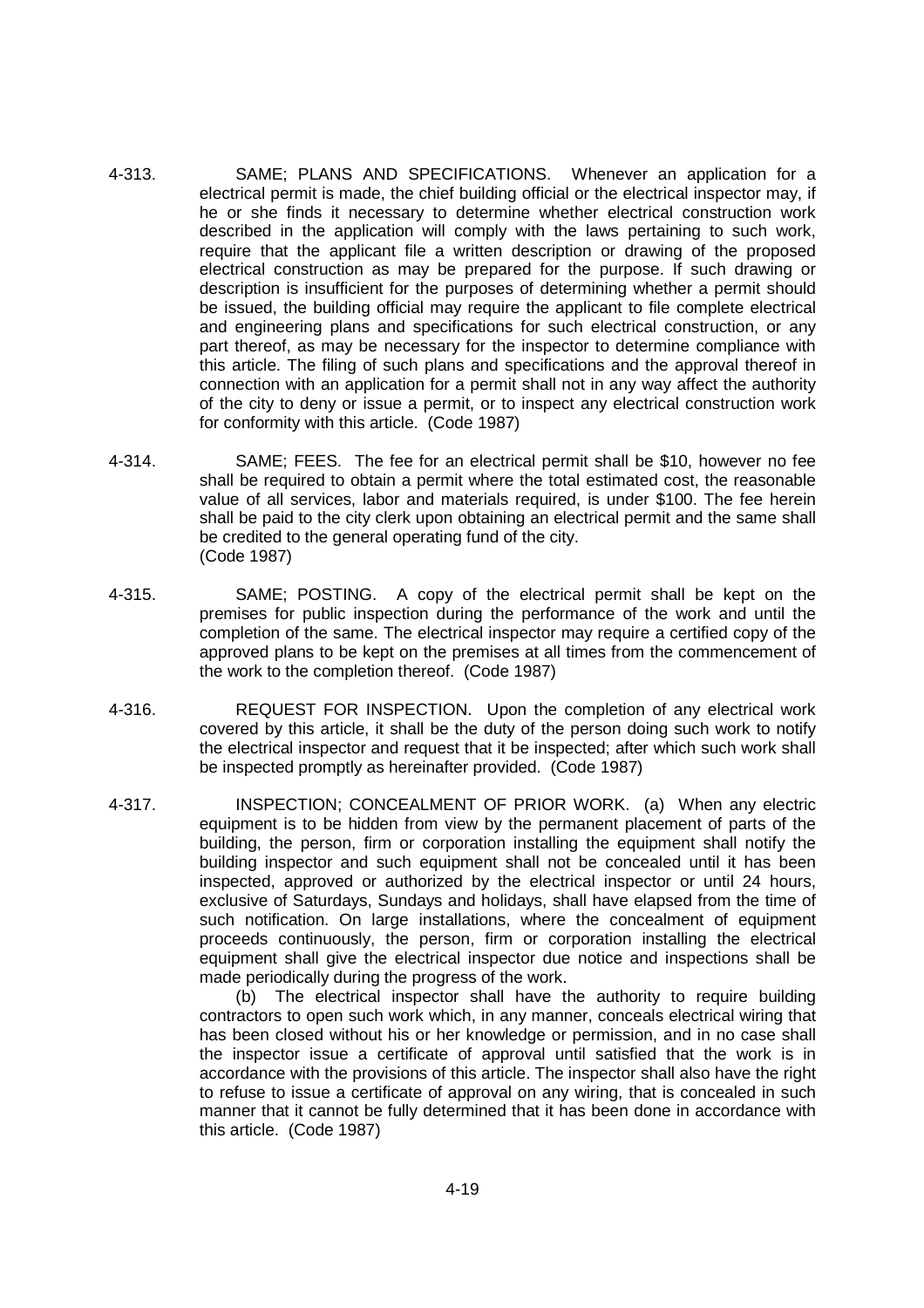4-318. INSPECTION FEE. An inspection fee of \$10 shall be charged for each inspection. (Code 1987)

4-319. CERTIFICATE OF APPROVAL. (a) When the electrical inspector finds an electrical construction or installation to be in conformity with the provisions of this article, he or she shall issue to the person, firm, or corporation performing the electrical construction work or making the installation, a certificate of approval, with duplicate copy for delivery to the owner, authorizing the use of the installation and connection to the supply of electricity.

(b) When a certificate of approval is issued authorizing the connection and use of a temporary installation, the certificate shall expire at a time to be stated therein and shall be revocable for cause by the electrical inspector.

(c) In no case shall certificates of approval be issued on electrical construction, installations or parts of installations where the work installed does not conform to the requirements of this article.

(d) If, upon inspection, the installation is not found to be fully in conformity with the provisions of this article, the electrical inspector shall immediately notify the person, firm, or corporation performing the electrical construction work or making the installation of the existing defects.

(e) No certificate of approval shall be issued unless the electric conductor or equipment has been installed in strict conformity with the provisions of this article and unless the electrical construction or installation is made in compliance with nationally approved methods of construction for safety to life and property as herein set forth.

(f) The electrical inspector shall be deemed the judge of whether the installation of electric conductors and equipment has been made in accordance with the requirements of this article.

(g) No certificate of approval shall be required for any of the following:

(1) The replacement of lamps, fuses, bulbs or the connection of portable electrical equipment to suitable permanently installed receptacles and replacement of receptacles and switches, lighting fixtures and apparatus where no changes or alterations are made to the wiring;

(2) Any work involved in the manufacturing, repair or testing of any electrical equipment or apparatus, but not including any permanent wiring; or

(3) Any work in industrial establishments where inspections come under the scope of other inspection agencies. (Code 1987)

- 4-320. CONNECTION TO INSTALLATIONS. It shall be unlawful for any person, firm, or corporation to make connection to a supply of electricity to any building or electrical equipment for which an inspection is required, or which has been disconnected by the order of the electrical inspector, until a certificate of approval has been issued by the electrical inspector authorizing the connection and use of such electric supply. The electrical inspector may, at his or her discretion, authorize a temporary connection. (Code 1987)
- 4-321. REINSPECTION. The electrical inspector shall periodically re-inspect existing installations of electrical conductors and equipment. When the installation of any conductors or equipment is found to be in a dangerous or unsafe condition, the person, firm, or corporation owning, using, or operating the installation shall be notified in writing and shall make the necessary repairs or changes required to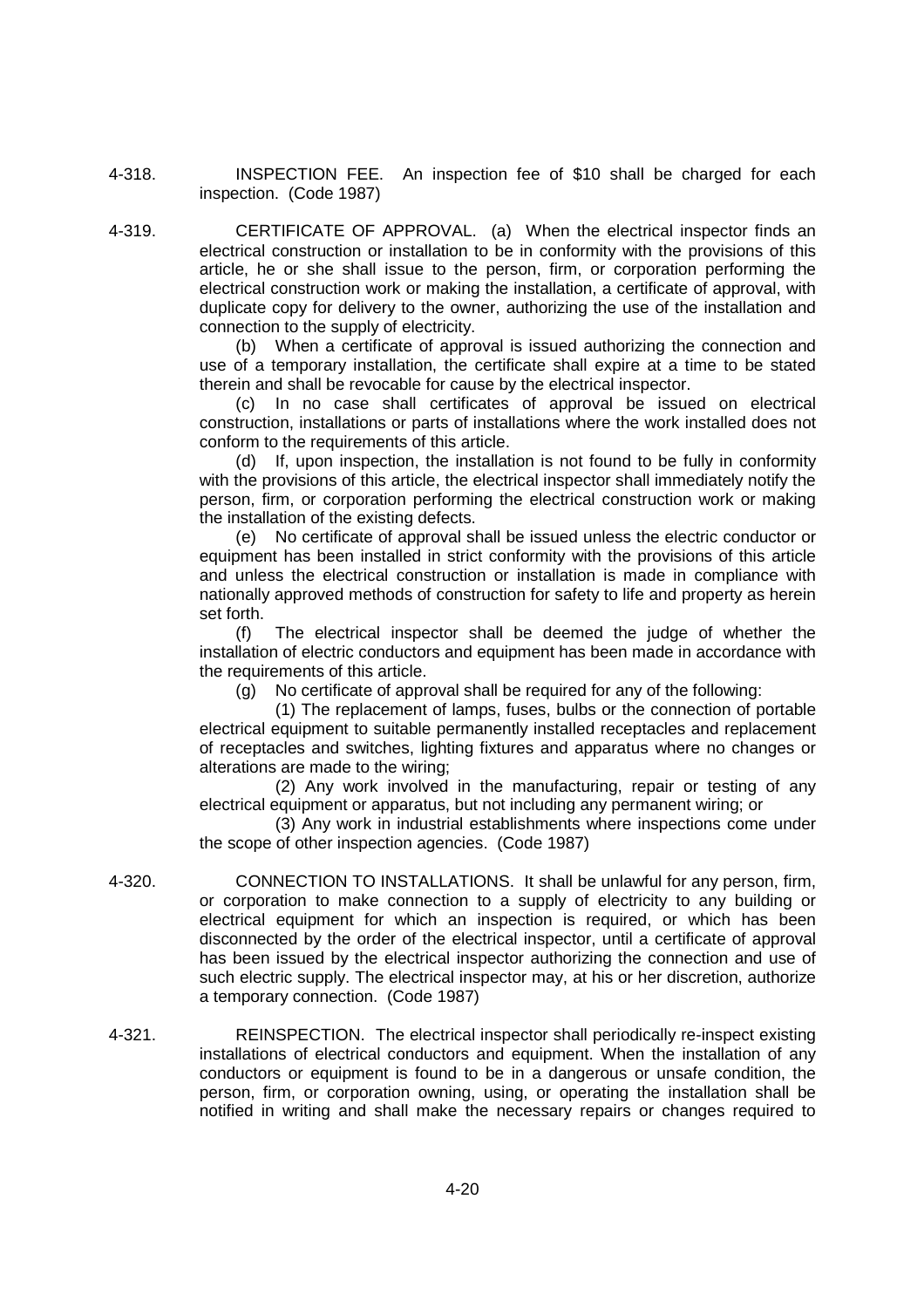place the conductors or equipment in safe condition and have the work completed within the period specified by the electrical inspector. (Code 1987)

4-322. CONDEMNATION; APPEAL. (a) If in the judgment of the electrical inspector, after an inspection, any electrical conductors, appliances or equipment in any building are unsafe or dangerous to persons or property, the inspector shall have the power to cause the wires or appliances to be disconnected from the source of electrical energy supplying these conductors or equipment, and may, at his or her discretion, seal the control switches for the same in an open or disconnected position, whereupon he or she shall give notice to the owner, or his or her agent, or by posting such notice at the site and shall also notify the utilities serving the premises. Thereafter, it shall be unlawful for any person to cause or permit electric current to be supplied to the electrical conductors, appliances or equipment so sealed until they shall have been made safe and the inspector shall have issued a certificate of approval to that effect.

> (b) It shall be the duty of the electrical inspector to cause all dead wires, unused poles or electric apparatus on the outside of the buildings or in streets or alleys to be removed at the expense of the owners thereof by giving the owners written notice.

> (c) When the electrical inspector condemns all or part of any electrical installation, the owner may, within 10 days after receiving written notice thereof, file a petition in writing for review of the action of the building inspector by the governing body, upon the receipt of which the governing body shall at once proceed to determine the facts, and within 10 days from receiving the petition make a decision in accordance with their findings. (Code 1987)

- 4-323. INTERFERENCE BY UNAUTHORIZED PERSON. It shall be unlawful for any unauthorized person to, in any manner, change or alter electrical conductors or equipment in or on any building. If in the course of the erection of a building or structure, electrical conductors or equipment are in such position as to interfere with the erection or completion of the structure, notice shall be immediately given the authorized person or firm installing the electrical conductors or equipment, and the needed change shall be made by such authorized person or firm. (Code 1987)
- 4-324. ELECTRICIAN OR ELECTRICAL CONTRACTORS DEFINED. (a) An electrician or electrical contractor for purposes of this article shall be any person, firm, co-partnership, corporation, association, or any combination thereof, whether a resident or not of the city:

(1) Who or which undertakes with or for another, for a fixed sum, price, fee or any other compensation to install, construct, alter, repair, add to, or move any electrical installation or performs any electrical construction work in the city, for which an electrical construction permit may now or hereafter be required by the laws of the city; or

(2) Who or which advertises or represents himself, herself, or itself to the public to have the capacity or ability to undertake, or submit a bid or offer to install, construct, alter, repair, add to, remove, restore or replace any electrical installation or perform any electrical construction work; or

(3) Who or which installs, constructs, alters, adds to or removes any electrical installation or performs any electrical construction work either on his or her own or other property for purposes of sale or speculation.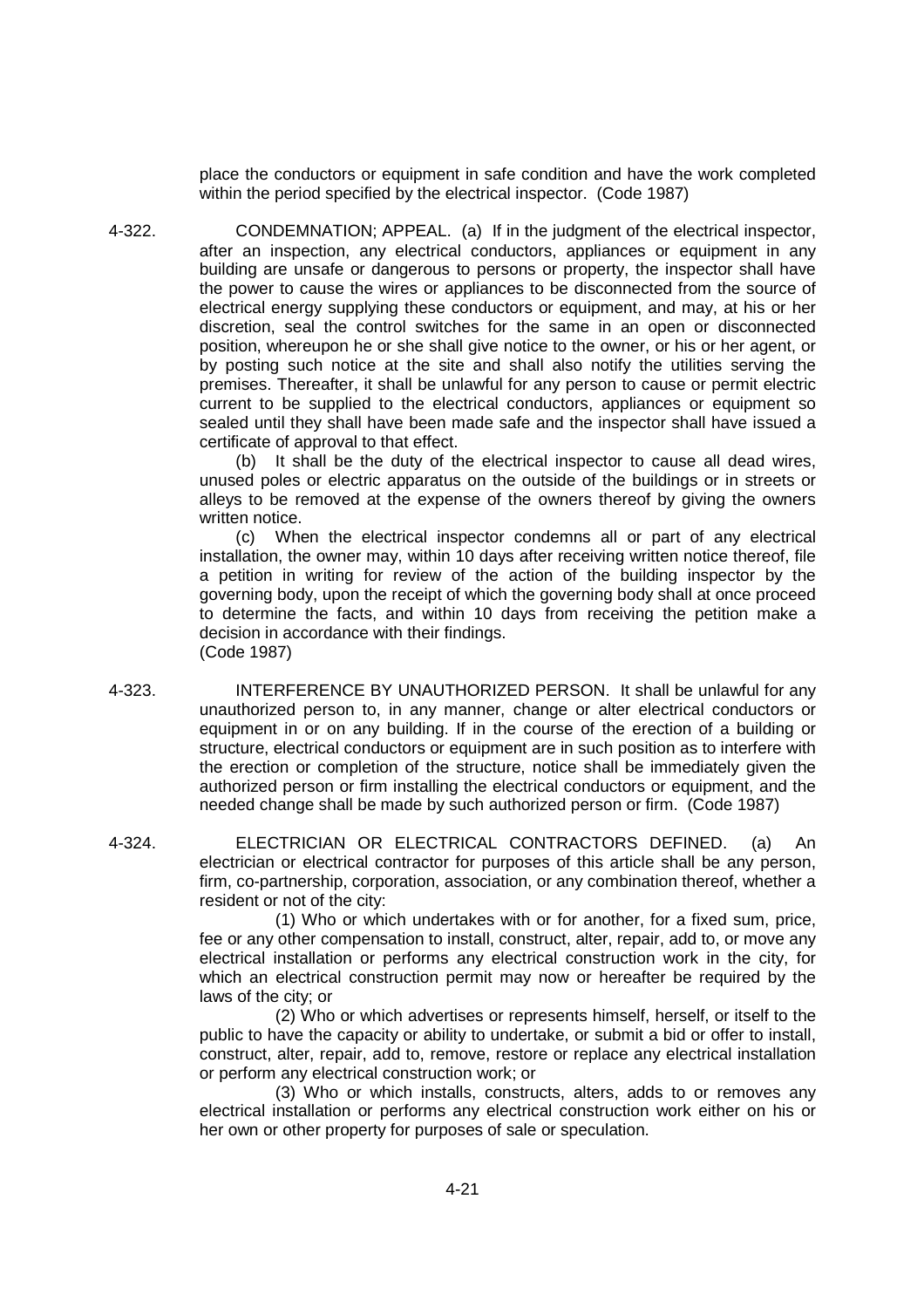(b) An electrician or electrical contractor as defined shall not mean or include:

(1) Any owner or his or her authorized agents or employees making ordinary repairs to his, her or its own building or structure not involving electrical construction and for which a permit is not required or on which an electrician or electrical contractor, as defined, is not required, employed or engaged to perform; or

(2) Any property owner personally performing any improvements, alterations or electrical construction within or upon his or her own residence and intended for his or her own personal use and permanent occupancy; provided, the owner shall satisfy the electrical inspector as to his or her ability to perform such work, secure a permit, pay required fees, do work in accordance with this article, and apply for an inspection and receive approval. Personal electrical construction by an owner under this section shall be by himself, herself, for himself or herself on his or her own residence, without compensation and no person shall be employed to assist him or her in any way on such work except an electrician or electrical contractor licensed by the city.

(Code 1987)

4-325. ELECTRICIAN'S OR ELECTRICAL CONTRACTOR'S LICENSE REQUIRED; ELECTRICAL PERMITS; UNLAWFUL ACTS. (a) Each electrician or electrical contractor shall before entering upon any electrical construction work subject to regulation by city laws, apply to the city clerk for an electrician's or electrical contractor's license and receive the same as hereinafter provided and have in his or her possession a valid license authorizing him, her or it to engage in the trade or occupation of electrician or electrical contractor in the city.

> (b) No permit for any electrical construction work shall be issued for any such work to be performed by an electrician or electrical contractor, as defined, who has not first obtained a license upon making a proper application and payment of the license fee as required.

> (c) It shall be unlawful for any person, firm, company, association or corporation to enter into a contract or agreement with another so as to bring himself, herself, or itself under the definition of an electrician or electrical contractor herein, or to perform any work as an electrician or electrical contractor or any work under a contract for any work involving electrical construction, without first having obtained an electrician's or electrical contractor's license issued by the city. (Code 1987)

4-326. SAME; APPLICATION; GRANTING. Application for an electrician's or electrical contractor's license shall be made upon a form to be supplied by the city which shall disclose the name of the applicant, his or her place of business in the city (and home office if a nonresident), the kind of contracting work engaged in the length of time engaged in such work and places where work has been performed within the past two years. The application shall be signed by the electrician or electrical contractor or his or her authorized agent. The applications shall be, by the chief building official referred to the governing body at its next meeting for action thereon. Such license shall be issued by the city clerk, upon payment of the fees hereinafter provided after approval of the governing body. (Code 1987)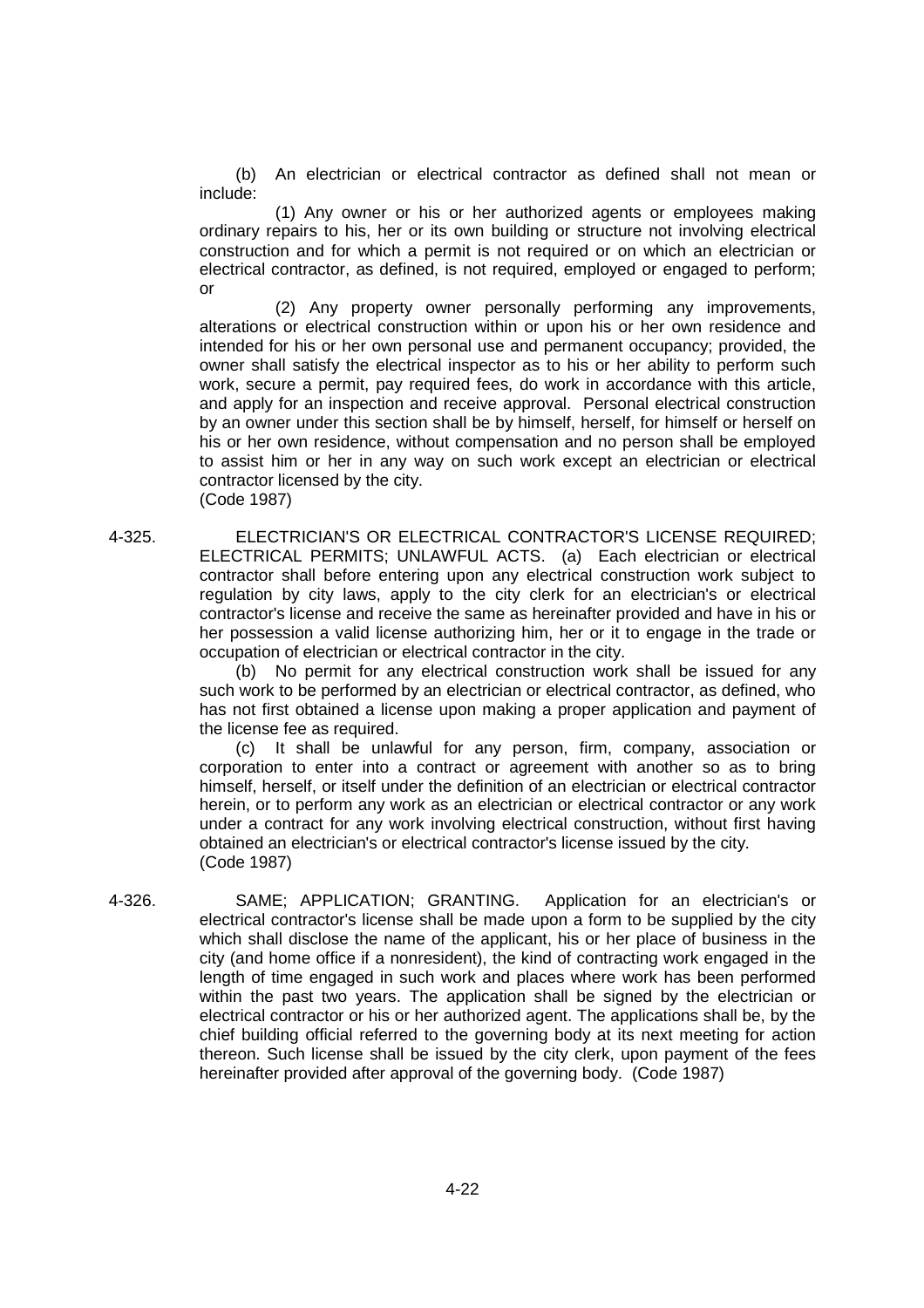4-327. SAME; LICENSE FEES; CONDITIONS; RENEWAL; UNLAWFUL ACTS.

(a) The following license fees shall be paid for the calendar year or major fraction thereof:

(1) General Electrician or Electrical Contractor, who shall qualify to engage in more than one kind of electrical construction work, the sum of \$10;

(2) Limited Electrician or Electrical Contractor, who shall qualify to engage in not more than one kind of electrical construction work, the sum of \$10;

Any license issued on or after July 1 of each year shall be issued upon payment of one-half the annual license fee.

(b) Each such license shall set forth the kind of electrical construction work in which the licensee may engage. The licensee shall display his or her license at any place where he or she may be engaged in contract work or produce the same on demand of any city officer. All licenses shall be renewable annually as in the case of an original license on or before the first day of January of the year for which issued.

(c) It shall be unlawful for any person, firm or corporation to contract for any kind of work covered by this article without having a valid license issued by the city to perform such contracts. (Code 1987)

## 4-328. RESERVED.

4-329. INSURANCE. In addition to obtaining a corporate surety bond as required by section 4-327 of this article, an electrician or electrical contractor must procure and maintain a liability insurance policy in the amount of \$100,000 for the death or injury of any one person and \$300,000 for the death or injury of any number of persons in any one accident and \$50,000 for property damage in any one accident. Such policies of insurance shall be issued by some insurance company authorized to do business in the State of Kansas. An electrician or electrical contractor may qualify as to the insurance requirements by filing a certificate with the city clerk executed by the resident agent of such company stating that the required policy of insurance has been issued by such company for the purpose required by this article and that such insurer will not cancel the policy except upon giving 30 days notice in writing to the city; and that the certificate shall be filed for an annual period beginning January 1 and ending December 31 of such year. (Code 2017)

#### 4-330. LICENSE SUSPENSION; REVOCATION; APPEAL; UNLAWFUL ACTS.

(a) The license of any electrician or electrical contractor may be suspended temporarily, for a period of not to exceed 30 days at any one time, by the chief building official upon his or her own motion or upon a complaint of the city electrical inspector. Notice shall be given in writing to such electrician or electrical contractor giving reasonable notice of a time of hearing of the complaint or the matter alleged against such electrician or electrical contractor involving any one or more of the following:

(1) Misrepresentation of a material fact by applicant in obtaining a license;

(2) Use of license to obtain an electrical permit for another;

(3) Failure or neglect to observe conditions of permit authorizing encumbering of streets or sidewalks for safety of public;

(4) Performance of any electrical construction work without a permit where one is required by law; or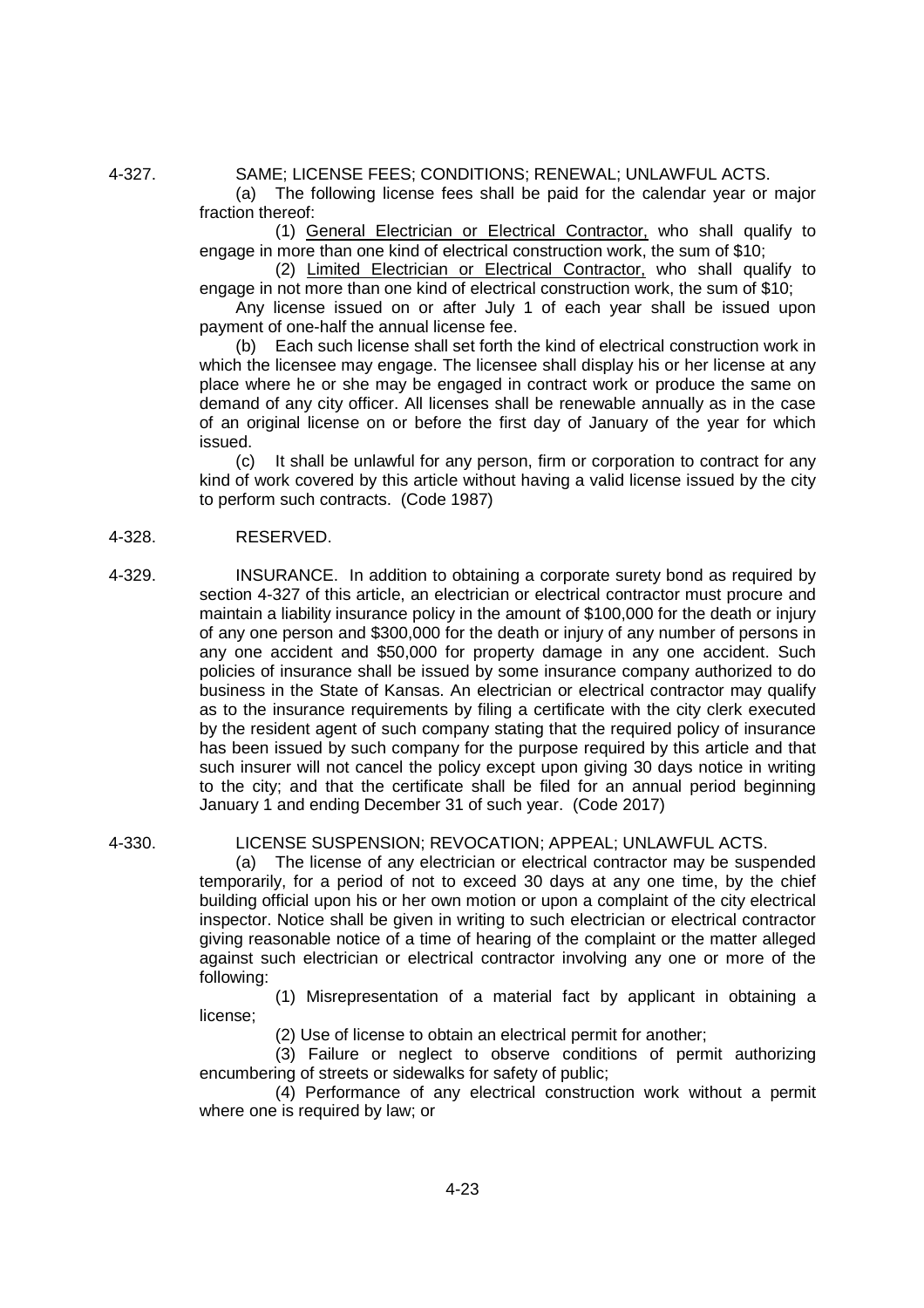(5) Willful disregard of any violation of the electrical construction laws, or failure to comply with any lawful order of the city electrical inspector.

(b) Any licensee may within 15 days appeal in writing to the governing body from any order of the chief building official suspending his or her license for its final decision thereon. The governing body may upon such hearing terminate such suspension within not more than 30 days thereafter, or may revoke such license. If any license shall be revoked, the electrician or electrical contractor shall not be eligible for a new license during a period of six months thereafter. No fee shall be refunded in event of the suspension or revocation of any electricians or electrical contractor's license.

(c) It shall be unlawful to engage in the occupation or trade of electrician or electrical contractor during the time any license of such electrician or electrical contractor has been suspended or revoked. (Code 1987)

- 4-331. WORK BY PROPERTY OWNERS. Nothing herein contained shall prohibit any property owner from personally performing any electrical construction or installing electrical wiring or equipment within and upon his or her own residence and intended for his or her personal use and permanent occupancy; provided, the owner shall satisfy the electrical inspector as to his or her ability to perform such work or install such electrical wiring, secure a permit, pay required fees, do work in accordance with this article, and apply for an inspection and receive a certificate of approval. Personal electrical construction or installation performed by an owner under this section shall be by himself, herself, for himself or herself on his or her own residence, without compensation and no person shall be employed to assist him or her in any way on such work except an electrician or electrical contractor licensed by the city. (Code 1987)
- 4-332. APPROVED MATERIALS. No electric materials for wiring of appliances or equipment shall be installed in the city unless they are in conformity with the provisions of this article and with the approved standards of construction for safety to life and property. Conformity of materials for wiring appliances and equipment to the standards of the Underwriters Laboratories, Inc. shall be prima facie evidence that the materials, devices, appliances and equipment comply with the requirements of this article. (Code 1987)
- 4-333. LIABILITY. This article shall not be construed to relieve from or lessen the responsibility or liability of any party owning, operating, controlling or installing any electrical equipment for damages to persons or property caused by any defect therein, nor shall the city be held as assuming any such liability, by reason of the inspection or re-inspection authorized herein, or the certificate of approval of any work or equipment authorized herein or by reason of any permit or license granted herein. (Code 1987)
- 4-334. SEVERABILITY. If any section of the National Electrical Code or of this article shall be held unconstitutional or otherwise invalid by any court of competent jurisdiction, then such section shall be considered separate and apart from the remaining provisions of the National Electrical Code or of this article, the section is to be completely severable from the remaining provisions which shall continue in full force and effect. (Code 1987)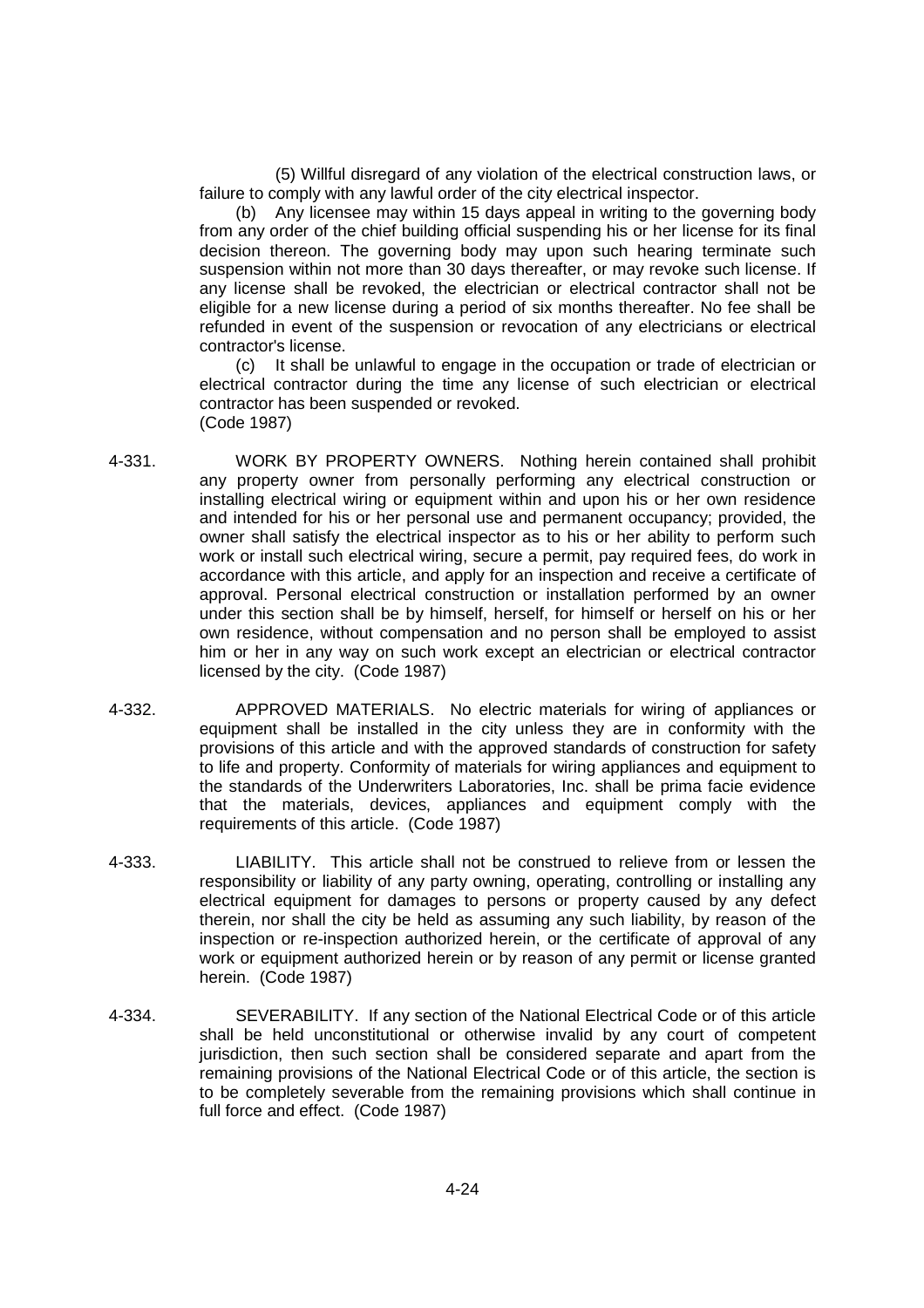## **ARTICLE 4. PLUMBING AND GAS-FITTING CODE**

- 4-401. DEFINITION OF PLUMBING. The term plumbing as used in this article shall be construed to mean the installation of gas or water pipes, fixtures, apparatus and the necessary connections either for supplying gas or water to premises or for the removing of liquid and water-borne wastes from premises in the city, or both such purposes, and shall also denote installed fixtures, drainage and vent systems and gas or water distribution systems as the case may be. (Code 1987)
- 4-402. UNIFORM PLUMBING CODE INCORPORATED. There is hereby incorporated by reference for the purpose of regulating all plumbing work done or performed within the corporate city limits of the City of Ogden, Kansas the code known as the International Plumbing Code, 2006 Edition as recommended by the International Code Council, 5360 South workman Mill Road, Whittier, California, 90601, save and except such articles, sections, parts, or portions thereof as are hereinafter omitted, deleted, modified or changed. One copy of such publication shall be marked or stamped "Official Copy as adopted by Ordinance No. 589", and shall be attached to a copy of this ordinance and filed with the city clerk and open for inspection and available to the public at all reasonable hours. All administrative departments of the city charged with enforcement of this code shall be supplied, at the cost of the city, such number of official copies, similarly marked, as may be deemed expedient.

Any person violating any provision of such code shall be punished as provided in section 1-116 of this code. (Ord. 589; Code 2017)

- 4-403. ADDITIONAL PROVISIONS. The following sections of this article are in addition to the provisions of the standard code incorporated by reference in section 4-402. (Code 1987)
- 4-404. BUILDING OFFICIAL; AUTHORITY. The building inspector or his or her authorized designee shall be responsible for the administration and enforcement of this article and appointment of a plumbing inspector in accordance with section 4- 205 of this chapter, which apply in a like manner to this article. (Code 1987)
- 4-405. PLUMBING INSPECTOR; APPOINTMENT. The mayor may assume the responsibilities of or appoint some qualified officer or employee of the city to be and perform the duties of plumbing inspector as may be required, subject to the consent and approval of the governing body. (Code 1987)
- 

4-406. SAME; DUTIES. The plumbing inspector shall have the following duties:

(a) To enforce all regulations relating to plumbing construction, alteration, repair or removal;

(b) May permit, with the approval of the governing body, on the basis of duly authenticated reports from recognized sources, the use of new materials or modes of construction, not provided for in this article, and may, for the purpose of carrying out the intent of this article adopt an accepted standard of material or workmanlike practices of federal or state bureaus, national, technical organizations or fire underwriters;

(c) To examine all buildings in the process of erection, construction, alteration or relocation in the city for the purpose of determining whether the work is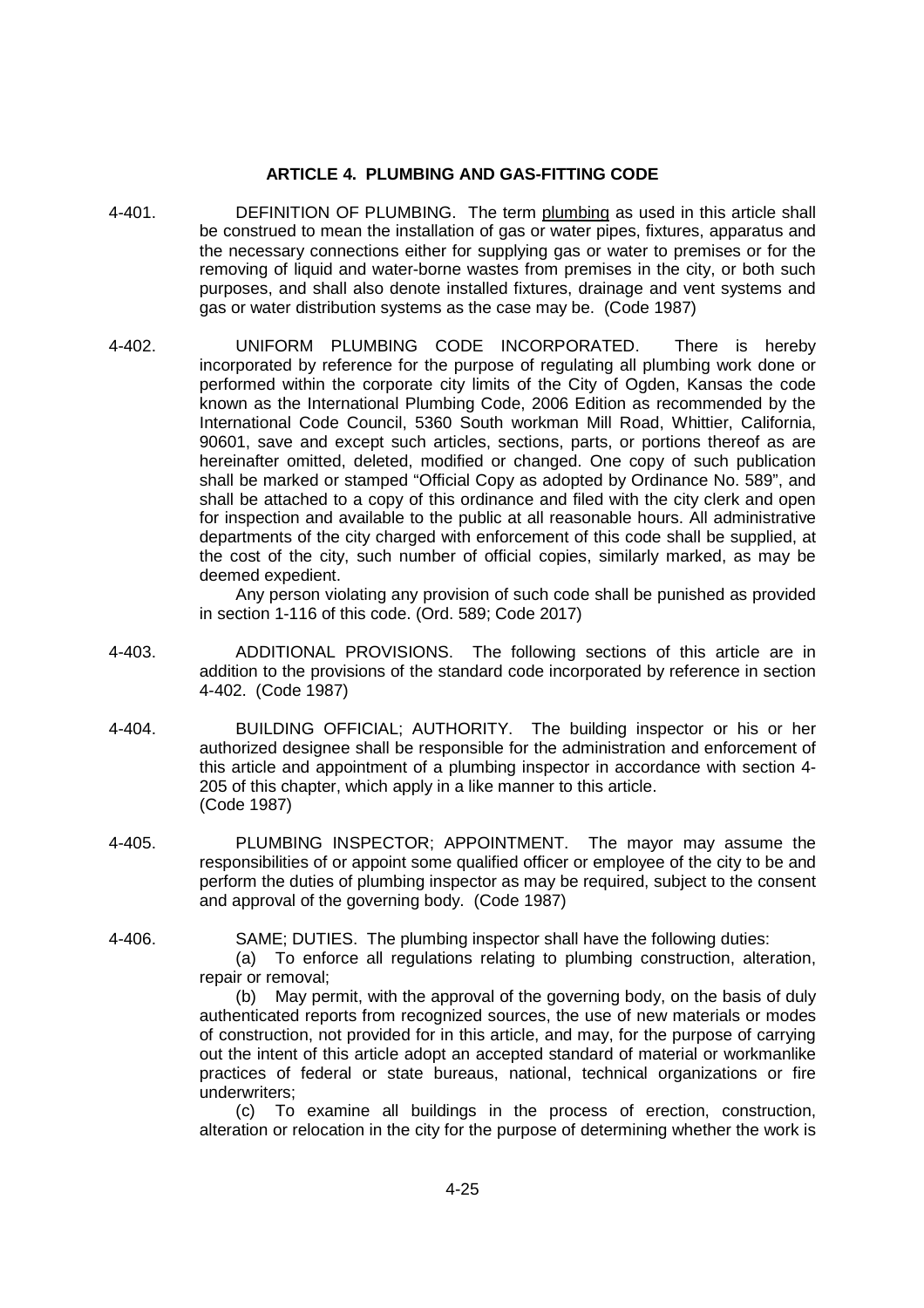in compliance with the plumbing permit given and in compliance with the regulations of the city pertaining to such work, including zoning regulations; and

(d) To keep comprehensive records of applications, of permits or certificates issued, of inspections made, of reports rendered, and of notices or orders issued. All such records shall be open to public inspection during stated office hours, but shall not be removed from the office of the building official or plumbing inspector without his or her written consent. (Code 1987)

4-407. SAME; POWERS. The plumbing inspector shall have the following powers:

(a) To enter any building or structure or premises at any reasonable hour, whether complete or in the process of erection, to perform the duties contained in this chapter;

(b) To adopt and enforce all such prudent emergency measures as he or she may deem necessary and expedient for the public safety under the laws of the city;

(c) May cause any work done in violation of this chapter to be discontinued until he or she shall have satisfactory evidence that the work will be done in accordance with the plumbing regulations of the city, subject to the right of any plumber, plumbing contractor or owner to appeal to the governing body. (Code 1987)

- 4-408. SAME; RIGHT OF ENTRY. The plumbing inspector, or his or her agent, upon proper identification, shall have authority to enter any building, structure or premises at any reasonable hour to perform his or her duties as set out in this chapter. (Code 1987)
- 

4-409. CLARIFICATION; MODIFICATION. (a) The governing body shall be the final determiner of the scope and meaning of all provisions of the plumbing code which may be unclear, ambiguous, or requiring interpretation.

> (b) The plumbing inspector shall have power to modify any of the provisions of the plumbing code upon application in writing by the owner or lessee or his or her authorized agent, when there are practical difficulties in the way of carrying out the strict letter of the code. In approving modifications, the plumbing inspector shall see that the spirit of the code is observed, public safety secured and substantial justice done. The particulars of a modification when granted or allowed and the decision of the inspector thereon shall be entered upon the records of the plumbing inspector and a signed copy shall be furnished to the applicant. (Code 1987)

4-410. PLUMBING PERMIT REQUIRED; EXCEPTION. (a) It shall be unlawful to install, alter or reconstruct any plumbing or plumbing system, as defined by the plumbing code and section 4-401, in any building in the city without first making application to and receiving a permit therefor from the city clerk, after approval by the chief building official or his or her authorized assistant. The application for such permit shall be made and the permit obtained before any plumbing work is commenced.

> (b) No permit shall be required for making minor repairs of any plumbing including repair of leaks in water pipes, traps or cocks, opening up stoppage in waste or supply pipes, traps or drains, replacing fixtures when waste pipes are not disturbed, or replacing frozen pipes inside the building, and like repair work not involving original installation or reconstruction. (Code 1987)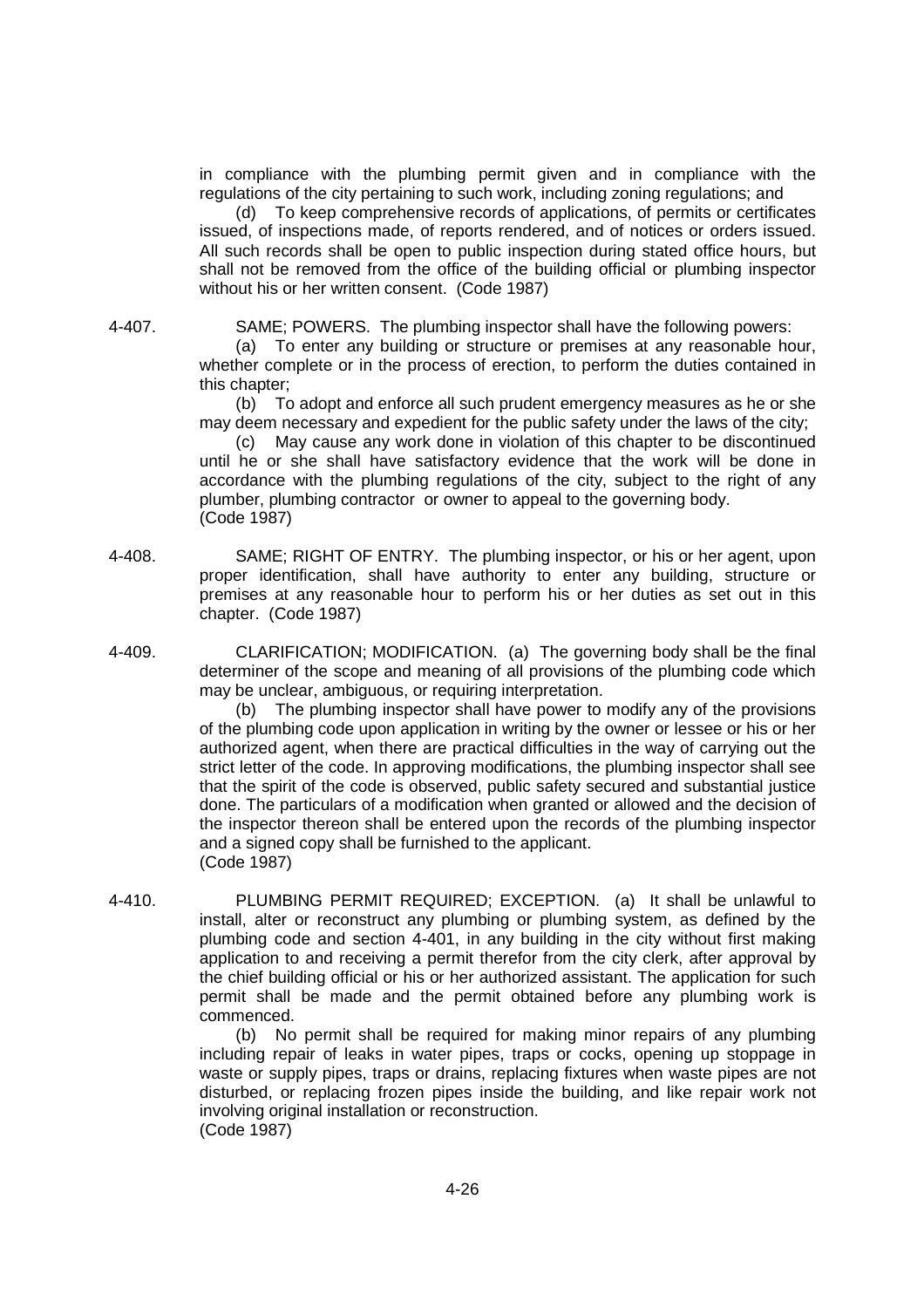4-411. SAME; APPLICATION INFORMATION REQUIRED. (a) A plumbing permit shall be issued upon an application in writing to the office of city clerk on a form or forms provided for the purpose. This application shall, among other things, disclose the following:

(1) The name of the owner of the lot or tract of ground;

(2) The location of the building or structure;

(3) The plumbing work proposed;

(4) The class of occupancy;

(5) The class of construction;

(6) The kind of materials to be used;

(7) The estimated cost of the work;

(8) The date work will commence;

(9) Expected date of completion;

(10) Name and address of plumber, plumbing contractor or contractors doing the work;

(11) Such other information as may be pertinent to the issuance of the required permit.

(b) An application for a plumbing permit shall be signed by the owner or his or her duly authorized agent, or a plumber or plumbing contractor licensed by the city. If the application is made by the owner or his or her agent, it shall contain the name or names of the licensed plumber, plumbing contractor or contractors doing the work described, or a plumbing permit may be issued to the owner upon his or her application disclosing satisfactory evidence that the proposed work will be performed by the owner, himself or herself and not by a licensed plumber or plumbing contractor, and likewise subject to the final approval of the plumbing inspector for work performed.

(c) Upon approval of the completed application and a determination that a permit should be issued, the chief building official or his or her assistant shall issue a permit to the owner or contractor authorizing the plumbing work covered by the application.

(d) Any permit issued under this section shall be valid and subsisting for a period of not more than six months from the date of issuance unless the permittee shall have commenced, within the period so limited, the plumbing work authorized by such permit. Plumbing work commenced for the purpose of this section shall mean the beginning of plumbing work other than the preparation of plans or the letting of a plumbing contract. (Code 1987)

4-412. SAME; PLANS AND SPECIFICATIONS. Whenever an application for a plumbing permit is made, the chief building official or the plumbing inspector may, if he or she finds it necessary to determine whether work described in the application will comply with the laws pertaining to such work, require that the applicant file a written description or drawing of the proposed plumbing construction as may be prepared for the purpose. If such drawing or description is insufficient for the purposes of determining whether a permit should be issued, the chief building official or the plumbing inspector may require the applicant to file complete architectural and engineering plans and specifications for such building or construction, or any part thereof, as may be necessary for the inspector to determine compliance with this article. The filing of such plans and specifications and the approval thereof in connection with an application for a permit shall not in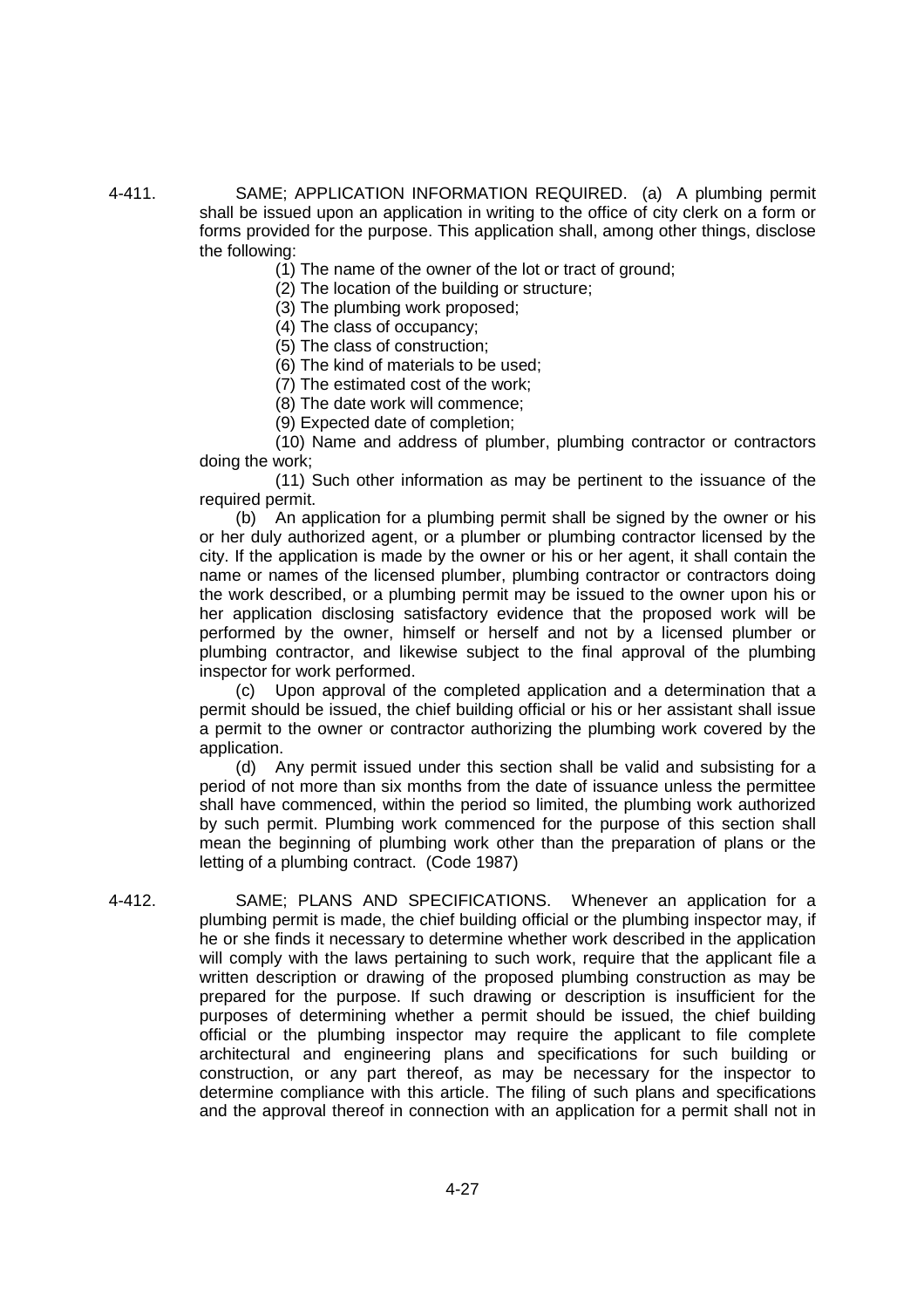any way affect the authority of the city to deny or issue a permit, or to inspect any plumbing work for conformity with this article. (Code 1987)

- 4-413. SAME; FEES. The fee for a plumbing permit shall be \$10, however no fee shall be required to obtain a permit where the total estimated cost, the reasonable value of all services, labor and materials required, is under \$100. The fee herein shall be paid to the city clerk upon obtaining a plumbing permit and the same shall be credited to the general operating fund of the city. (Code 1987)
- 4-414. SAME; POSTING. A copy of the plumbing permit shall be kept on the premises for public inspection during the performance of the work and until the completion of the same. The plumbing inspector may require a certified copy of the approved plans to be kept on the premises at all times from the commencement of the work to the completion thereof. (Code 1987)
- 4-415. REQUEST FOR INSPECTION. Upon the completion of any plumbing work covered by this article, it shall be the duty of the person doing such work to notify the plumbing inspector and request that it be inspected; after which such work shall be inspected promptly as hereinafter provided. (Code 1987)
- 4-416. INSPECTION; CONCEALMENT OF PRIOR WORK. (a) When any plumbing is to be hidden from view by the permanent placement of parts of the building, the person, firm or corporation installing the plumbing shall notify the plumbing inspector and such equipment shall not be concealed until it has been inspected, approved or authorized by the plumbing inspector or until 24 hours, exclusive of Saturdays, Sundays and holidays, shall have elapsed from the time of such notification. On large installations, where the concealment of plumbing proceeds continuously, the person, firm or corporation installing the plumbing shall give the plumbing inspector due notice and inspections shall be made periodically during the progress of the work.

(b) The plumbing inspector shall have the authority to require owners or contractors to open such work which, in any manner, conceals plumbing that has been closed without his or her knowledge or permission, and in no case shall the inspector issue a certificate of approval until satisfied that the work is in accordance with the provisions of this article. The inspector shall also have the right to refuse to issue a certificate of approval on any plumbing, that is concealed in such manner that it cannot be fully determined that it has been done in accordance with this article. (Code 1987)

- 4-417. INSPECTION FEE. An initial inspection fee of \$10 and an inspection fee of \$10 for subsequent inspections required shall be paid before any plumbing will be approved or a certificate of approval issued. (Code 1987)
- 4-418. CERTIFICATE OF APPROVAL. (a) When the plumbing inspector finds plumbing construction to be in conformity with the provisions of this article, he or she shall issue to the person, firm, or corporation performing the plumbing construction, a certificate of approval, with duplicate copy for delivery to the owner, authorizing the use of the plumbing system and connection to the supply of gas or water, as the case may be.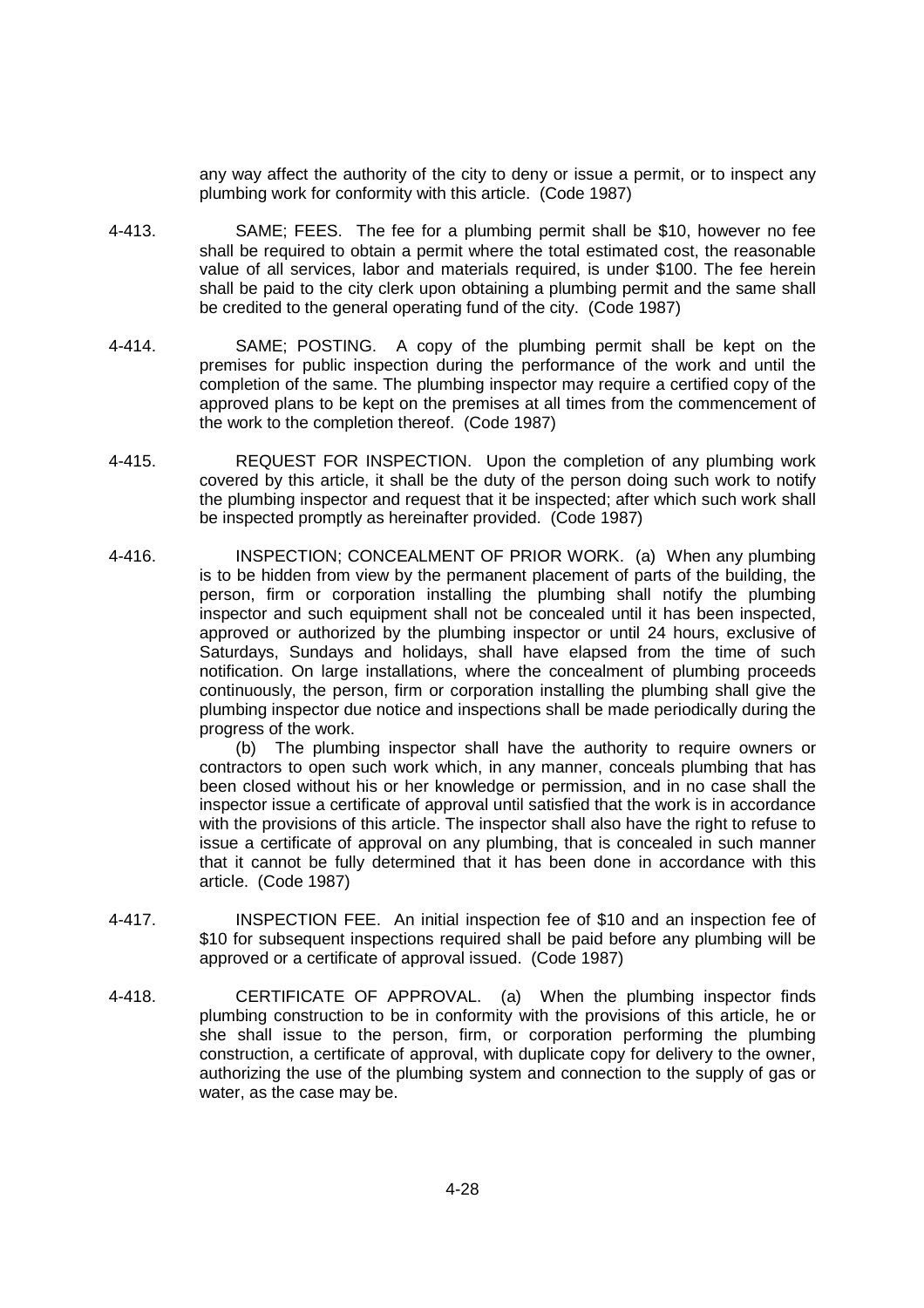(b) When a certificate of approval is issued authorizing the connection and use of a temporary gas or water supply, the certificate shall expire at a time to be stated therein and shall be revocable for cause by the plumbing inspector.

(c) In no case shall certificates of approval be issued on plumbing or plumbing systems or parts of systems where the work installed does not conform to the requirements of this article.

(d) If, upon inspection, the plumbing or plumbing system is not found to be fully in conformity with the provisions of this article, the plumbing inspector shall immediately notify the person, firm, or corporation making the installation of the existing defects.

(e) No certificate of approval shall be issued unless the plumbing or plumbing system has been installed in strict conformity with the provisions of this article and unless the plumbing or plumbing system is made in compliance with nationally approved methods of construction for safety to life and property as herein set forth.

(f) The plumbing inspector shall be deemed the judge of whether the plumbing or plumbing system has been made in accordance with the requirements of this article.

(g) No certificate of approval shall be required for making minor repairs of any plumbing including repair of leaks in water pipes, traps or cocks, opening up stoppage in waste or supply pipes, traps or drains, replacing fixtures when waste pipes are not disturbed, or replacing frozen pipes inside the building, and like repair work not involving original installation or reconstruction. (Code 1987)

- 4-419. CONNECTION TO GAS OR WATER SUPPLY. It shall be unlawful for any person, firm, or corporation to make connection to a supply of gas or water for which an inspection is required, or which has been disconnected by the order of the plumbing inspector, until a certificate of approval has been issued by the plumbing inspector authorizing the connection and use of such plumbing or plumbing system. The plumbing inspector may, at his or her discretion, authorize a temporary connection. (Code 1987)
- 4-420. CONDEMNATION; APPEAL. (a) If in the judgment of the plumbing inspector, after inspection, the plumbing or plumbing system in any building are unsafe or dangerous to persons or property, the inspector shall have the power to cause the plumbing or plumbing system to be disconnected from the supply of gas or water and may, at his or her discretion, seal the control valves for the same in a closed or disconnected position, whereupon he or she shall give notice to the owner, or his or her agent, or by posting such notice at the site and shall also notify the utilities serving the premises. Thereafter, it shall be unlawful for any person to cause or permit gas or water to be supplied to the plumbing or plumbing system so sealed until they shall have been made safe and the inspector shall have issued a certificate of approval to that effect.

(b) When the plumbing inspector condemns all or part of any plumbing system, the owner may, within 10 days after receiving written notice thereof, file a petition in writing for review of the action of the plumbing inspector by the governing body, upon the receipt of which the governing body shall at once proceed to determine the facts, and within 10 days from receiving the petition make a decision in accordance with their findings. (Code 1987)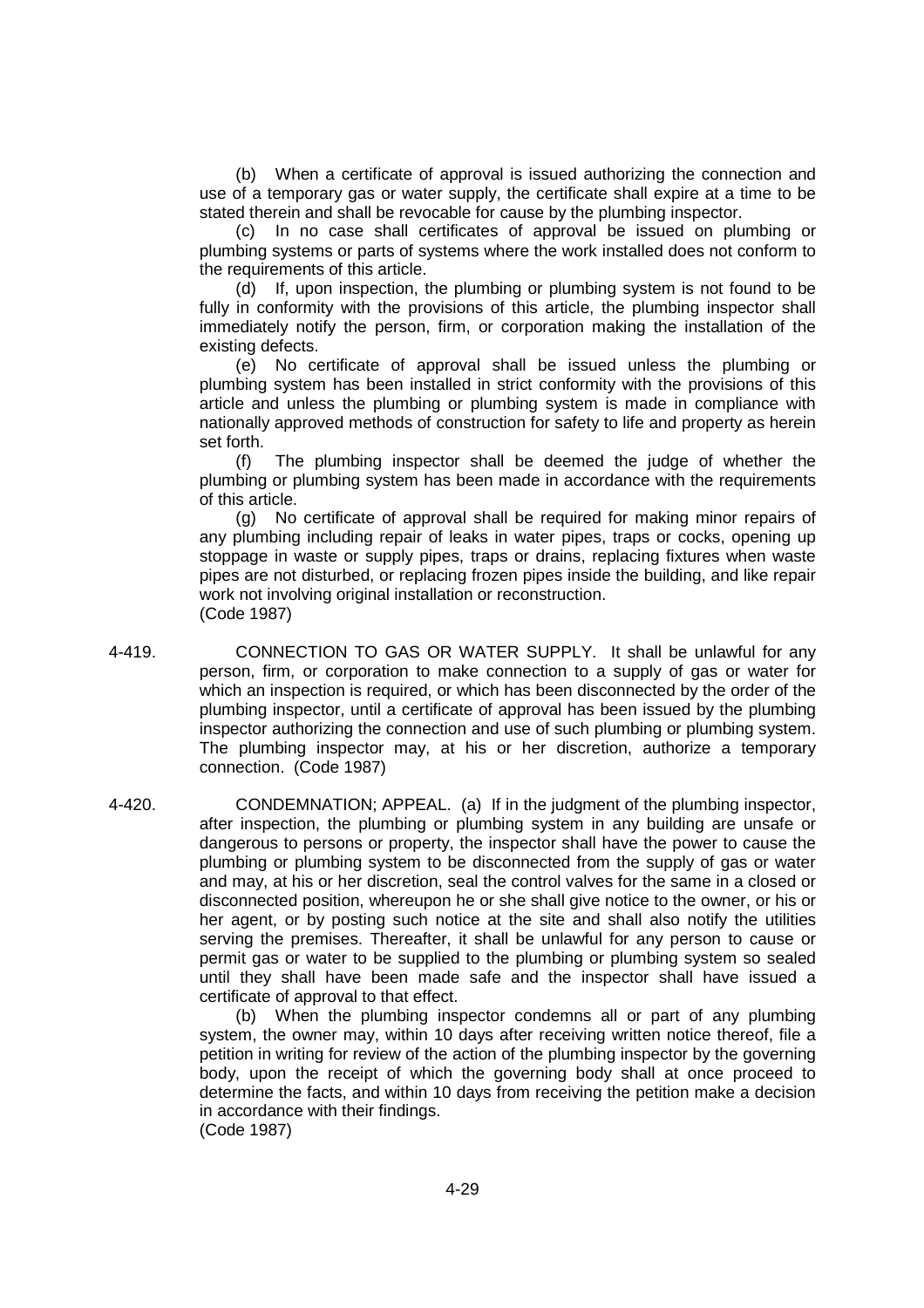4-421. PLUMBER OR PLUMBING CONTRACTOR; DEFINED. (a) A plumber or plumbing contractor shall mean:

> (1) Any person engaged in the business of installing, altering, maintaining, or repairing plumbing, which shall include all materials and plumbing fixtures, water pipes, portable water treatment equipment, traps, drainage and vent piping, and building drains, including their respective points, connections, devices, receptacles and appurtenances located within the property lines of any premises or in any building.

> (2) Any gasfitter or person engaged in the business of installing, altering, or repairing fuel gas piping, gas systems or fixtures.

> (b) A plumber or plumbing contractor as defined in subsection (a) of this section shall not mean or include the owner of a residence who personally installs plumbing piping or equipment within and upon his or her own residence and intended for his or her own personal use and permanent occupancy; provided, the owner shall satisfy the plumbing inspector as to his or her ability to install such piping or equipment, secure a permit, pay required fees, do work in accordance with this article, and apply for an inspection and receive approval. Personal installation by an owner under this section shall be himself, herself, for himself or herself on his or her own residence, without compensation and no person shall be employed to assist him or her in any way on such work except a plumber or plumbing contractor licensed by the city. (Code 1987)

4-422. PLUMBER'S OR PLUMBING CONTRACTOR'S LICENSE REQUIRED; PLUMBING PERMITS; UNLAWFUL ACTS. (a) Each plumber or plumbing contractor shall before entering upon any plumbing work subject to regulation by city laws, apply to the city clerk for a plumber's or plumbing contractor's license and receive the same as hereinafter provided and have in his or her possession a valid license authorizing him, her or it to engage in the trade or occupation of a plumber or plumbing contractor in the city.

> (b) No permit for any plumbing work shall be issued for any such work to be performed by a plumber or plumbing contractor, as defined, who has not first obtained a license upon making a proper application and payment of the license fee as required.

> (c) It shall be unlawful for any person, firm, company, association or corporation to enter into a contract or agreement with another so as to bring himself, herself, or itself under the definition of a plumber or plumbing contractor herein, or to perform any work as a plumber or plumbing contractor or any work under a contract for any work involving plumbing construction, without first having obtained a plumber's or plumbing contractor's license issued by the city. (Code 1987)

4-423. SAME; APPLICATION; GRANTING. Application for a plumber's or plumbing contractor's license shall be made upon a form to be supplied by the city which shall disclose the name of the applicant, his or her place of business in the city (and home office if a nonresident), the kind of contracting work engaged in, the length of time engaged in such work and places where work has been performed within the past two years. The application shall be signed by the plumber or plumbing contractor or his or her authorized agent. The applications shall be, by the chief building official referred to the governing body at its next meeting for action thereon. Such license shall be issued by the city clerk, upon payment of the fees hereinafter provided after approval of the governing body. (Code 1987)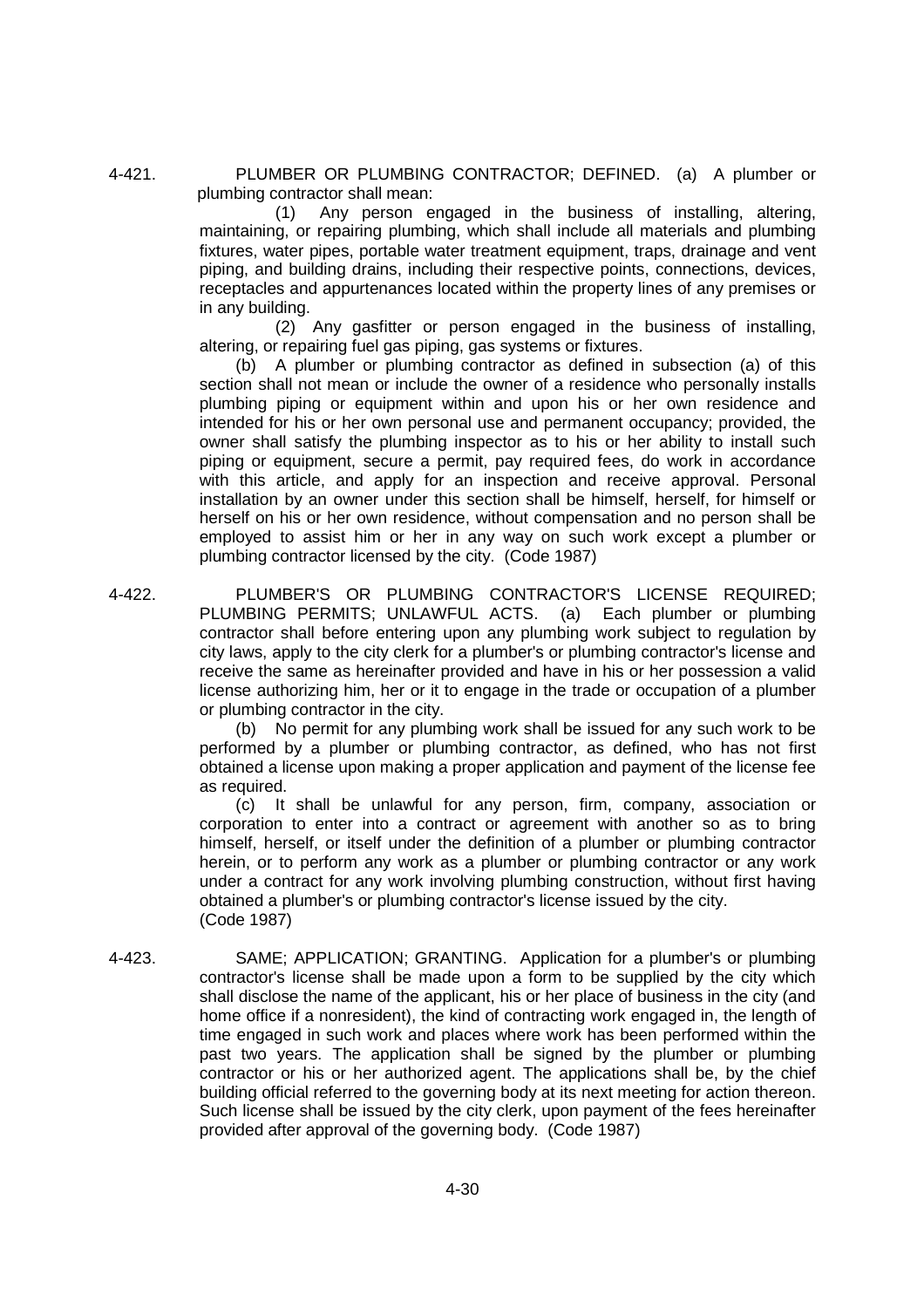4-424. SAME; LICENSE FEES; CONDITIONS; RENEWAL; UNLAWFUL ACTS.

(a) The following license fees shall be paid for the calendar year or major fraction thereof:

(1) General Plumber or Plumbing Contractor, who shall qualify to engage in more than one kind of plumbing work, the sum of \$10;

(2) Limited Plumber or Plumbing Contractor, who shall qualify to engage in not more than one kind of plumbing work, the sum of \$10;

Any license issued on or after July 1 of each year shall be issued upon payment of one-half the annual license fee.

(b) Each such license shall set forth the kind of plumbing work in which the licensee may engage. The licensee shall display his or her license at any place where he or she may be engaged in plumbing work or produce the same on demand of any city officer. All licenses shall be renewable annually as in the case of an original license on or before the first day of January of the year for which issued.

(c) It shall be unlawful for any person, firm or corporation to contract for any kind of work covered by this article without having a valid license issued by the city to perform such contracts.

(Code 1987)

#### 4-425. RESERVED.

4-426. INSURANCE. In addition to obtaining a corporate surety bond as required by section 4-425 of this article, a plumber or plumbing contractor must procure and maintain a liability insurance policy in the amount of \$100,000 for the death or injury of any one person and \$300,000 for the death or injury of any number of persons in any one accident and \$50,000 for property damage in any one accident. Such policies of insurance shall be issued by some insurance company authorized to do business in the State of Kansas. A plumber or plumbing contractor may qualify as to the insurance requirements by filing a certificate with the city clerk executed by the resident agent of such company stating that the required policy of insurance has been issued by such company for the purpose required by this article and that such insurer will not cancel the policy except upon giving 30 days notice in writing to the city; and that the certificate shall be filed for an annual period beginning January 1 and ending December 31 of such year. (Code 2017)

## 4-427. LICENSE SUSPENSION; REVOCATION; APPEAL; UNLAWFUL ACTS.

(a) The license of any plumber or plumbing contractor may be suspended temporarily, for a period of not to exceed 30 days at any one time, by the chief building official upon his or her own motion or upon a complaint of the city plumbing inspector. Notice shall be given in writing to such plumber or plumbing contractor giving reasonable notice of a time of hearing of the complaint or the matter alleged against such plumber or plumbing contractor involving any one or more of the following:

(1) Misrepresentation of a material fact by applicant in obtaining a license;

(2) Use of license to obtain a plumbing permit for another;

(3) Failure or neglect to observe conditions of a permit authorizing encumbering of streets or sidewalks for safety of public;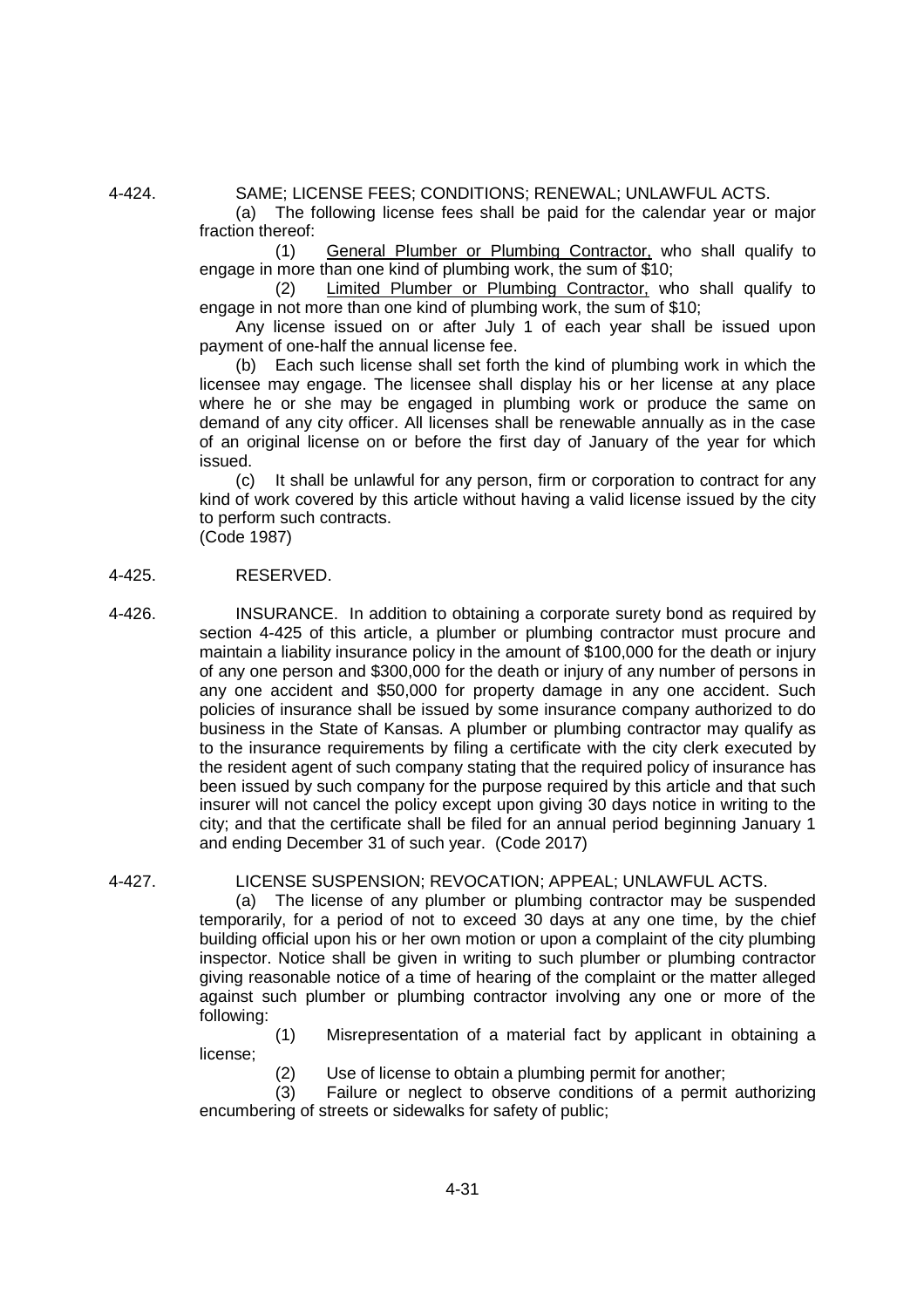(4) Performance of any plumbing work without a permit where one is required by law; or

(5) Willful disregard of any violation of the plumbing laws, or failure to comply with any lawful order of the city plumbing inspector.

(b) Any licensee may within 15 days appeal in writing to the governing body from any order of the chief building official suspending his or her license for its final decision thereon. The governing body may upon such hearing terminate such suspension within not more than 30 days thereafter, or may revoke such license. If any license shall be revoked, the plumber or plumbing contractor shall not be eligible for a new license during a period of six months thereafter. No fee shall be refunded in event of the suspension or revocation of any plumber's or plumbing contractor's license.

(c) It shall be unlawful to engage in the occupation or trade of plumber or plumbing contractor during the time any license of such plumber or plumbing contractor has been suspended or revoked. (Code 1987)

- 4-428. EXCAVATIONS. When it appears that the laying or repairing of any water or sewer pipes or the making of any connection therewith shall require excavation in any street, alley or public way of the city or the cutting or removal of any pavement, curb or gutter or any sidewalk, during the course of such work, the application for a permit shall so state and describe the location and extent of the excavation, cutting or removal. Before the city clerk shall issue any permit for such work, the applicant shall pay any fee required by this code. All excavations shall be barricaded and guarded as provided by the appropriate sections of this code. Before any such excavation shall be backfilled, new plumbing work therein shall be inspected and the bottom of the excavation holding any sewer, drain or water pipe shall be so filled, leveled and tamped as to properly support the pipe and permit proper drainage when carrying sewage, and the excavation shall be backfilled and all paving, curbing, guttering or sidewalks shall be restored as near as possible to their last condition, subject always to the approval of the plumbing inspector or the superintendent of streets. (Code 1987)
- 4-429. WORK BY PROPERTY OWNERS. Nothing herein contained shall prohibit any property owner from personally installing plumbing piping or equipment within and upon his or her own residence and intended for his or her personal use and permanent occupancy; provided, the owner shall satisfy the plumbing inspector as to his or her ability to install such piping or equipment, secure a permit, pay required fees, do work in accordance with this article, and apply for an inspection and receive approval. Personal installation by an owner under this section shall be by himself, herself, for himself or herself on his or her own residence, without compensation and no person shall be employed to assist him or her in any way on such work except a plumber or plumbing contractor licensed by the city. (Code 1987)
- 4-430. APPROVED MATERIALS. No plumbing materials, appliances or equipment shall be installed in the city unless they are in conformity with the provisions of this article and with the approved standards of construction for safety to life and property. Conformity of materials for plumbing materials, appliances and equipment to the standards of the Underwriters Laboratories, Inc. shall be prima facie evidence that the materials, devices, appliances and equipment comply with the requirements of this article. (Code 1987)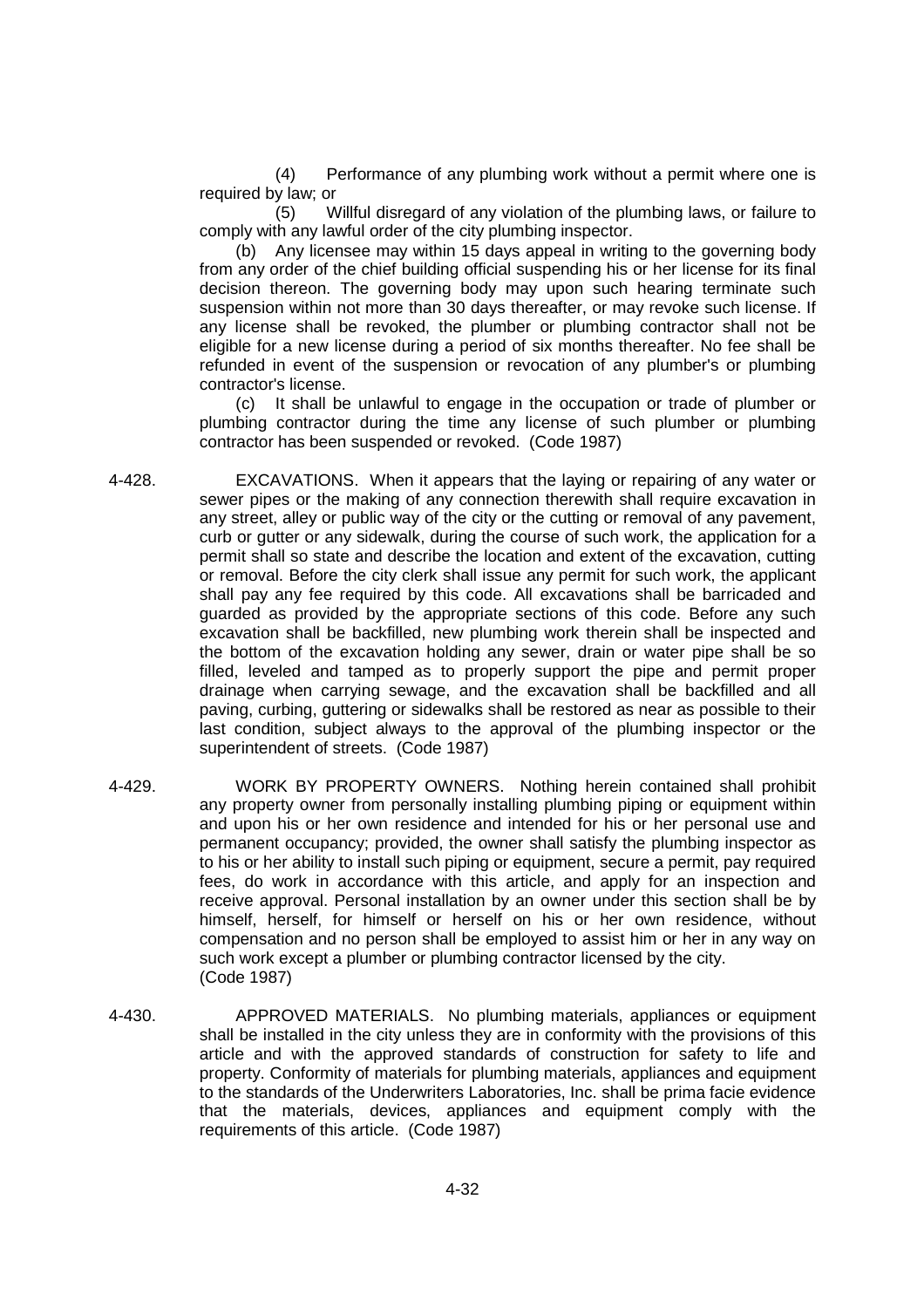- 4-431. LIABILITY. This article shall not be construed to relieve from or lessen the responsibility or liability of any party owning, operating, controlling or performing any plumbing construction for damages to persons or property caused by any defect therein, nor shall the city be held as assuming any such liability, by reason of the inspection or re-inspection authorized herein, or the certificate of approval of any work or equipment authorized herein or by reason of any permit or license granted herein. (Code 1987)
- 4-432. SEVERABILITY. If any section of the Uniform Plumbing Code or of this article shall be held unconstitutional or otherwise invalid by any court of competent jurisdiction, then such section shall be considered separate and apart from the remaining provisions of the Uniform Plumbing Code or of this article, the section is to be completely severable from the remaining provisions which shall continue in full force and effect. (Code 1987)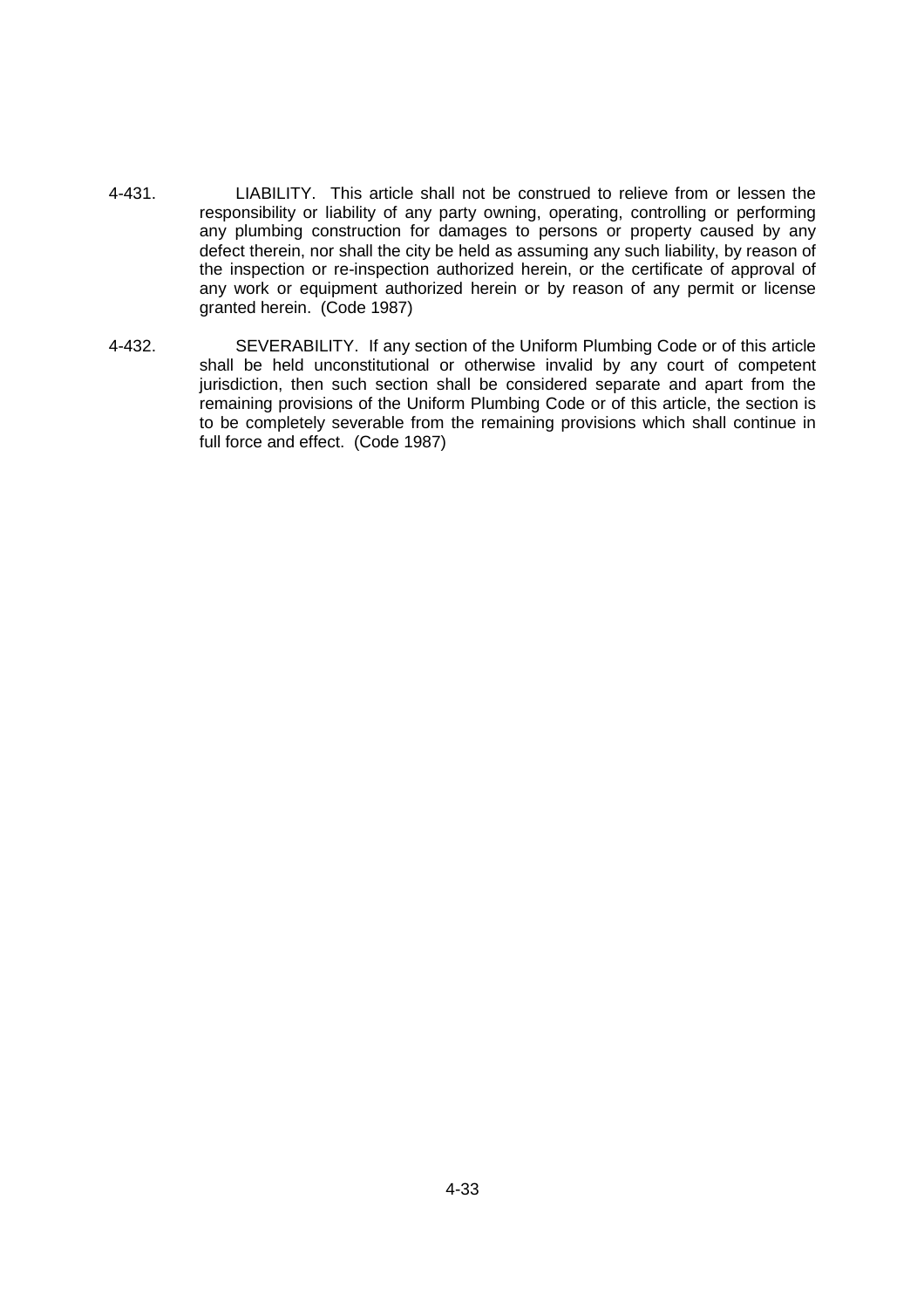## **ARTICLE 5. MOVING BUILDINGS**

- 4-501. BUILDING OFFICIAL; AUTHORITY. The building inspector or his or her authorized designee shall be responsible for the administration and enforcement of this article and appointment of an inspector in accordance with sections 4-204:209 of this chapter, which apply in a like manner to this article. (Code 1987)
- 4-502. PERMIT REQUIRED. No person, firm or corporation shall move, haul, or transport any house, building, derrick, or other structure of the height when loaded for movement of 16 feet or more from the surface of the highway, road, street or alley, or a width of eight feet or more or which cannot be moved at a speed of four miles per hour or faster, upon, across or over any street, alley or sidewalk in this city without first obtaining a permit therefor. (K.S.A. 17-1914; Code 1987)
- 4-503. SAME: APPLICATION FOR PERMIT. All applications for permits required under the provisions of this article shall be made in writing to the city clerk specifying the day and hour said moving is to commence and the route through the city's streets over which the house, building, derrick or other structure shall be moved and stating whether it will be necessary to cut and move, raise, or in any way interfere with any wires, cables or other aerial equipment of any public or municipally-owned utility, and if so, the application shall also state the name of the public or municipally-owned utility, and the time and location that the applicant's moving operations shall necessitate the cutting, moving, raising or otherwise interfering with such aerial facilities. (K.S.A. 17-1915; Code 2017)
- 4-504. SAME; BOND, INSURANCE REQUIRED. (a) It shall be the duty of any person at the time of making application for a permit as provided in this article to give a good and sufficient surety bond to the city, to be approved by the governing body, indemnifying the city against any loss or damage resulting from the failure of any such person to comply with the provisions of this article or for any damage or injury caused in moving any such house or structure. The bond herein shall be in the sum of \$5,000, or cash may be deposited in lieu of such surety bond.

(b) A public liability insurance policy issued by an insurance company authorized to do business in the State of Kansas, in the amount of \$100,000 per person, \$300,000 per accident as to personal injury, and \$50,000 property damage may be permitted in lieu of a bond. (Code 1987)

- 4-505. SAME; FEE. Before any permit to move any house or structure is given under the provisions of this article, the applicant shall pay a fee of not less than \$5.00 to the city clerk; plus the additional cost for the time for any city crews involved in such moving. (Code 1987)
- 4-506. CONTRACTOR; LICENSE REQUIRED; FEE. The provisions of sections 4- 220:227 of this chapter shall apply in a like manner to this article. (Code 1987)
- 4-507. ROUTE; DUTIES OF BUILDING OFFICIAL. The city clerk shall, upon filing of the above application, refer the same to the chief building official or his or her authorized designee to check the proposed route and determine if it is practical to move such house or other structure over the route proposed. If it shall appear that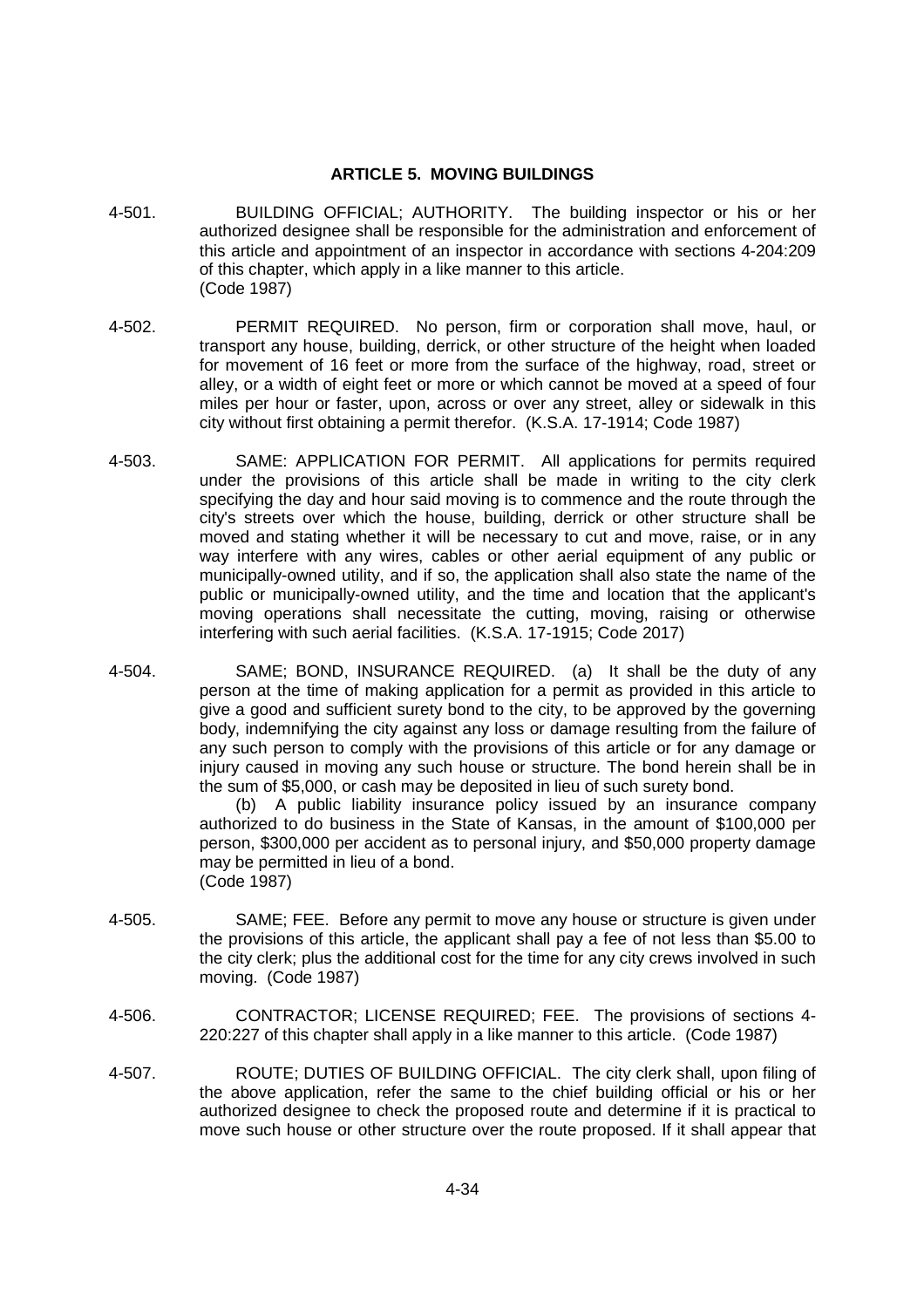such route is not practical and another route may be used equally well with less danger to street and travel, then he or she may designate such other route as the one to be used and shall notify the applicant of the same. The building official may also require the planking of any street, bridge or culvert or any part thereof to prevent damage thereto. It shall also be the duty of the chief building official or his or her authorized designee to inspect the progress of moving any house or other structure to see that the same is being moved in accordance with the provisions of this article. (Code 1987)

4-508. NOTICE TO OWNERS. (a) Upon issuance of a moving permit the applicant shall give not less than 15 days written notice to any person owning or operating any wires, cables or other aerial equipment along the proposed route of the intent to move the structure, giving the time and location that the applicants moving operation shall necessitate the cutting, moving, raising or interfering of any wires, cables or other aerial equipment.

> (b) The notice provision of subsection (a) shall not apply where the person owning or operating any wires, cables or other aerial equipment has waived their right to advance notice.

> (c) Should the moving operation be delayed, the applicant shall give the owner or his or her agent not less than 24 hours advance notice of the actual operation.

(K.S.A. 17-1916; Code 2017)

4-509. DUTY OF OWNERS. (a) It shall be the duty of the person or the city owning or operating such poles or wires after service of notice as provided herein, to furnish competent lineman or workmen to remove such poles, or raise or cut such wires as will be necessary to facilitate the moving of such house or structure. The necessary expense which is incurred thereby shall be paid by the holder of the moving permit.

(b) The owner of any wires, cables or other aerial equipment, after service of notice as provided in section 4-508, shall be liable to the permit holder for damages in an amount not to exceed \$100.00 per day for each day the owner shall fail or refuse to accommodate the permit holder's moving operations. (K.S.A. 17-1917; Code 2017)

- 4-510. INTERFERING WITH POLES; WIRES. It shall be unlawful for any person engaged in moving any house or other structure to raise, cut or in any way interfere with any wires or poles bearing wires or any other aerial equipment. (K.S.A. 17-1918; Code 2017)
- 4-511. DISPLAY OF LANTERNS. It shall be the duty of any person moving any of the structures mentioned in this article upon or across any street, alley or sidewalk or other public place, in this city, to display red lanterns thereon in such a manner as to show the extreme height and width thereof from sunset to sunrise. (Code 2017)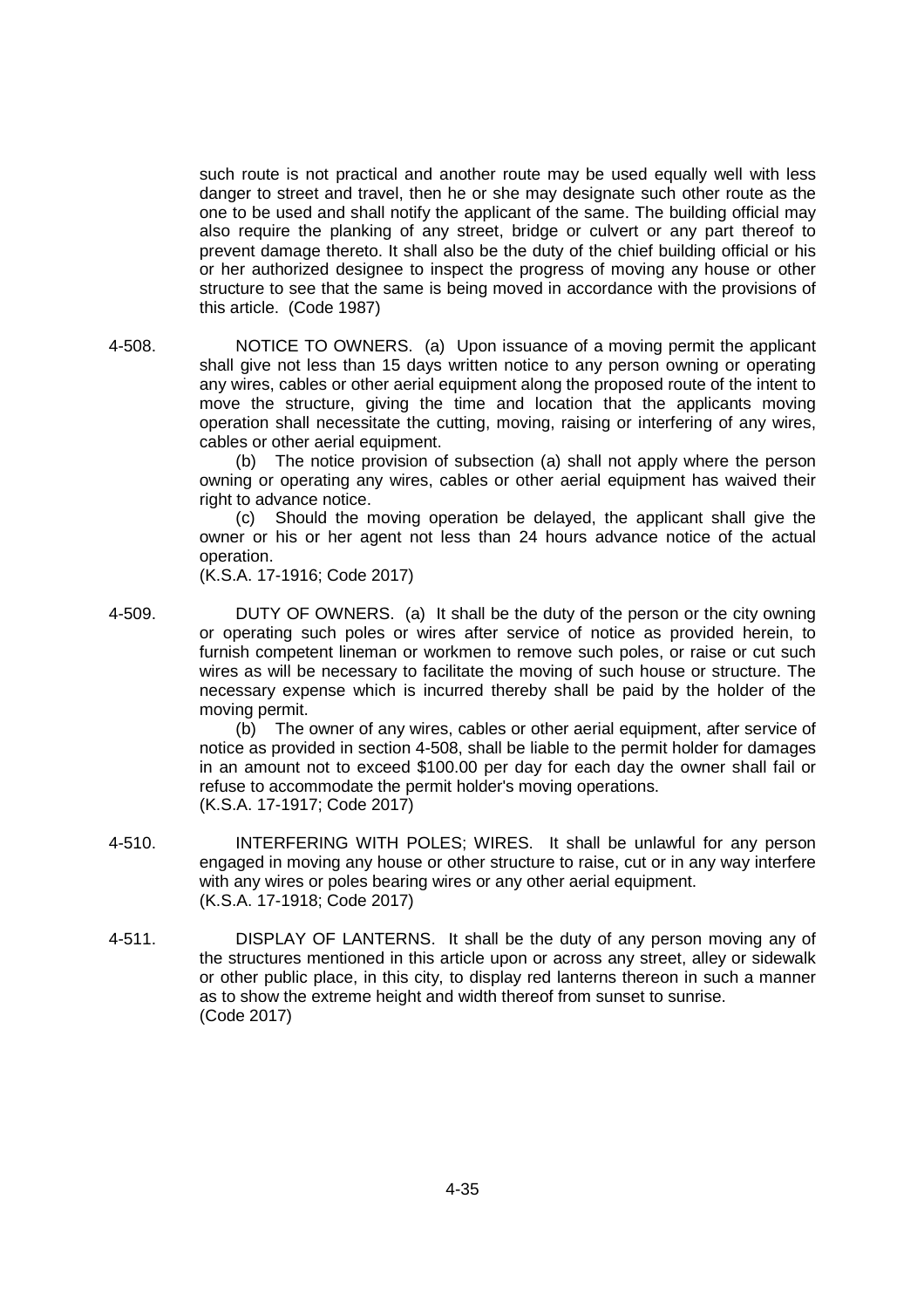# **ARTICLE 6. DANGEROUS AND UNFIT STRUCTURES**

- 4-601. PURPOSE. The governing body has found that there exists within the corporate limits of the city structures which are unfit for human use or habitation because of dilapidation, defects increasing the hazards of fire or accidents, structural defects or other conditions which render such structures unsafe, unsanitary or otherwise inimical to the general welfare of the city, or conditions which provide a general blight upon the neighborhood or surrounding properties. It is hereby deemed necessary by the governing body to require or cause the repair, closing or demolition or removal of such structures as provided in this article. (K.S.A. 12-1751; Code 1987)
- 4-602. DEFINITIONS. For the purpose of this article, the following words and terms shall have the following meanings:

(a) Enforcing officer - means the city building inspector or his or her authorized representative.

(b) Structure - shall include any building, wall, superstructure or other structure which requires location on the ground, or is attached to something having a location on the ground. (K.S.A. 12-1750; Code 2017)

4-603. ENFORCING OFFICER; DUTIES. The enforcing officer is hereby authorized to exercise such powers as may be necessary to carry out the purposes of this article, including the following:

> (a) Inspect any structure which appears to be unsafe, dangerous or unfit for human habitation;

> (b) Have authority to enter upon premises at reasonable hours for the purpose of making such inspections. Entry shall be made so as to cause the least possible inconvenience to any person in possession of the structure. If entry is denied, the enforcing officer may seek an order for this purpose from a court of competent jurisdiction;

> (c) Report all structures which he or she believes to be dangerous, unsafe or unfit for human habitation to the governing body;

(d) Receive petitions as provided in this article.

(Code 2017)

- 4-604. PROCEDURE; PETITION. Whenever a petition is filed with the enforcing officer by at least five residents charging that any structure is dangerous, unsafe or unfit for human habitation, or whenever it appears to the enforcing officer on his or her own motion that any structure is dangerous, unsafe or unfit for human habitation, he or she shall, if his or her preliminary investigation discloses a basis for such charges, report such findings to the governing body. (Code 2017)
- 4-605. SAME; NOTICE. The governing body upon receiving a report as provided in section 4-604 shall by resolution fix a time and place at which the owner, the owner's agent, any lienholder of records and any occupant of the structure may appear and show cause why the structure should not be condemned and ordered repaired or demolished. (K.S.A. 12-1752; Code 1987)
- 4-606. SAME; PUBLICATION. (a) The resolution shall be published once each week for two consecutive weeks on the same day of each week. At least 30 days shall elapse between the last publication and the date set for the hearing.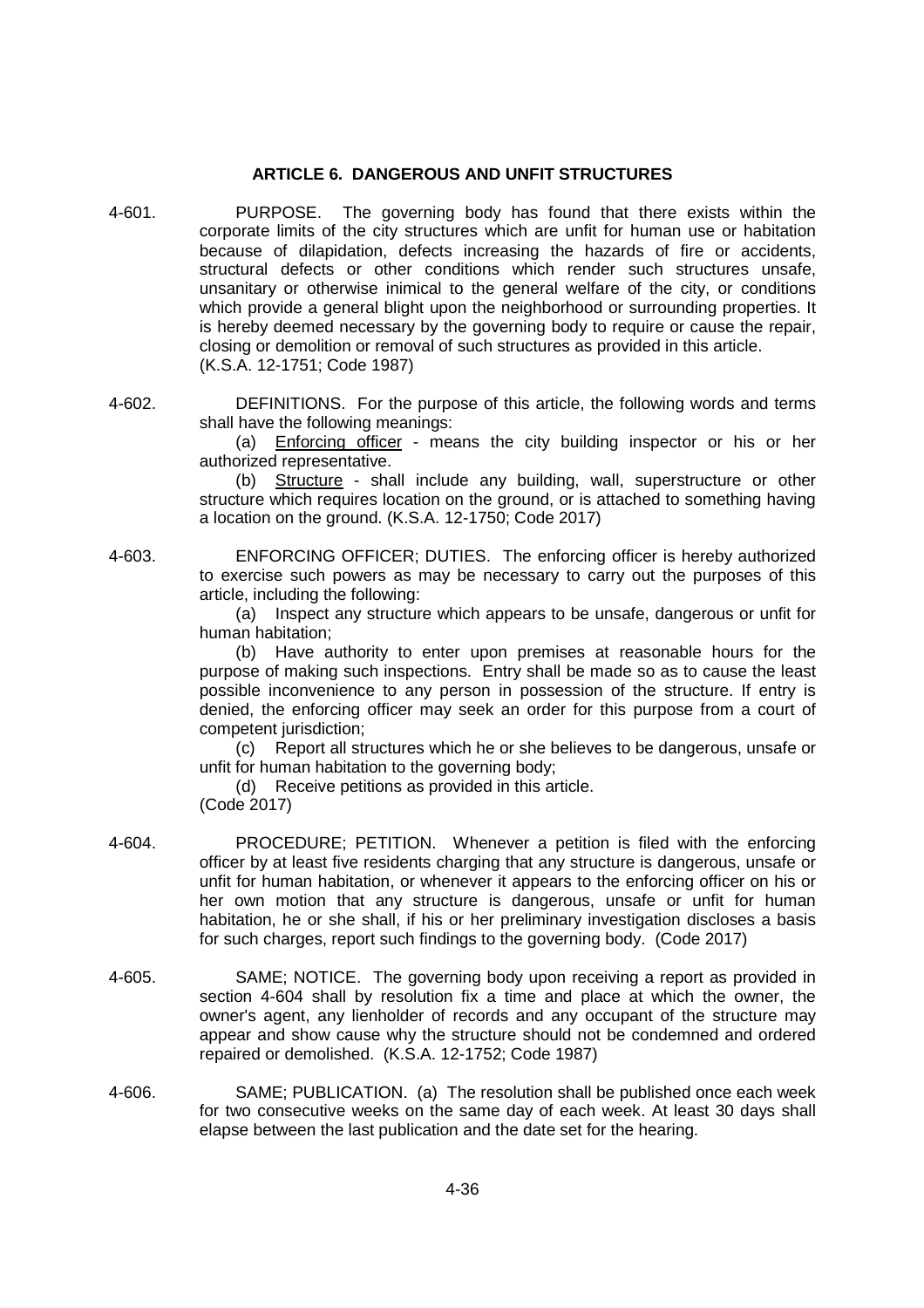(b) A copy of the resolution shall be mailed by certified mail within three days after its first publication to each owner, agent, lienholder and occupant at the last known place of residence and shall be marked "deliver to addressee only." (K.S.A. 12-1752; Code 1987)

- 4-607. SAME; HEARING, ORDER. If, after notice and hearing, the governing body determines that the structure under consideration is dangerous, unsafe or unfit for human use or habitation, it shall state in writing its findings of fact in support of such determination and shall cause the resolution to be published once in the official city newspaper and a copy mailed to the owners, agents, lienholders of record and occupants in the same manner provided for the notice of hearing. The resolution shall fix a reasonable time within which the repair or removal of such structure shall be commenced and a statement that if the owner of such structure fails to commence the repair or removal of such structure within the time stated or fails to diligently prosecute the same until the work is completed, the governing body will cause the structure to be razed and removed. (Code 2017)
- 4-608. DUTY OF OWNER. Whenever any structure within the city shall be found to be dangerous, unsafe or unfit for human use or habitation, it shall be the duty and obligation of the owner of the property to render the same secure and safe or to remove the same. (Code 1987)
- 4-609. SAME; FAILURE TO COMPLY. (a) If, within the time specified in the order, the owner fails to comply with the order to repair, alter, improve or vacate the structure, the enforcing officer may cause the structure to be repaired, altered, improved, or to be vacated and closed.

(b) If, within the time specified in the order, the owner fails to comply with the order to remove or demolish the structure, the enforcing officer may cause the structure to be removed and demolished. (Code 1987)

- 4-610. SAME; MAKE SITE SAFE. Upon removal of any structure, the owner shall fill any basement or other excavation located upon the premises and take any other action necessary to leave the premises in a safe condition. If the owner fails to take such action, the enforcing officer may proceed to make the site safe. (Code 1987)
- 4-611. ASSESSMENT OF COSTS. (a) The cost to the city of any repairs, alterations, improvements, vacating, removal or demolition by the enforcing officer, including making the site safe, shall be reported to the city clerk.

(b) The city shall give notice to the owner of the structure by restricted mail of the cost of removing the structure and making the premises safe and secure. The notice shall also state that payment of the cost is due and payable within 30 days following receipt of the notice.

(c) If the costs remain unpaid after 30 days following receipt of notice, the city clerk may sell any salvage from the structure and apply the proceeds or any necessary portion thereof to pay the cost of removing the structure and making the site safe. Any proceeds in excess of that required to recover the costs shall be paid to the owner of the premises upon which the structure was located.

(d) If the proceeds of the sale of salvage or from the proceeds of any insurance policy in which the city has created a lien pursuant to K.S.A. 40-3901, *et*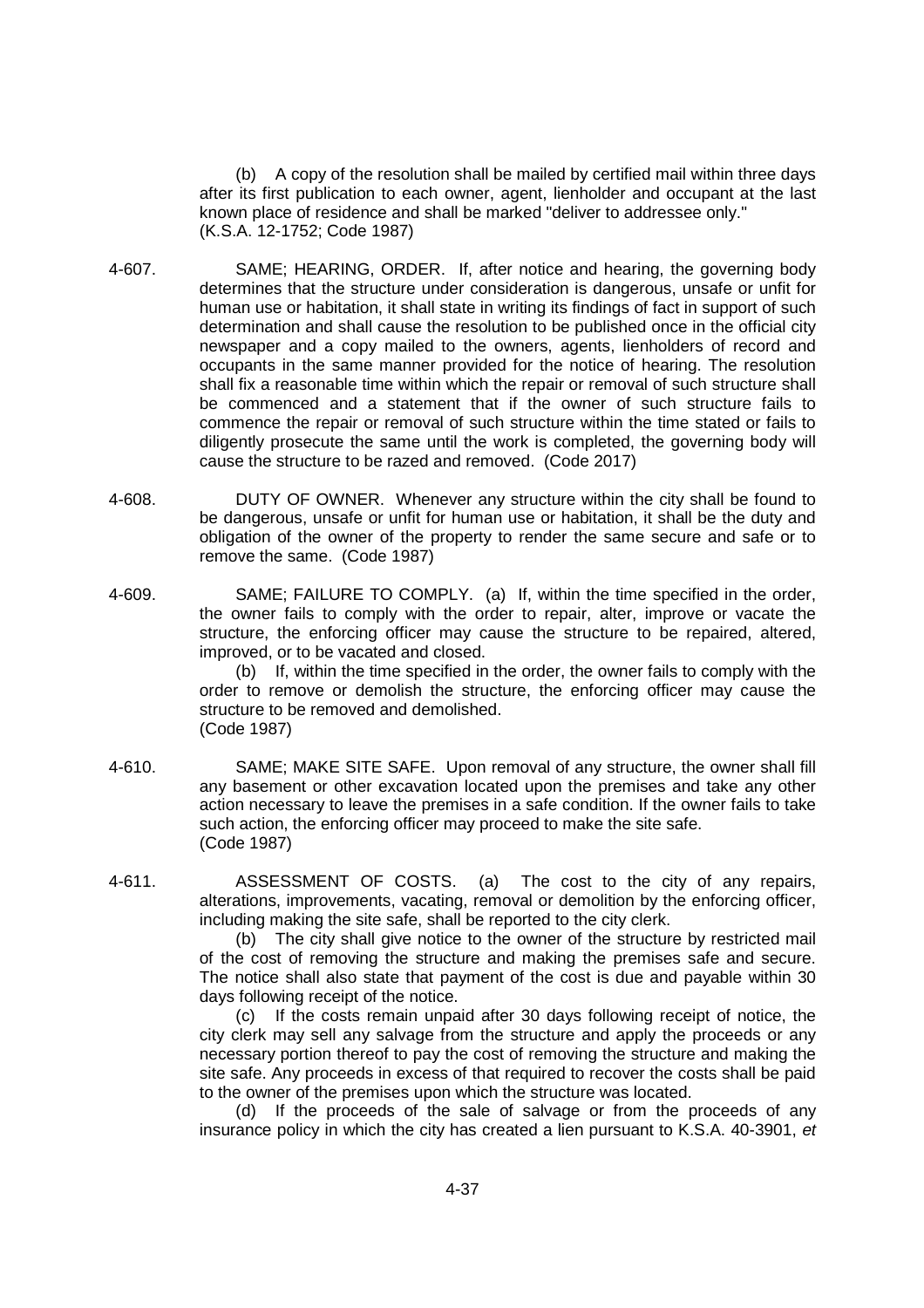*seq.*, and amendments thereto, are insufficient to recover the above stated costs, or if there is no salvage, the balance shall be collected in the manner provided by K.S.A. 12-1,115, and amendments thereto, or shall be assessed as special assessments against the lot or parcel of land on which the structure was located and the city clerk, at the time of certifying other city taxes, shall certify the unpaid portion of the costs to the county clerk and who shall extend the same on the tax rolls of the county against such lot or parcel of land and it shall be collected by the county treasurer and paid to the city as other city taxes are collected and paid. The city may pursue collection both by levying a special assessment and in the manner provided by K.S.A. 12-1,115 and amendments thereto, but only until the full cost and applicable interest has been paid in full.

(e) If there is no salvage material, or if the moneys received from the sale of salvage or from the proceeds of any insurance policy in which the city has created a lien pursuant to K.S.A. 40-3901, *et seq.*, and amendments thereto, are insufficient to pay the costs of the work and the costs of providing notice, such costs or any portion thereof in excess of that received from the sale of salvage or any insurance proceeds may be financed, until the costs are paid, out of the general fund or by the issuance of no-fund warrants.

(K.S.A. 12-1755; Code 2017)

- 4-612. IMMEDIATE HAZARD. When in the opinion of the governing body any structure is in such condition as to constitute an immediate hazard requiring immediate action to protect the public, the governing body may direct the enforcing officer to erect barricades or cause the property to be vacated, taken down, repaired, shored or otherwise made safe without delay. Such action may be taken without prior notice to or hearing of the owners, agents, lienholders and occupants. The cost of any action under this section shall be assessed against the property as provided in section 4-611. (K.S.A. 12-1756; Code 1987)
- 4-613. APPEALS FROM ORDER. Any person affected by an order issued by the governing body under this article may, within 30 days following service of the order, petition the district court of the county in which the structure is located for an injunction restraining the enforcing officer from carrying out the provisions of the order pending final disposition of the case. (Code 1987)
- 4-614. SCOPE OF ARTICLE. Nothing in this article shall be construed to abrogate or impair the powers of the courts or of any department of the city to enforce any provisions of its charter or its ordinances or regulations, nor to prevent or punish violations thereof; and the powers conferred by this article shall be in addition to and supplemental to the powers conferred by the constitution, any other law or ordinance. Nothing in this article shall be construed to impair or limit in any way the power of the city to define and declare nuisances and to cause their removal or abatement by summary proceedings or otherwise or to exercise those powers granted specifically by K.S.A. 12-1750:1756. (Ord. 267; Code 1987)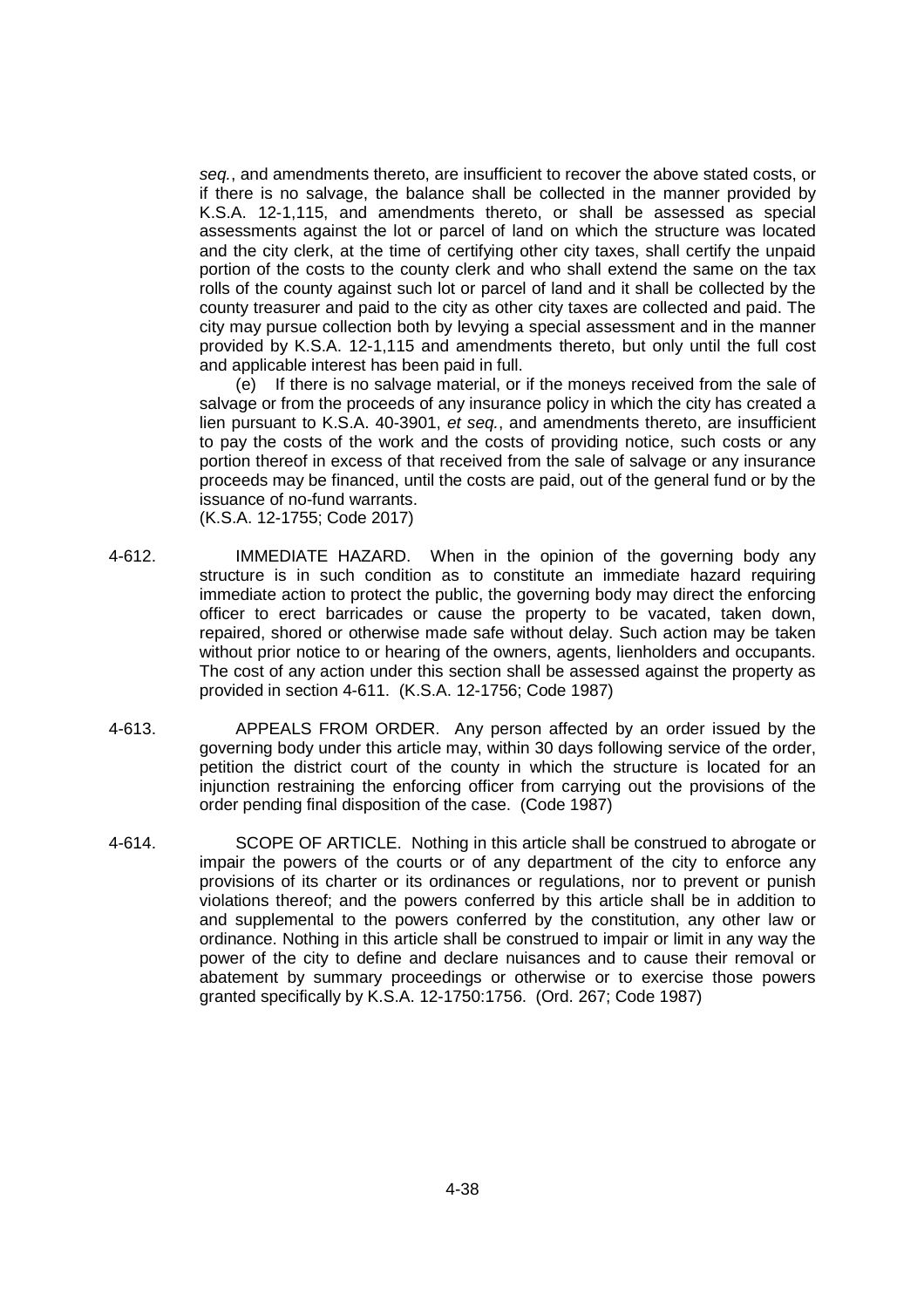## **ARTICLE 7. FENCES, DECORATIVE FENCES, PRIVACY FENCES, AND WALLS**

4-701. DEFINITIONS. (a) Fence: A structure or barrier, constructed of wooden or metal parts, rails, boards, wire mesh, etc., and used to mark a boundary or to define and enclose a specific area for the purposes of protection, privacy, or confinement.

> (b) Decorative Fence: A structure, composed of wooden or metal parts, and used in a manner which is designed to add to the aesthetics or attractiveness of the lot upon which it is placed, rather than as an enclosure or barrier. Railings, along or adjacent to front stoops, porches, steps, landings, culverts, bridges, or sidewalks, shall not be considered as decorative fences under this definition.

> (c) Privacy Fence: A structure constructed of wood or other materials which constitute a solid enclosure prohibiting not only physical access but visual contact and surveillance as well.

> (d) Wall: A masonry or wooden structure used as an enclosure, boundary marker or as a means of retention for either water or sliding earth. (Ord. 388; Code 1987)

4-702. PERMIT REQUIRED. (a) No fence, wall, or decorative fence, either freestanding or attached to any building or structure, shall be erected, placed or constructed upon any lot unless the owner, contractor or duly authorized agent shall have first applied for, and received, a permit from the city council.

> (b) A permit fee will not be charged unless the services of the building inspector are required. If the services of the building inspector are required, the fee shall be set by the city council. (Ord. 388; Code 1987)

- 4-703. FENCES CREATING SAFETY HAZARDS PROHIBITED. No building permit pursuant to the above section shall be issued by the city council if the governing body finds that the fence, decorative fence, privacy fence, or wall would create a safety hazard. It shall be unlawful for any person to erect, install or maintain a fence which obscures a clear view of traffic at intersections, alleys, or driveways or which in any other way creates a safety hazard to pedestrians, vehicular traffic, or the general public. (Ord. 388; Code 1987)
- 4-704. REGULATIONS AND REQUIREMENTS. (a) Location: Fences, decorative fences, privacy fences; and walls shall not be located outside or beyond the property or lot lines of the lot upon which the improvement shall be placed, except that upon permission granted by city council, the structure may be located outside the front lot line with the proviso that in the event the city has need to reclaim or gain access to the property, they can do so with the city not being held liable for damage to the property or fence.
	- (b) Height:

(1) Fences, privacy fences, and walls shall not exceed six feet in height in the residential zoning district.

(2) Fences, privacy fences, and wall shall not exceed ten feet in height in commercial or industrial zoning districts.

(3) Decorative fences shall not exceed 45 inches in height in any location.

(c) Design, Type and Length Regulations: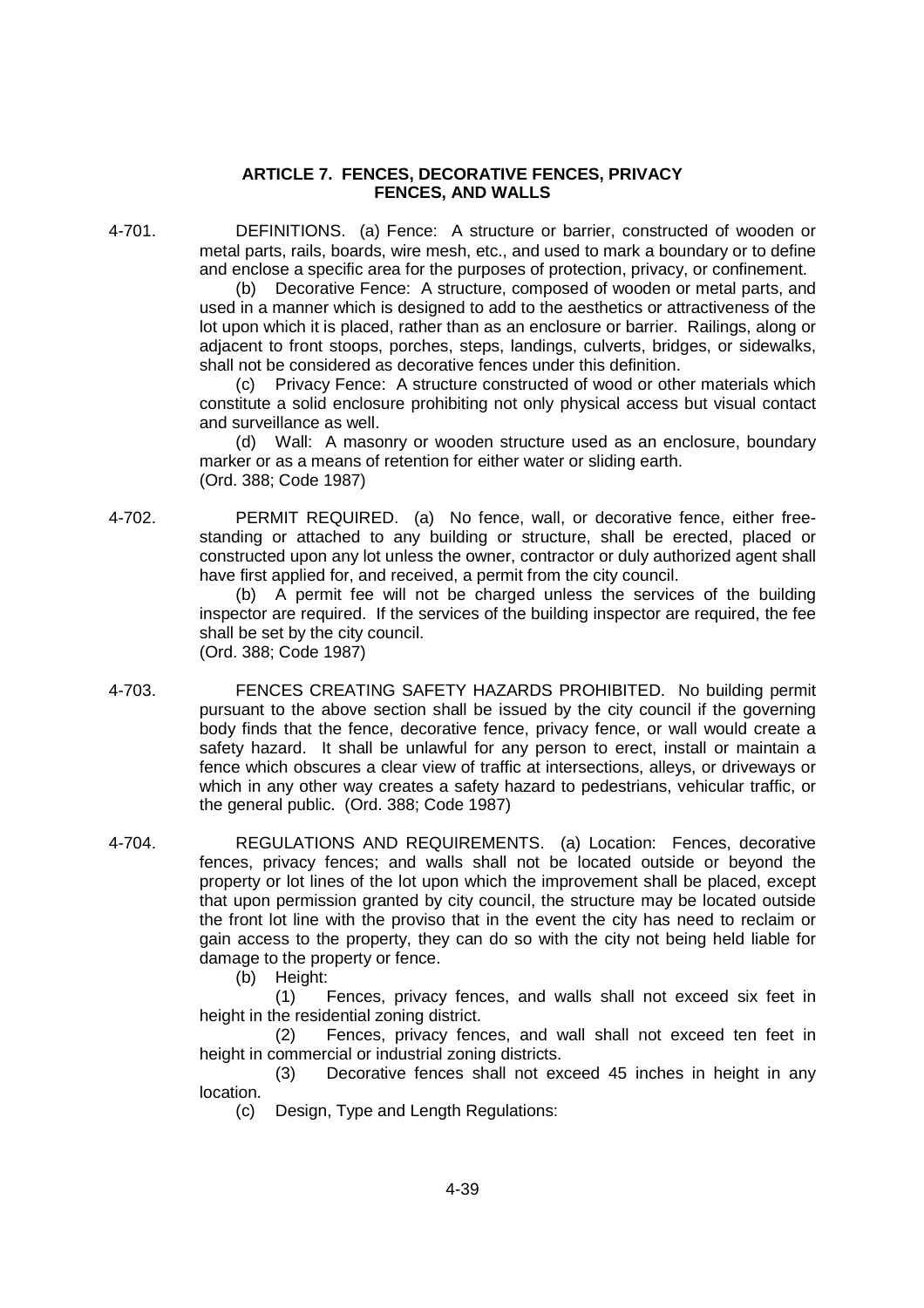(1) All fences shall be constructed with the finished side exposed, the support posts placed on the inside, and in a manner which serves to enhance the aesthetic appearance of the neighborhood or surrounding area.

(2) Decorative fences shall be constructed, by way of illustration, in a style similar to split-rail or wrought-iron fences. Decorative fences, although not restricted to these particular styles, must be designed so that they are neither solid fences, opaque screens, or used to enclose a specific area.

(3) Razor ribbon or similar types of wire assemblies are prohibited in the city. (Ord. 627; Code 2017)

4-705. SAME; BARBED WIRE EXEMPTION. (a) Barbed wire fences or barbed wired assemblies are prohibited in any area within the city that is zoned residential, including the following zoning districts:

- (1) RS, Residential Suburban;
- (2) R-1, Single Family Residential;
- (3) R-2 Two Family Residential;
- (4) R-3, General Residential;
- (5) MHP, Mobile Home Park.

(b) Barbed wire fences or barbed wire assemblies are further prohibited in all other areas of the City unless all of the following conditions are met:

(1) Such property is used for commercial or industrial purposes; and,

(2) the fence meets the following conditions:

(A) The barbed wire is situated at the top of a fence or wall;

(B) The barbed wire is at least six feet above the ground on the public side of the fence;

(C) The barbed wire is mounted on barbed wire arms that are specifically designed for that purpose; and,

(D) The fence or wall structure is utilized for security purposes.

(c) Public utilities and municipal entities are specifically exempted from City regulations prohibiting barbed wire, if the barbed wire is being used or maintained to protect property or facilities from unauthorized intrusion.

(Ord. 627; Code 2017)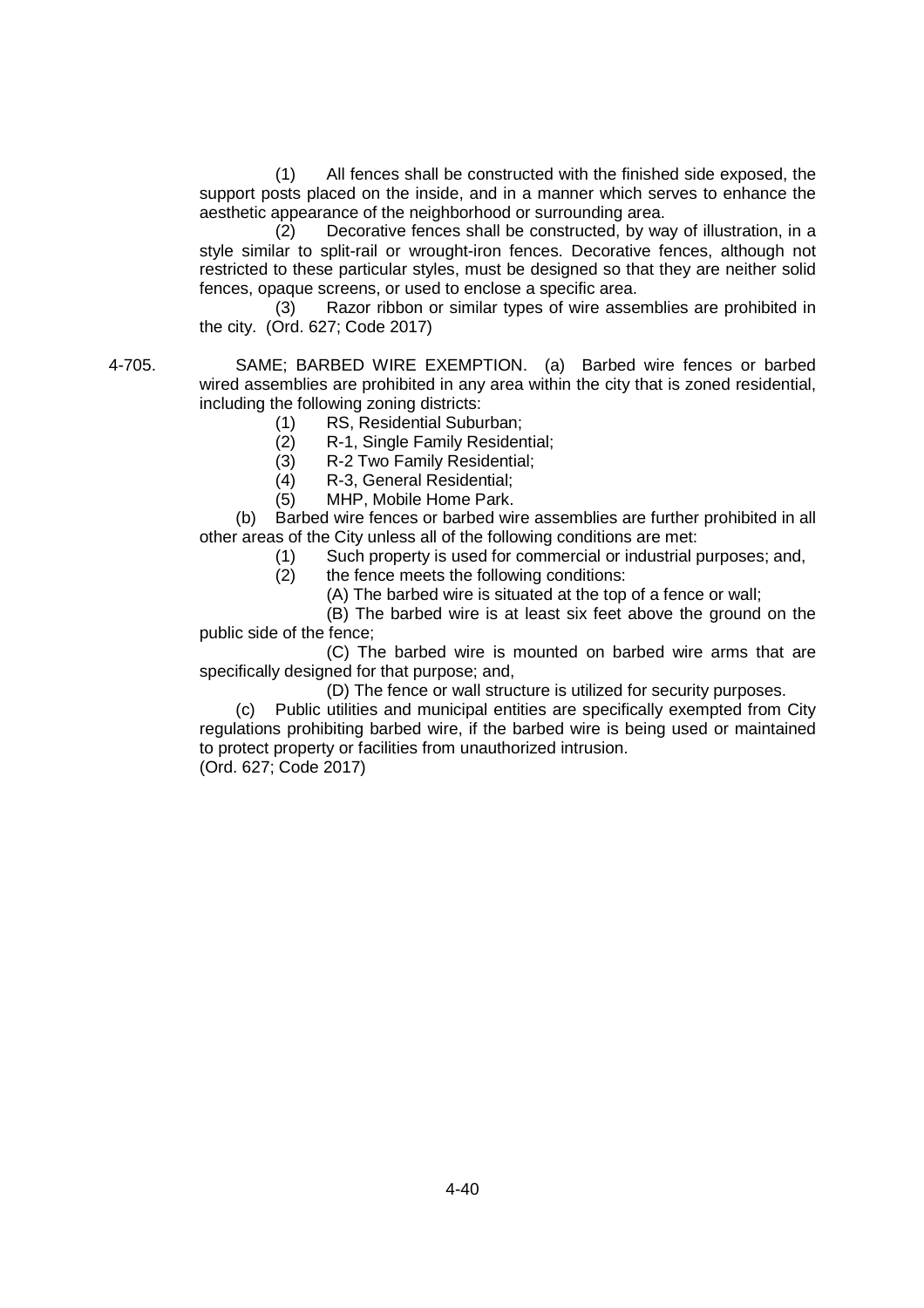### **ARTICLE 8. RESIDENTIAL CODE**

4-801. ADOPTION OF THE INTERNATIONAL RESIDENTIAL CODE. There is hereby incorporated by reference, for the purpose of establishing rules and regulations for construction, alteration, addition, demolition, equipment, use and occupancy, location and maintenance of buildings and structures within the corporate city limits of the City of Ogden, Kansas, that certain standard building code known as the International Residential Code 2006 Edition, as being recommended by the International Code Council, 5360 South Workman Mill Road, Whittier, California, 90601, save and except such articles, sections, parts or portions there of as hereinafter omitted, deleted, modified or changed. One copy of such publication shall be marked or stamped "Official Copy as adopted by Ordinance No. 587", and shall be attached to a copy of this ordinance and filed with the city clerk and open for inspection and available to the public at all reasonable hours. All administrative departments of the city charged with enforcement of this code shall be supplied, at the cost of the city, such number of official copies, similarly marked, as may be deemed expedient. (Ord. 587; Code 2017)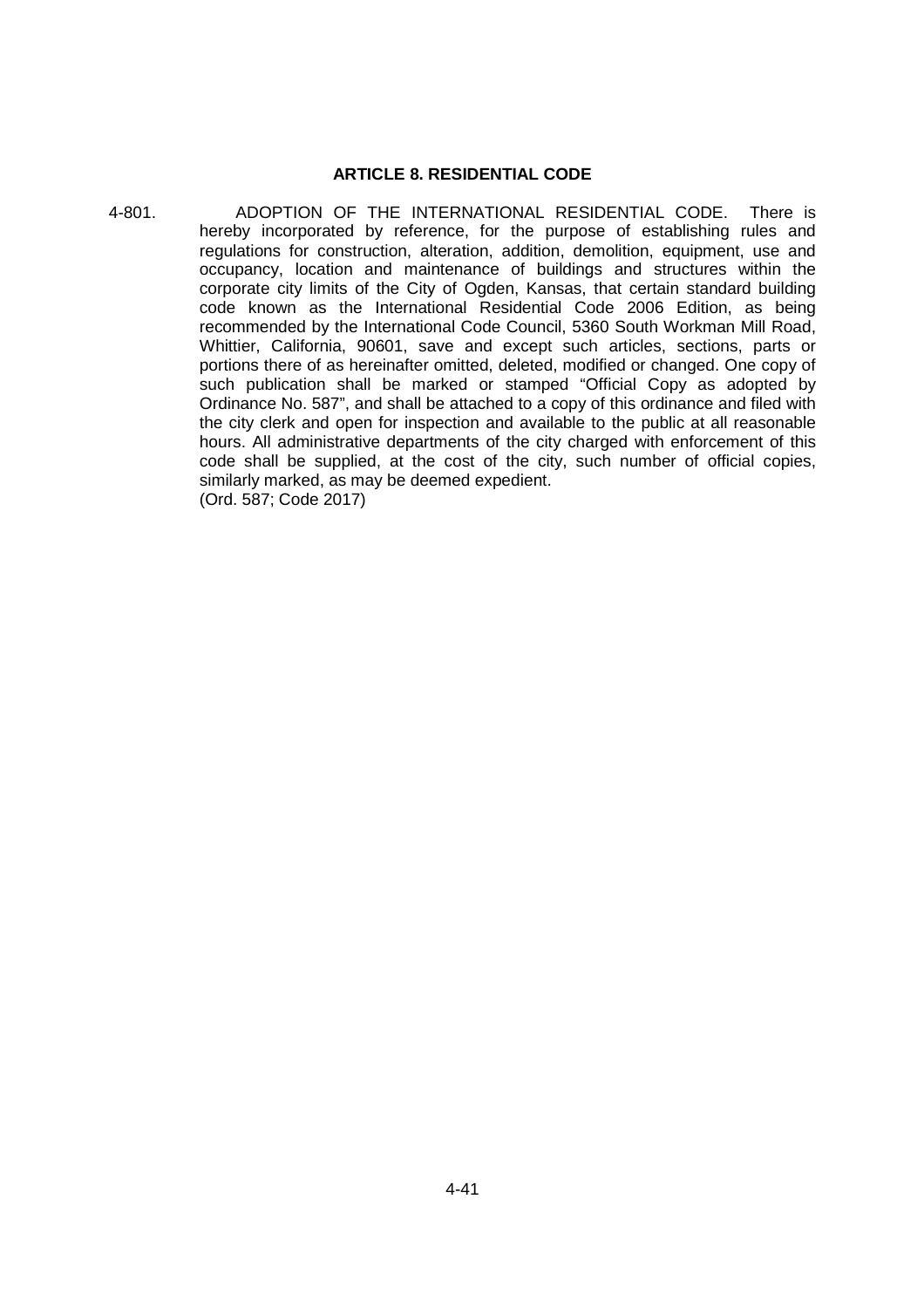# **ARTICLE 9. MECHANICAL CODE**

4-901. ADOPTION OF THE INTERNATIONAL MECHANICAL CODE. There is hereby incorporated by reference for the purpose of regulating all mechanical work done or performed within the corporate city limits of the City of Ogden, Kansas that code known as the International Mechanical Code, 2006 Edition, as recommended by the International code Council, 5360 South Workman Mill Road, Whittier, California, 90601, and the whole thereof, save and except such articles, section, parts or portions as may be hereinafter omitted, deleted, modified or changed. One copy of such publication shall be marked or stamped "Official Copy as adopted by Ordinance No. 590", and shall be attached to a copy of this ordinance and filed with the city clerk and open for inspection and available to the public at all reasonable hours. All administrative departments of the city charged with enforcement of this code shall be supplied, at the cost of the city, such number of official copies, similarly marked, as may be deemed expedient. (Ord. 590; Code 2017)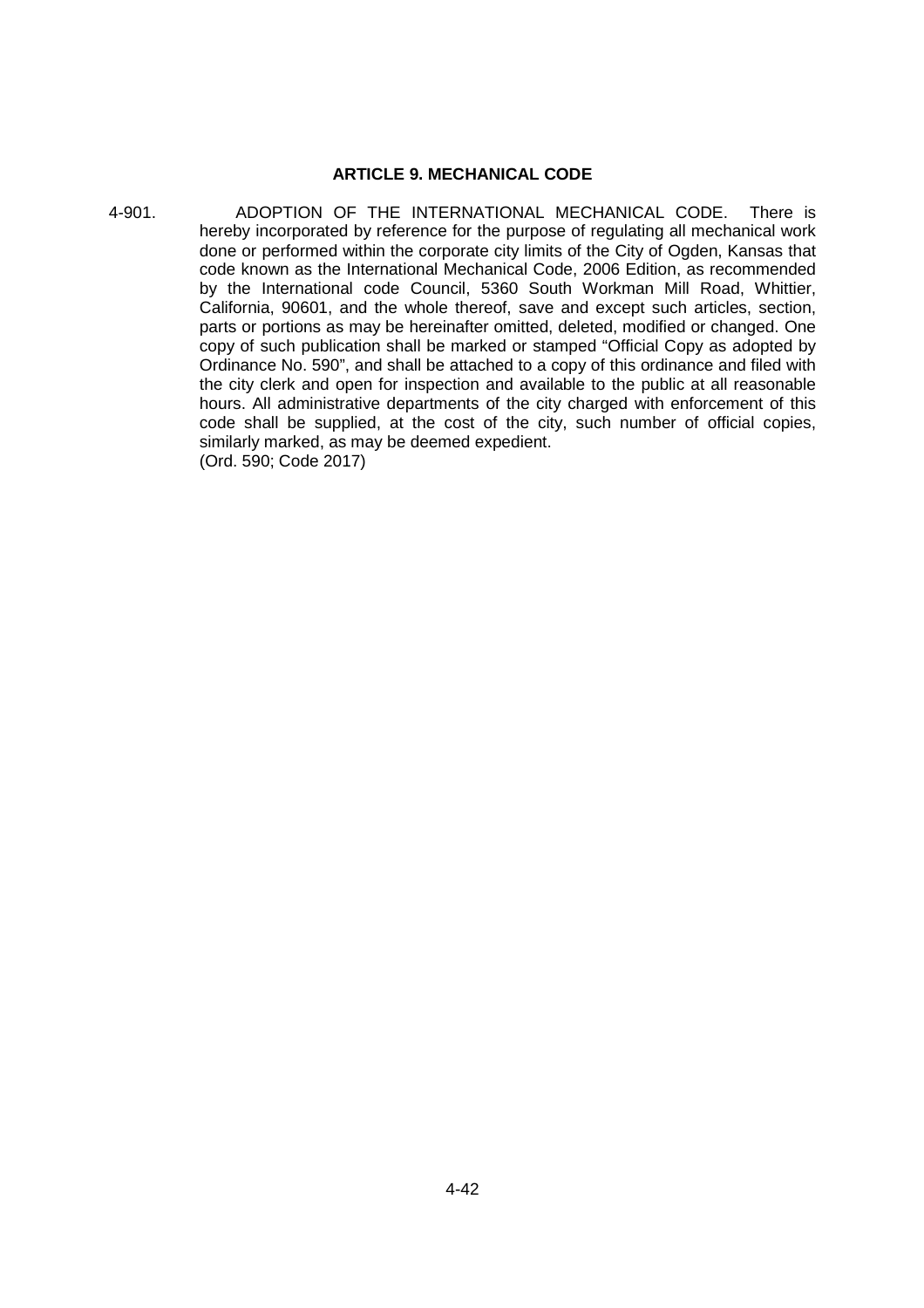## **ARTICLE 10. FUEL GAS CODE**

4-1001. ADOPTION OF THE INTERNATIONAL FUEL GAS CODE. There is hereby incorporated by reference for the purpose of regulating all fuel gas work done or performed within the corporate city limits of the City of Ogden, Kansas the code known as the International Fuel Gas Code, 2006 Edition as recommended by the International Code Council, 5360 South workman Mill Road, Whittier California, 90601, save and except such articles, sections, parts, or portions thereof as are hereinafter omitted, deleted, modified or changed. One copy of such publication shall be marked or stamped "Official Copy as adopted by Ordinance No. 591, and shall be attached to a copy of this ordinance and filed with the city clerk and open for inspection and available to the public at all reasonable hours. All administrative departments of the city charged with enforcement of this code shall be supplied, at the cost of the city, such number of official copies, similarly marked, as may be deemed expedient. (Ord. 591; Code 2017)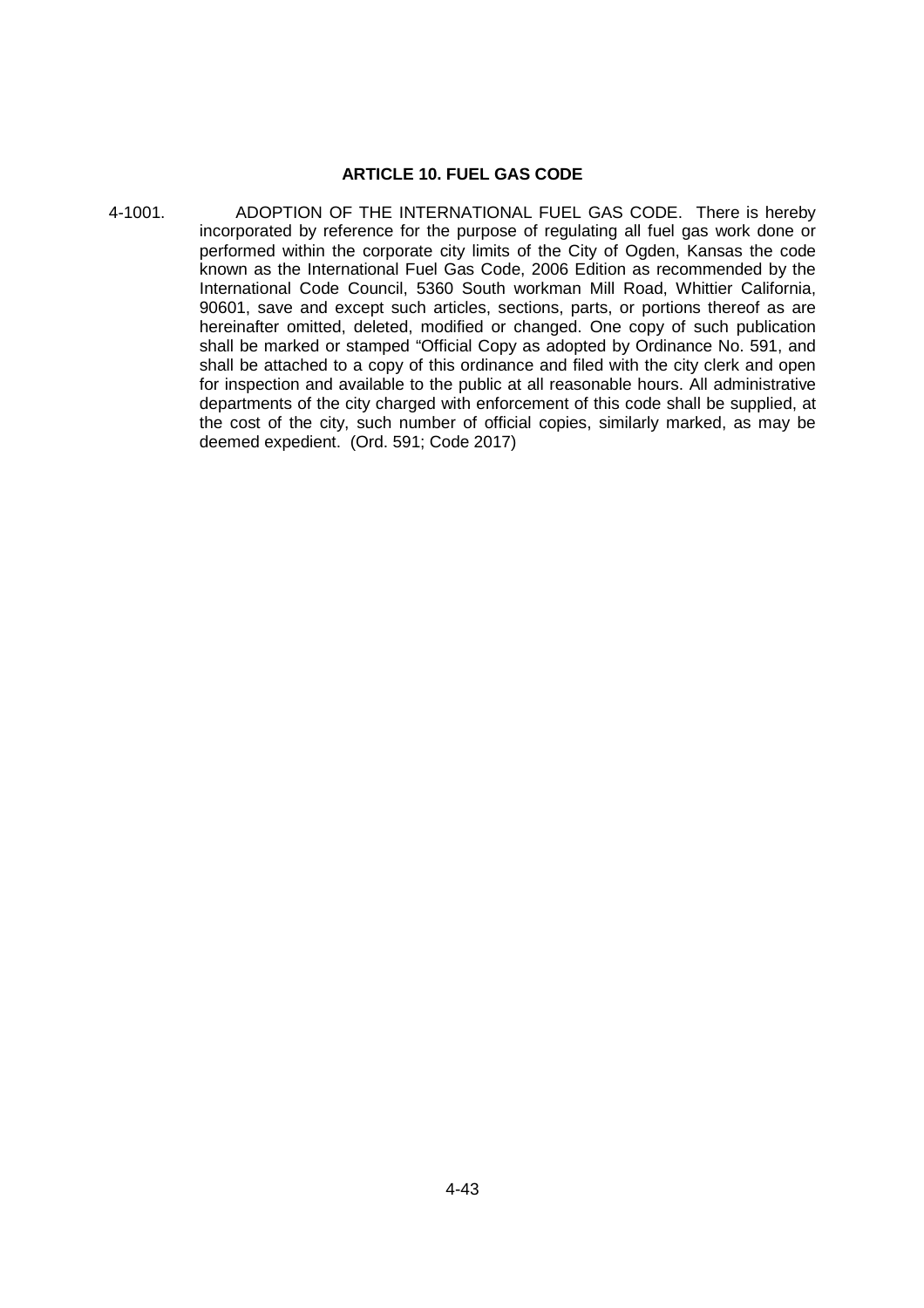# **ARTICLE 11. DEMOLITION OF BUILDINGS AND STRUCTURES**

- 4-1101. PERMIT REQUIRED. No person shall demolish any building or structure within the corporate limits of the City without obtaining a demolition permit from the building inspector of the City, and complying with the provisions of this Article. (Ord. 672; Code 2017)
- 4-1102. EXCEPTIONS. The provisions of this Article shall not apply as follows:
	- (a) To any one-story structure that does not exceed 120 square feet of floor area;

(b) To mobile homes demolished under the authority of Section 5-903 of this Code.

(Ord. 672; Code 2017)

4-1103. SEWERS AND WATER METERS AND OTHER UTILITIES. (a) Every structure demolished pursuant to this Article, which has city sewer lines connected to the city sewer mains, shall have such sewer lines capped in an approved manner, within 5 feet inside of the property line. The capped sewer line shall remain exposed until it has been inspected and approved by the city building inspector or maintenance department of the City. Following inspection, the trench shall be immediately filled to grade. The capped sewer line shall be marked by the contractor and/or owner of the property, and notice shall be given to the City. Inspections will only be done during normal business week days and hours of the city.

(b) The contractor or permit holder shall contact all other service utilities including: gas, electric, telephone and TV cable, for the disconnection of services. The utilities shall be disconnected and made safe prior to commencing demolition. The contractor or permit holder shall also contact the one call center to have all utilities located prior to commencing demolition. (Ord. 672; Code 2017)

- 4-1104. FOUNDATIONS, SLABS AND BASEMENTS. All foundations, slabs and basements shall be removed, and any holes or depressions created shall be filled and the lot made level and/or conform to the grade of the property. All voids, holes or depressions left by removal of the foundation and basement materials shall be inspected by the city building inspector to assure that all concrete, stone, block material or other debris has been removed prior to filling in the demolished site. (Ord. 672; Code 2017)
- 4-1105. HAZARDOUS MATERIAL. The permit holder and/or contractor shall comply with all local, state, and federal laws and regulations pertaining to the removal of hazardous substances, including the removal of asbestos siding, asbestos duct wrapping and any other material that is deemed hazardous by the State. The building inspector shall be notified before commencing demolition to assure that the proper notifications and permits for removal of such materials have been obtained. (Ord. 672; Code 2017)